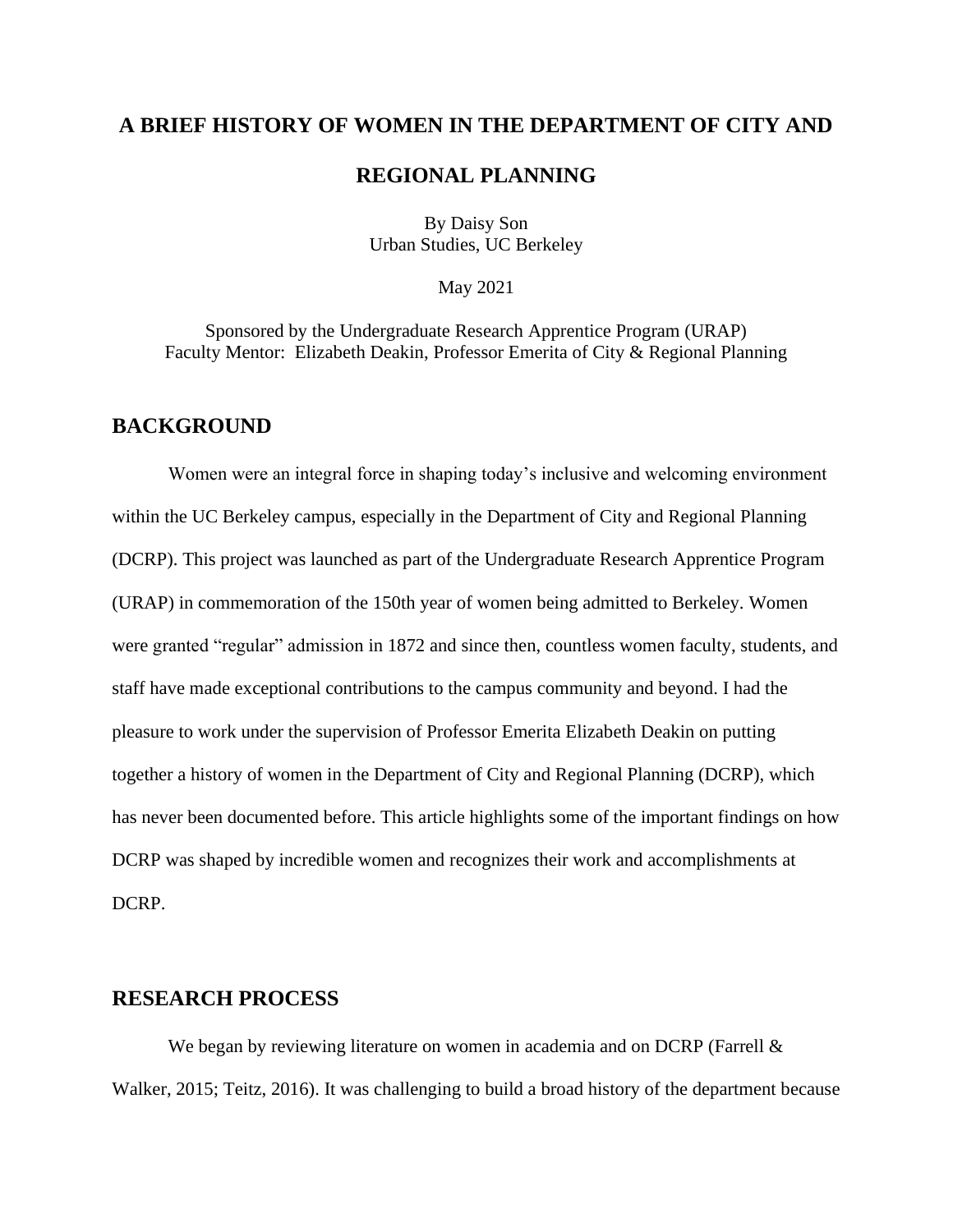there was limited documentation available to us, both because of COVID restrictions on access to stored materials and because of staff retirements from the department. An important resource was the department's publication commemorating its  $50<sup>th</sup>$  anniversary (1997-98), in which we found lists of faculty since the department's inception through the publication date as well as a brief history of its early years (DCRP, 1998.) Staff members also provided assistance in preparing lists of faculty and students, and several emeriti faculty, men and women, who provided important insights about the department's early years.

 Next, we developed a list of current, past, and retired faculty members (Appendix A) and then contacted the women professors to tell them about our project and ask for their assistance. We offered to prepare biographies for each of them but also asked for them to write their own bios, if they were so inclined, or to write about or speak with us about their experiences. Due to the circumstances of the ongoing pandemic, most of our communications with the faculty women were completed virtually. Many were enthusiastic and appreciative about our work. Several wrote their own bios or relayed their personal stories at DCRP; others were content to have us prepare a bio based on their CVs and other published sources.

Because lecturers have played an important role in the department, we wanted to expand our history to lecturers to acknowledge their contributions. This expansion proved to be challenging because the department records that store information about past lecturers were fragmented or difficult to locate due to COVID restrictions on archives. We therefore identified lecturers based on the recollections of the current faculty and the 1998 history, supplemented by a review of course catalogues for early years of the department. In this way we were able determine the names and, for many, the years they taught. As with the professors, we offered to prepare bios for the lecturers and invited them to submit their own and add their stories.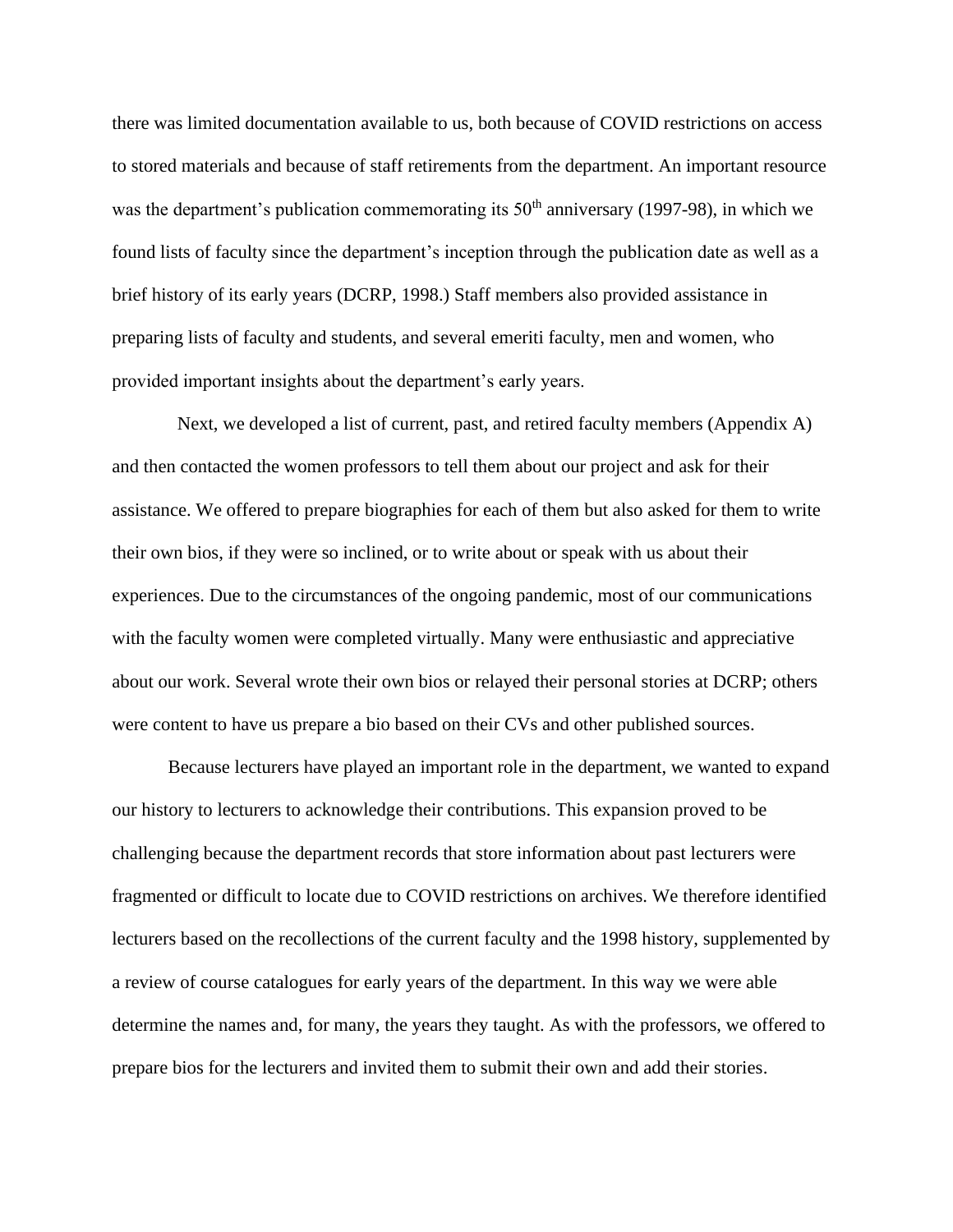As a result of these efforts, we have assembled over 40 biographies that highlight both professors and lecturers' academic and professional accomplishments at Berkeley and beyond. The collection of biographies is attached as Appendix C.

We also decided to expand our work to include the PhD students in the department, to illustrate the changing composition of the student body. Because the department was able to provide records for PhD students only back to 2000, we looked for other means to identify the earlier students. Environmental Design Librarian David Eifler recommended looking into the university alumni directory book that stores the names and the year their degree was conferred. Along with the directory, the library databases Oskicat and Hathitrust were used to search for PhD dissertations. A list of the PhDs granted by DCRP assembled in this fashion is attached as Appendix B.

#### **FINDINGS**

#### *First Woman in DCRP: Catherine Bauer Wurster*

Catherine Bauer Wurster (1905-1964) is an indispensable figure in the history of women in DCRP. She left a lasting legacy in the department as well as in U.S. housing practices. Bauer Wurster initially joined the UC Berkeley faculty as Rosenburg Lecturer in Public Social Service in 1940 and later returned with her husband William Wilson Wurster to establish the College of Environmental Design (CED), bringing architecture, landscape architecture, and city and regional planning departments together.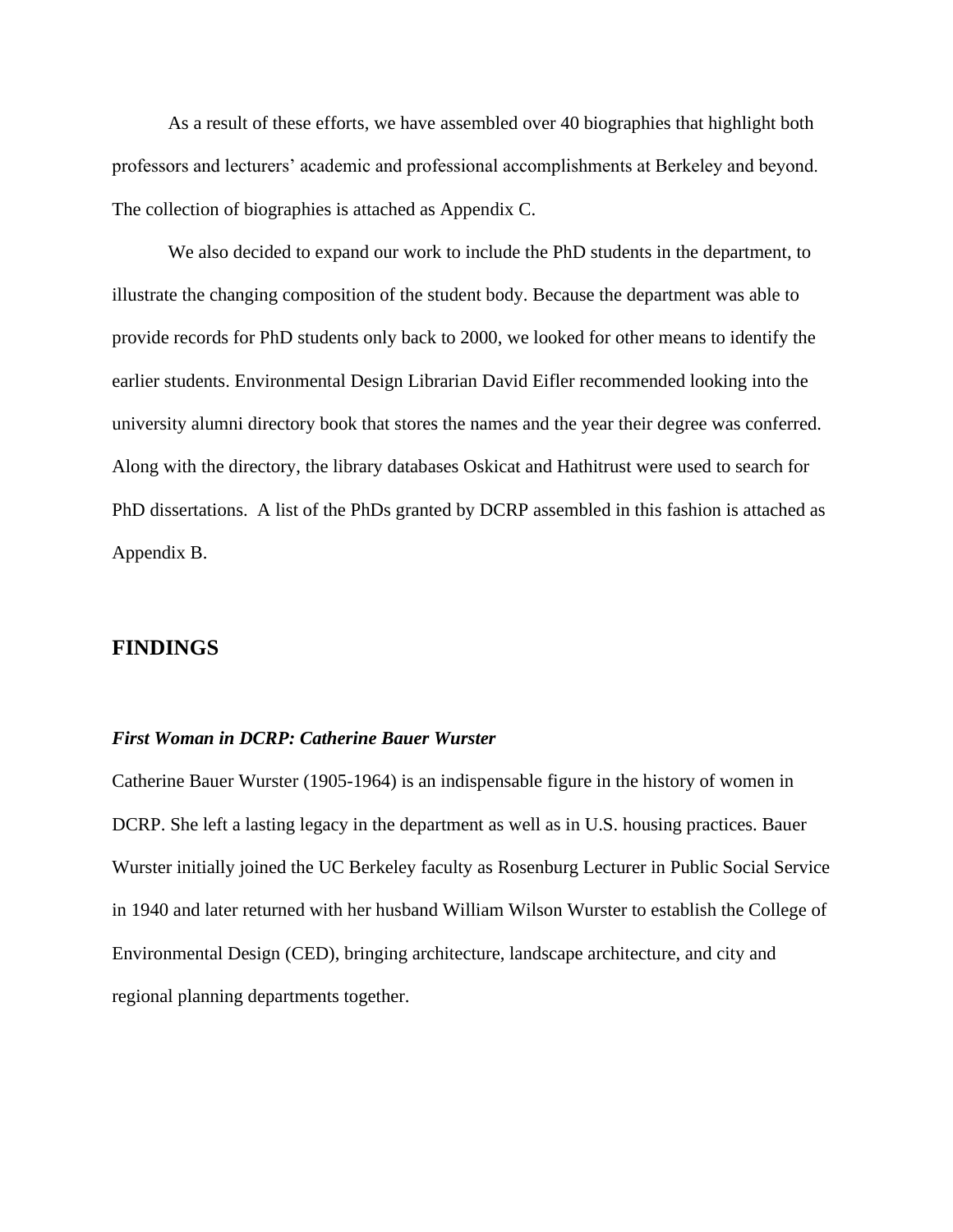

Figure 1. Photograph of Catherine Bauer Wurster from the early 1960s (Source: "Catherine Bauer Wurster")

.

Bauer Wurster was the first female faculty member to join DCRP. She was a lecturer for the majority of her time in the department and only attained the title of 'Professor' shortly before she passed away in 1964.

Bauer Wurster was a leading pioneer in affordable housing. She advised presidents including Roosevelt, Truman, and Eisenhower - on housing and urban strategies. She also drafted the US Housing Act of 1937, which created public housing programs that improved living conditions for low-income communities, which also promoted social and racial equity. Prof. Carol Galante states that her ideas were revolutionary at the time and still affect housing reforms to this day (as cited in Natividad, 2020).

Originally named 'Wurster Hall', the building that houses the departments within the CED was renamed 'Bauer Wurster Hall' in December 2020. Although the building was originally named in honor of both William W. Wurster and Bauer Wurster, Bauer Wurster's legacy and contributions to CED were not equally recognized as William W. Wurster's. The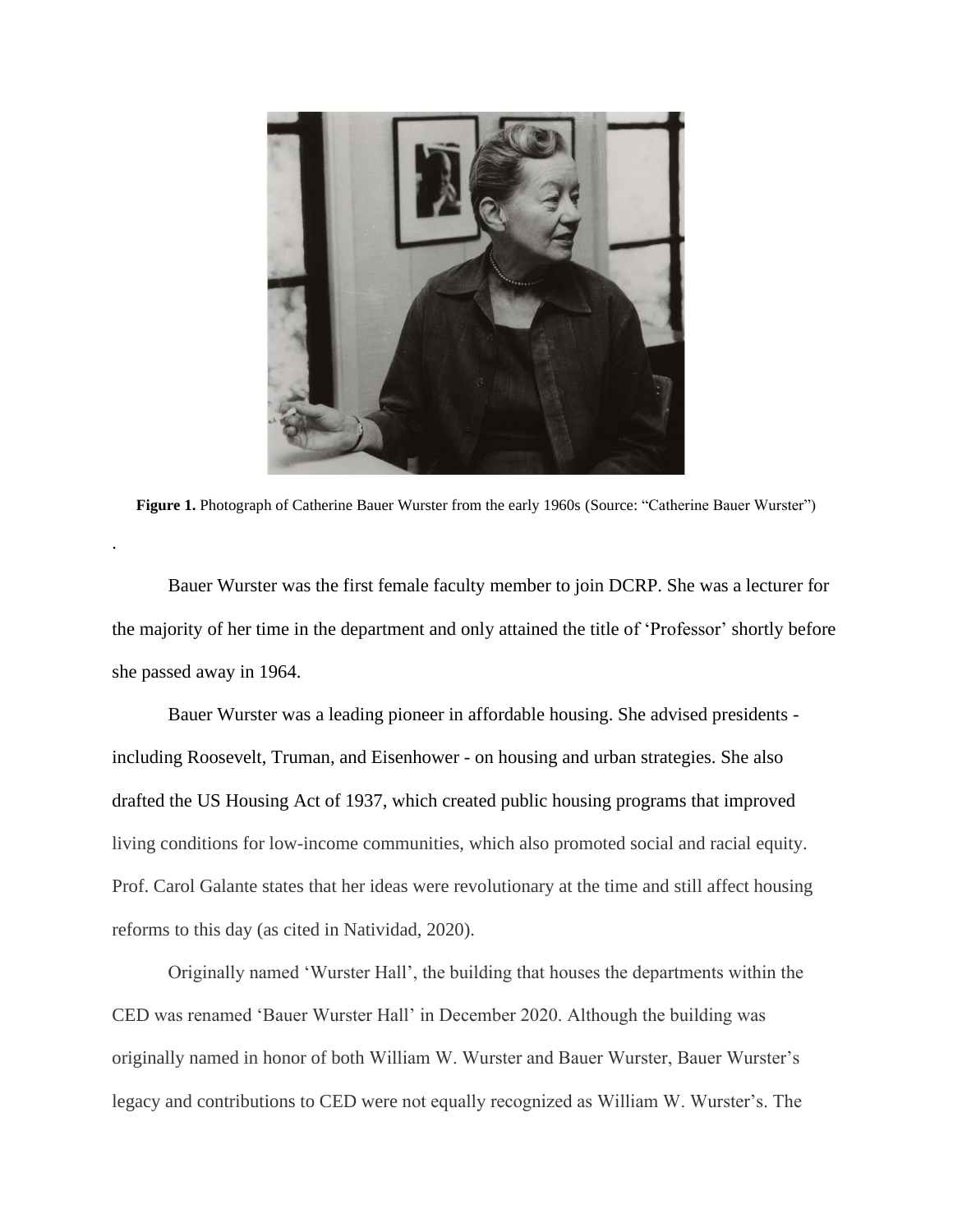newly named 'Bauer Wurster Hall' reaffirms her contributions to provide a distinguished design education at CED (Chakrabarti, 2020).

#### *Additional Women Join the Faculty*

Bauer Wurster's death in 1964 left the DCRP faculty all male until Janice Perlman was appointed in 1973. Professor Perlman was the first woman to attain tenure. Later Judith Innes and Ann Markusen joined the faculty (in 1976 and 1977, respectively). They also received tenure, and in the early 1980s, there were three tenured faculty women in the department, and 16 men.

Elizabeth Deakin joined the faculty in 1985 with an appointment that was 50% in DCRP, 50% on soft research funds at the Institute of Transportation Studies. This brought the women faculty count up to five (technically, four and a half), but both Perlman and Markusen resigned at about the same time, leaving Innes and Deakin as the only faculty women in the department until 1989, when AnnaLee Saxenian joined the faculty. Irene Tinker also joined the department at that time, teaching international development courses for several years and then retiring.

In 1995, Karen Christensen, who had been a part time lecturer in the department since the early 80s, was appointed assistant professor, thanks to the efforts of a handful of faculty in the department and the support of women leaders cross campus. Gillian Hart also joined the department during this period, but after a few years she moved to her faculty position to her disciplinary home, Geography. Ananya Roy joined the faculty at the end of the decade, bringing the number of women professors actively teaching in the department to five. However, in 2000 Prof. Saxenian was chosen to be the dean of the School of Information and spent most of her time there, though she did continue to supervise graduate students in DCRP.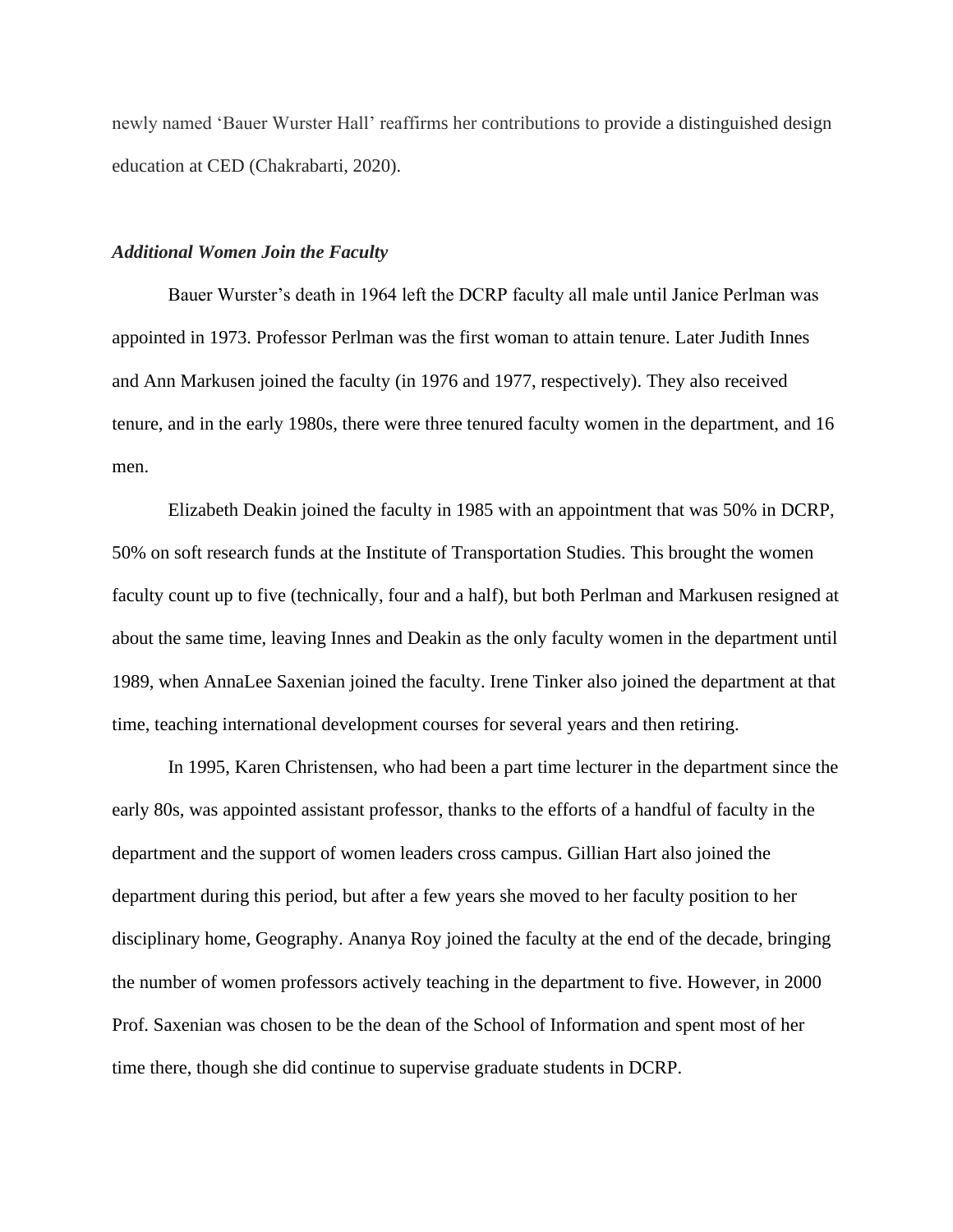The result of these hires and departures was that the effective number of women who were professors in the department was 2-3 in the 1970s and 80s and 3-5 through the year 2000, with the overall faculty (professors) sized from 15 to 20 during the same period.

By the late 1990s and early 2000s, more women faculty were establishing leadership authority and exerting influence across the Berkeley campus, and DCRP women were no exception. Professor Judith Innes served two terms as director of the Institute of Urban and Regional Development and Prof. Elizabeth Deakin served two terms as director of the statewide UC Transportation Center. Deakin also co-chaired the Global Metropolitan Studies program and chaired the Berkeley Division of the Academic Senate. Innes retired in 2011 and Deakin in 2016. Ananya Roy became the co-chair of the Global Metropolitan Studies program and took the lead in the establishment of its Designated Emphasis for PhD students before departing for UCLA, where she now teaches.

 Increasing numbers of women were appointed to the department in the early years of the new millennium, including Karen Chapple, Elizabeth Macdonald, Teresa Caldeira, Carolina Reid, Charisma Acey, and Carol Galante. These women have also taken on research leadership: Teresa Caldeira co-chaired Global Metro Studies 2015-2018; Carol Galante has served as the Director of the Turner Center for Housing since arriving on campus; Charisma Acey now heads the Berkeley Food Institute.

 Women faculty were increasingly leading academic units in the college, as well. In 2008, Karen Christensen was appointed as the first female Chair of DCRP. Jennifer Wolch came to Berkeley in 2009 to serve as CED's first female Dean as well as Professor of City and Regional Planning. Teresa Caldeira became the second female chair of DCRP and was followed in this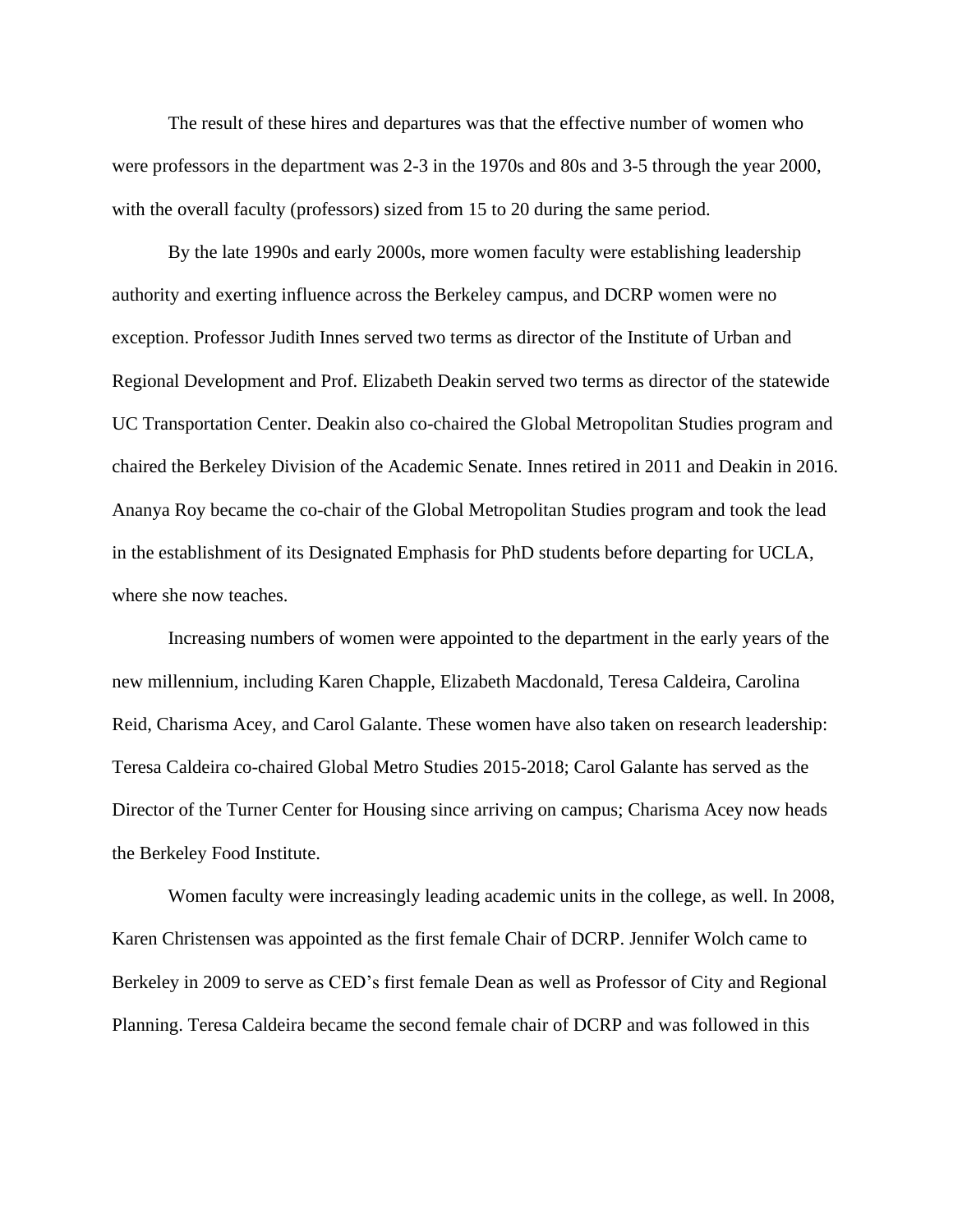role by Karen Chapple. Elizabeth Macdonald, while retaining her appointment in DCRP, became Chair of the Landscape Architecture and Environmental Planning Dept. in 2018.

In the last five years three additional women have been appointed to the DCRP faculty. Karen Trapenberg Frick, who had been a transportation researcher on campus as well as a part time lecturer in the department for several years, was appointed Associate Professor, as was Marta Gonzalez, who is also affiliated with Civil and Environmental Engineering. Sai Balakrishnan became the most recent addition to the DCRP professorate, joining the faculty in 2020 with a joint appointment with Global Metropolitan Studies.

By 2020-21, over half of the professors in the department were women, although planned retirements will reduce their numbers and share of the faculty in the next year. Women also continued to play critical roles as lecturers in the department. In 2020-21, for example, the active faculty roster showed 35 professors and lecturers, with 19 of the 35 women.

#### *Faculty Women's Stories*

Former and current women faculty shared stories with us that provided insights into the changing experience of faculty women in DCRP. From their personal stories, we were able to identify three main themes: experiencing sexism, developing cross-campus networks of support, and speaking up for each other.

A commonly shared experience among the women hired in early years was dealing with sexism. Catherine Bauer Wurster undoubtedly faced this; despite her prominence in the field, she was not granted a professorship until her final years in the department (possibly because of nepotism rules at the time) and many of the contemporary reviews of her contributions found it "necessary" to comment on her looks, her charm, and her connections to powerful men.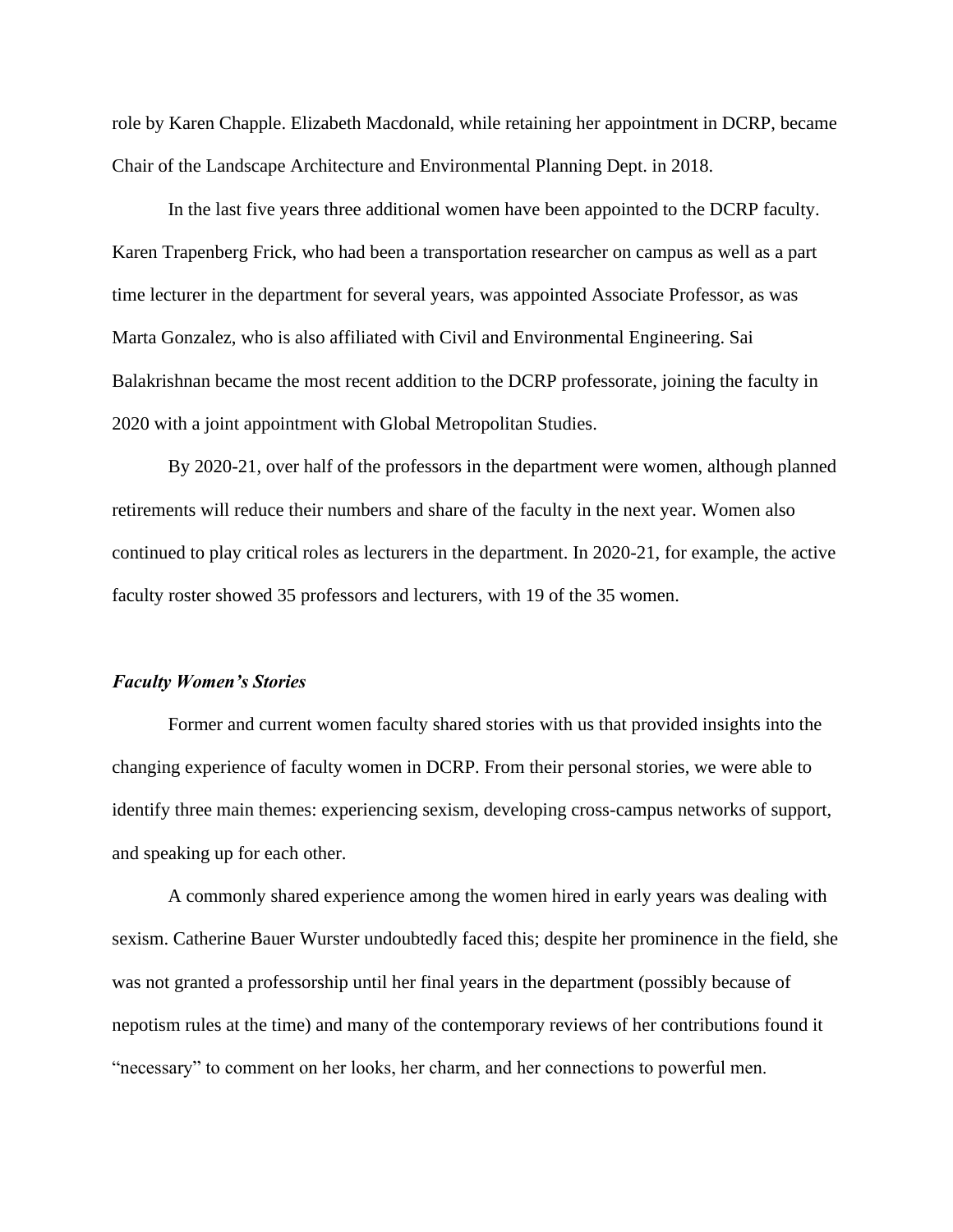Women who were hired between the early 1970s to 1990s faced similar challenges.

Many commented that, at least into the 1990s, they felt that their work was not appreciated by male colleagues, especially if it focused on social or environmental problems. Several shared their struggles with obtaining tenure, even though their publication and teaching records were similar to those of male faculty members who had had no such problems. Several were married to prominent men in the same or a closely related field and found their contributions questioned: was it their work, or their spouse's?

Women faculty members shared experiences with sexual harassment and gender bias during the same period. Several told stories of unwanted advances and comments about their personal lives. Others commented on the difficulties of achieving a work-life balance, which resulted in giving up or delaying marriage or children in order to focus on obtaining tenure. As one put it:

"*Many of the men in the department had wives who handled the running of the household and took care of the children (if they had any).. The women who had kids were doing this on their own or at best with a shared nanny – this was before childcare was readily available – and they were juggling everything all the time."*

Professor Janice Perlman, the first female tenured professor at DCRP, recounted her experience with women being dismissed or slighted:

*"In faculty meetings when I suggested hiring other women for slots that came up, they all laughed and said it would be enough to build another statue of Catherine Bauer Wurster. In the ads they said women were especially encouraged to apply, but in the qualifications list they referred to the potential candidate as "he" and argued that it was correct English usage".*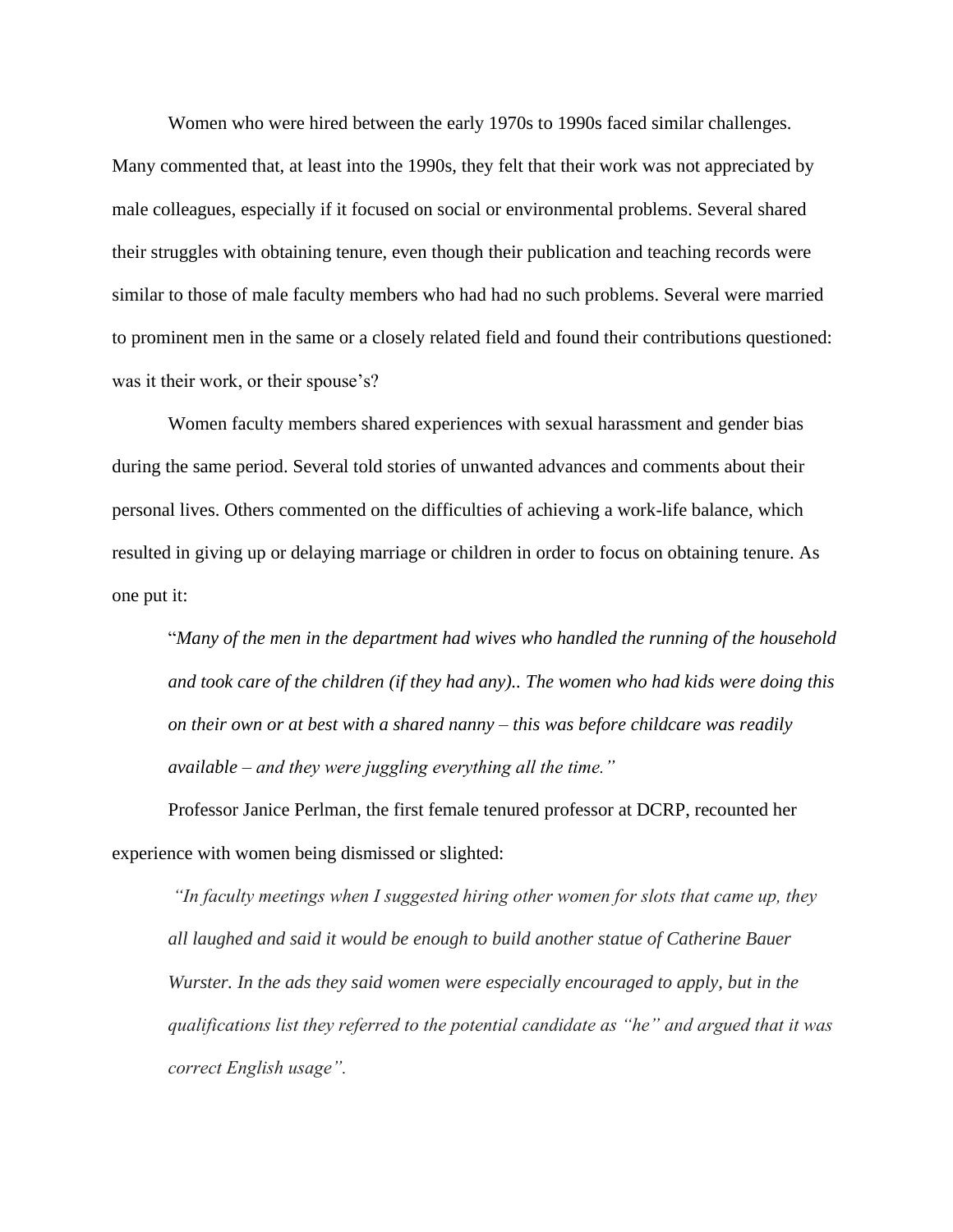However, the women faculty soon devised ways of pushing back. During the 1980s, when there were only two or three women in DCRP, the women relayed stories of feeling not respected or appreciated by their male colleagues but finding ways to respond and speak up in defense of each other that would not cause further hostilities and, they hoped, would alleviate tensions in the department. Professor Ann Markusen shared a story of how women faculty and graduate students got together to design a skit that was presented at the annual spring picnic:

*"We decided to constitute ourselves as a hiring committee who had to hire a man for a "Men in Planning" position, newly created to compensate for having hired more women, but also so there would be special attention paid to men's roles (as men) in planning. We decided that each of us would create a candidate's portfolio, including a dissertation title, that resembled, in some goofy way, the personality and types of work done by some of our DCRP men colleagues (without explicitly identifying them). In our skit's Committee discussion, we each advocated for the candidate most likely to be favored by the professor we'd modelled ourselves on. I took on the role of Allan Jacobs, our DCRP secretary played Roger Montgomery, one of us played the missing Janice Perlman, one Mike Teitz. It was hilarious. And though we were very nervous about presenting it, it was well received. "* 

Mentorship was key in expanding women's voices in the campus community, and this was established for DCRP women during this period through the women's writing group, with Prof. Judith Innes taking the lead in organizing it. Faculty members from several other departments were also members, as were lecturers from DCRP, including Louise Dunlap, a writing specialist, and Karen Christensen, a lecturer and later a professor in DCRP. The group read and commented on each other's drafts with an eye to encouraging each other to publish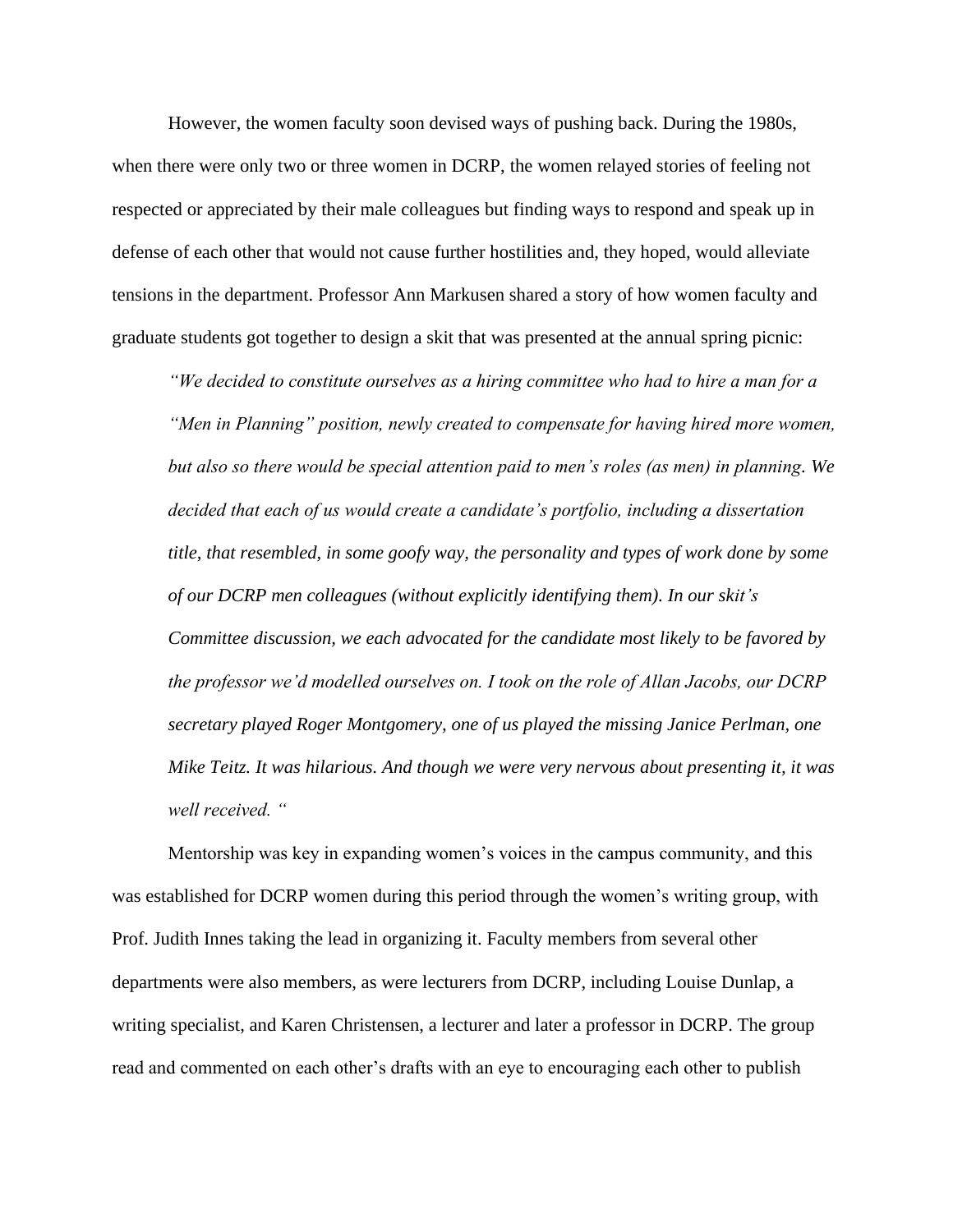more and to make sure their writing was clear, forceful, and well-reasoned. The cooperative close-knit group not only helped each other but also reached out to other women across the campus, establishing networks that made women better able to succeed at Berkeley. Their efforts included helping junior faculty not members of the group attain tenure. While the group was initially a response to the feeling that there was a general lack of respect for the women faculty and the research topics they chose, the women's writing group was an important step in shaping a larger network of friendship and support, and it continued to meet for over a decade.

Women in the department also spoke up for women candidates during hiring discussions, especially when they felt that the comments being made by their male colleagues were biased. For example, when a very senior male faculty member described a female candidate as "overly aggressive", one of the women faculty members responded that the candidate's behavior was not any different from that of the male candidate being considered: both were competitive and forceful in stating their positions. Another female faculty member immediately agreed. By defending women and supporting each other when challenging powerful men in the department, the women faculty members became more comfortable in asserting their own views.

An ongoing irritant was that men often ignored what one of the women said at a faculty meeting, and then one of them made the same comment, to the broad approval of the other men. Irene Tinker, who had some experience with this behavior in her previous job at the World Bank, counseled the women to respond by thanking the male speaker for agreeing with the woman who had made the comment in the first place: "I am glad you agree with what Judy said just a moment ago." The women took up this practice and felt empowered by it.

While voicing concerns about sexism during the departments' first several decades, the women faulty members from this period also noted that there was a wide variation in the degree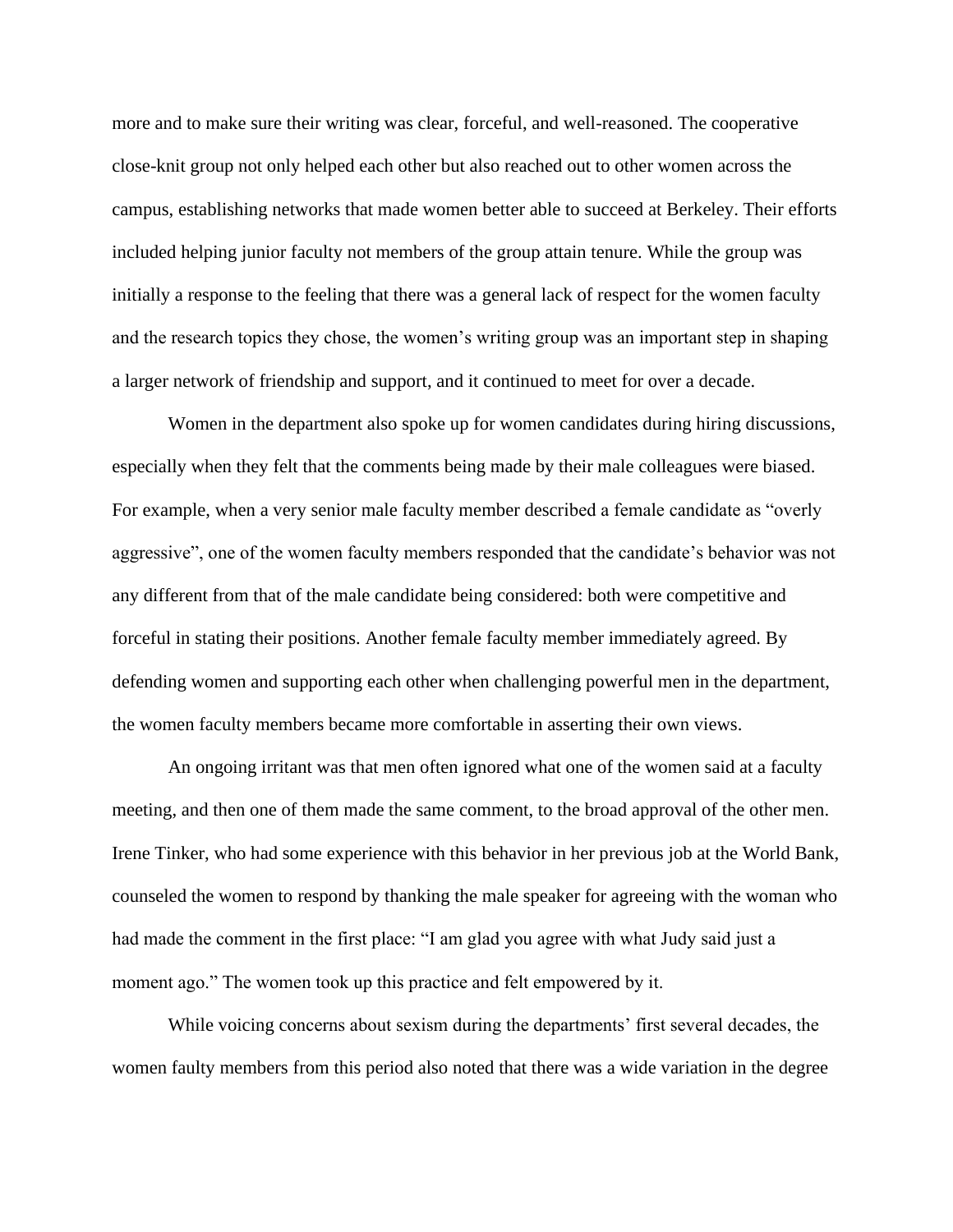of sexism experienced, from outright harassment to mild disrespect, and they pointed out that some of their male colleagues provided welcome support for the women in the department. Mike Teitz was singled out for praise by several of the women who served on the faculty with him, citing his mentoring of women students, his fairness toward the women on the faculty, and his active support of a more gender-balanced department. Later, Marty Wachs, who joined the faculty in the mid-90s, was similarly praised for his words and actions supporting women faculty and students.

 It is important to note that lecturers have played a major role in the department, and many of the lecturers over the years have been women. Several of the women who became professors in DCRP were initially hired as lecturers either at Berkeley or at another university, an experience that was rare are among the men in the department: Professors Bauer Wurster, Innes, Deakin, Christensen, and Frick all served as lecturers at Berkeley before becoming professors. Most lecturers, however, did not have this opportunity for advancement and instead taught part time when requested to do so.

For most of the lecturers, decisions on their teaching have been made year to year, leaving them with considerable uncertainty about their status, schedule, and income. The lecturers nonetheless have taken on the requested teaching assignments with enthusiasm and commitment. A number of them have been highly lauded for their teaching and mentoring contributions, and many are also prominent professionals, some outside the university and others at Berkeley research units.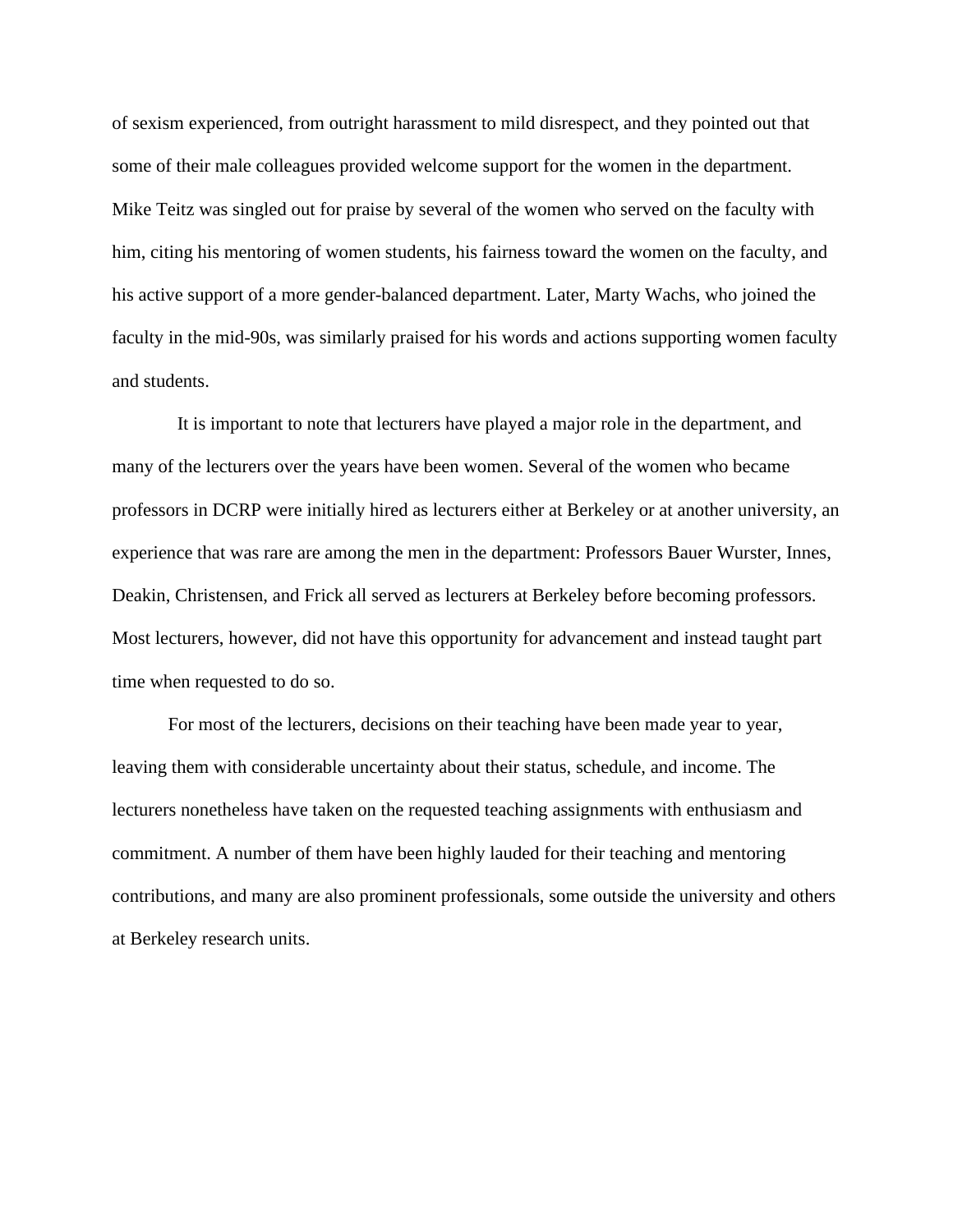# **Table 1. Women Faculty 2020-21**

| <b>Professors</b>   | <b>Lecturers</b>         |
|---------------------|--------------------------|
| Charisma Acey       | Dena Belzer              |
| Sai Balakrishnan    | Sara Hinkley             |
| Teresa Caldeira     | Heather Imboden          |
| Karen Chapple       | Margaretta Lin           |
| Karen Frick         | Deborah McKoy            |
| Carol Galante       | Susan Moffat             |
| Marta Gonzalez      | Ann Silverberg           |
| Elizabeth Macdonald | Kimberly Suczynski Smith |
| Carolina Reid       |                          |
| AnnaLee Saxenian    |                          |
| Jennifer Wolch      |                          |

Source: CED Active Faculty Directory

#### **Table 2. Former Women Faculty**

| <b>Former Professors/Emerita</b> | <b>Former Lecturers</b> |  |  |  |
|----------------------------------|-------------------------|--|--|--|
| <b>Catherine Bauer Wurster</b>   | Elisa Barbour           |  |  |  |
| Karen Christensen                | Andrea Broaddus         |  |  |  |
| Elizabeth Deakin                 | Miriam Chion            |  |  |  |
| Gillian Hart                     | Asavari Devadiga        |  |  |  |
| Judith Innes                     | Louise Dunlap           |  |  |  |
| Ann Markusen                     | Renee Roy Elias         |  |  |  |
| Janice Perlman                   | Vicki Elmer             |  |  |  |
| Ananya Roy                       | <b>Heather Hood</b>     |  |  |  |
| <b>Irene Tinker</b>              | Cynthia Kroll           |  |  |  |
|                                  | Moira O'Neill           |  |  |  |
|                                  | Renee Robin             |  |  |  |
|                                  | Rana Tomaira            |  |  |  |
|                                  | Julia Trilling          |  |  |  |
|                                  | Dorothy Walker          |  |  |  |
|                                  | Marian Wolfe            |  |  |  |

Source: DCRP (1998) and personal communication with faculty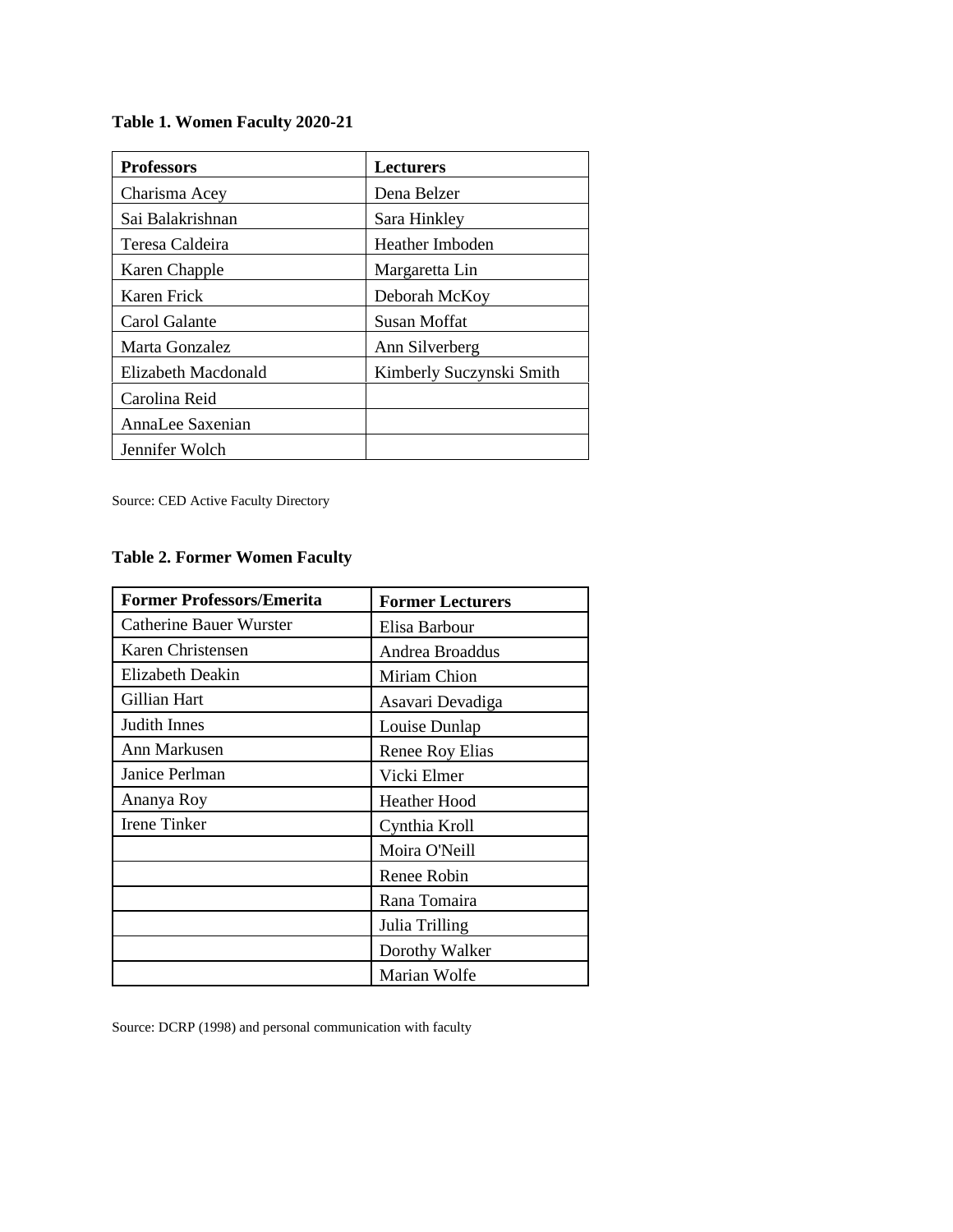#### *Other Women in the Department: Students and Staff*

While our study focused on women on the faculty, women students and staff also have played critically important roles in shaping the department and the profession.

DCRP initially offered the Master of City Planning professional degree and later added the PhD. The department also offered undergraduate courses from its inception; later on, it created a formal Urban Studies minor, and then an Urban Studies major for undergraduates. Many of the staff supporting the students in the department and handling the day to day administration of the department have been women, and the staff have been instrumental in making the programs run smoothly. However, because we have not had access to the departmental records on staff members, we do not chronicle their roles and the particular roles played by the women among them. Doing so in a future project would be a valuable addition to this history.

Likewise, graduate students, especially PhD students, often work as researchers with faculty members and as teaching assistants and graders for the department. Some of the PhD students have served as the lead instructors of courses. Here too women have played vital roles.

A full listing of graduates was not available to us. We did have access to the alumni association database; however, we found that some of our graduates were missing from the DCRP listings in that database or were listed under a different department, and we lacked the resources to do a thorough review and update. With some digging into library databases and checking with alumni, we were able to assemble a list of PhDs granted by the department (Appendix C). We are missing some data items for dissertations that were not on the internet and could not be obtained in hard copy for this study because access to archived materials was restricted during the pandemic. We believe the PhD list we present here is reasonably complete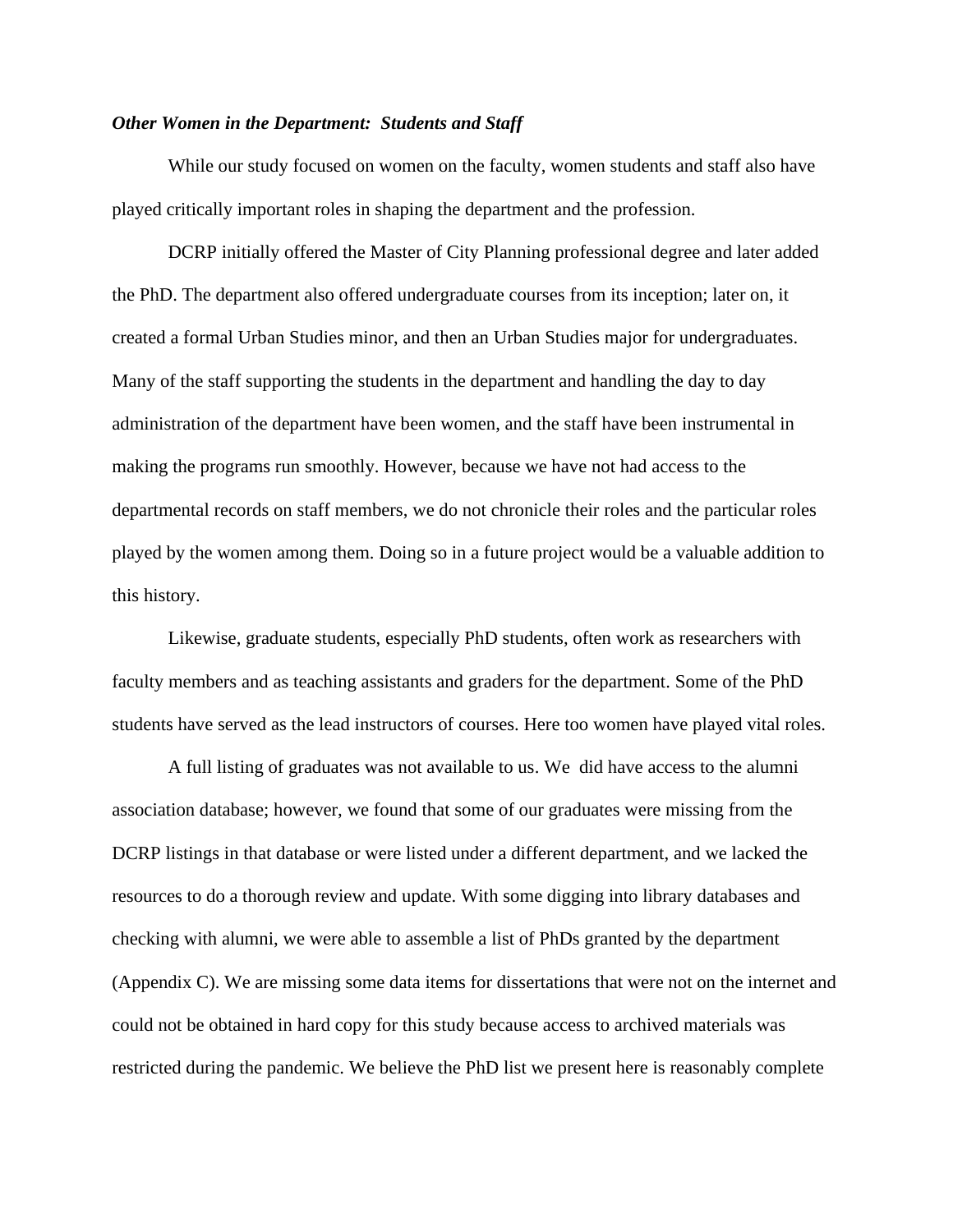but acknowledge that we may be missing some records altogether, and if so, we apologize to the individuals omitted.

The list shows that in the 1970s, only 25% of the department's PhDs were granted to women. In subsequent decades, however, women earned 42% to 50% of the PhDs awarded. This is a positive finding and is consistent with the numbers of women in the profession as a whole, as discussed in the next section. Of course, numbers are only part of the story regarding gender equity, and it would be desirable for future studies to investigate such matters as time to degree, financial aid received, and jobs held after graduation compared to those of men.

MCP and Urban Studies students have gone on to make significant contributions to the field and are a major reason for DCRP's high ranking among academic programs. Among our graduates are numerous accomplished professors, acclaimed authors, agency leaders, and community activists, and many of them are women. Again, it is beyond the scope of our study to document the many achievements of these graduates, but we view it as a valuable future research project.

#### *Gender Distribution in DCRP and Professional Field Today*

Planning still stands as a male dominated field in the U.S. Women planners consist of 40.6% of the workforce, which makes them underrepresented ("Urban and Regional Planners", Figure 2). In contrast to the current gender distribution of the planning profession, the DCRP faculty shows much more inclusivity. Including both professors and lecturers in DCRP, women make up about 55% of the faculty in the department as of May 2021 ("Faculty", Figure 3). Similar to the faculty distribution, the number of women entering the Master of City and Regional Planning program is higher than the number of number of males. About 46% of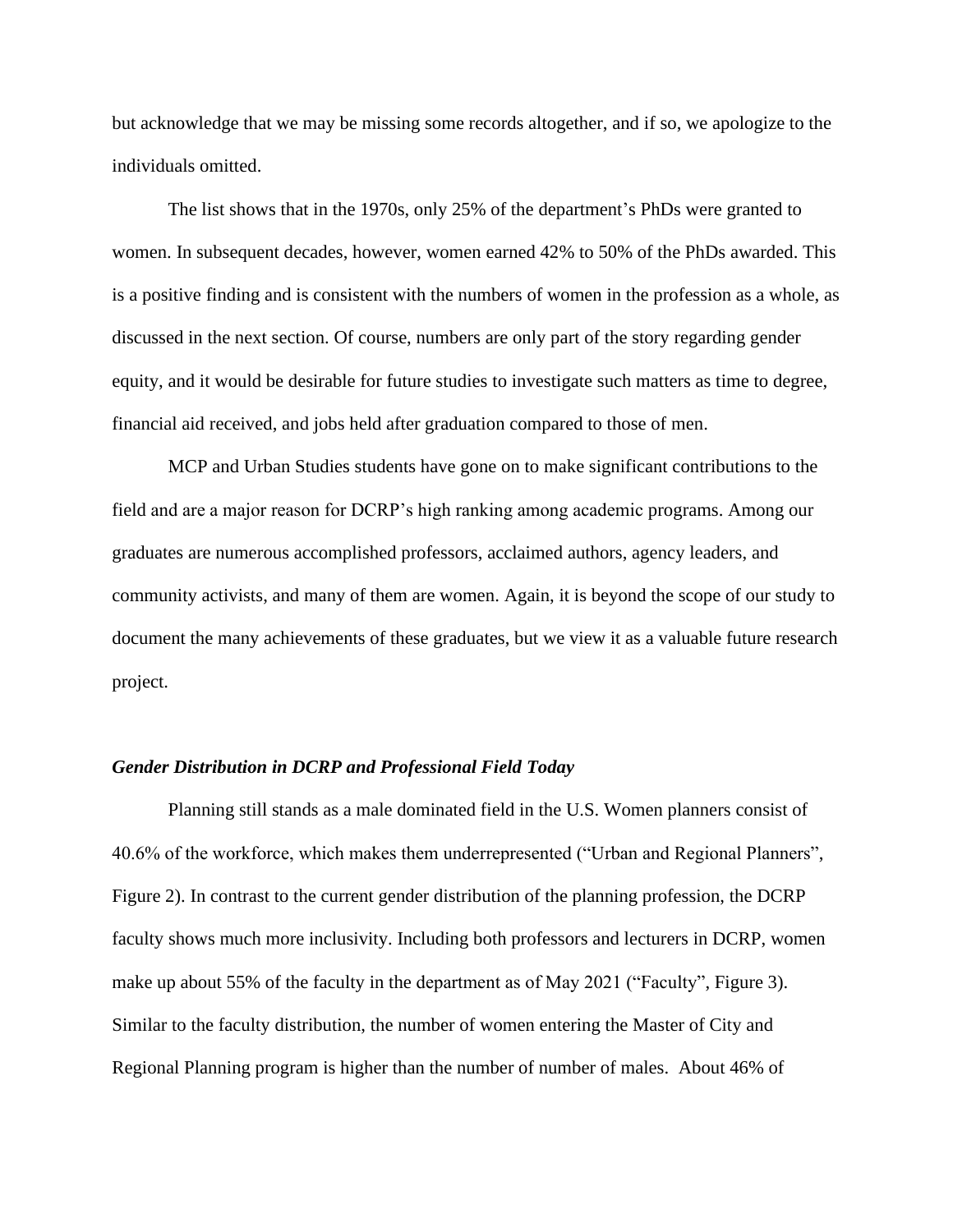master's students admitted in Fall 2020 were women, compared to about 37% of admitted male students and 17% who declined to state or did not identify with either ("Admission Statistics", Figure 4).



**Figure 2.** Gender Composition of Urban Planners in the U.S. 2019





Source: "Faculty"

Source: "Urban and Regional Planners"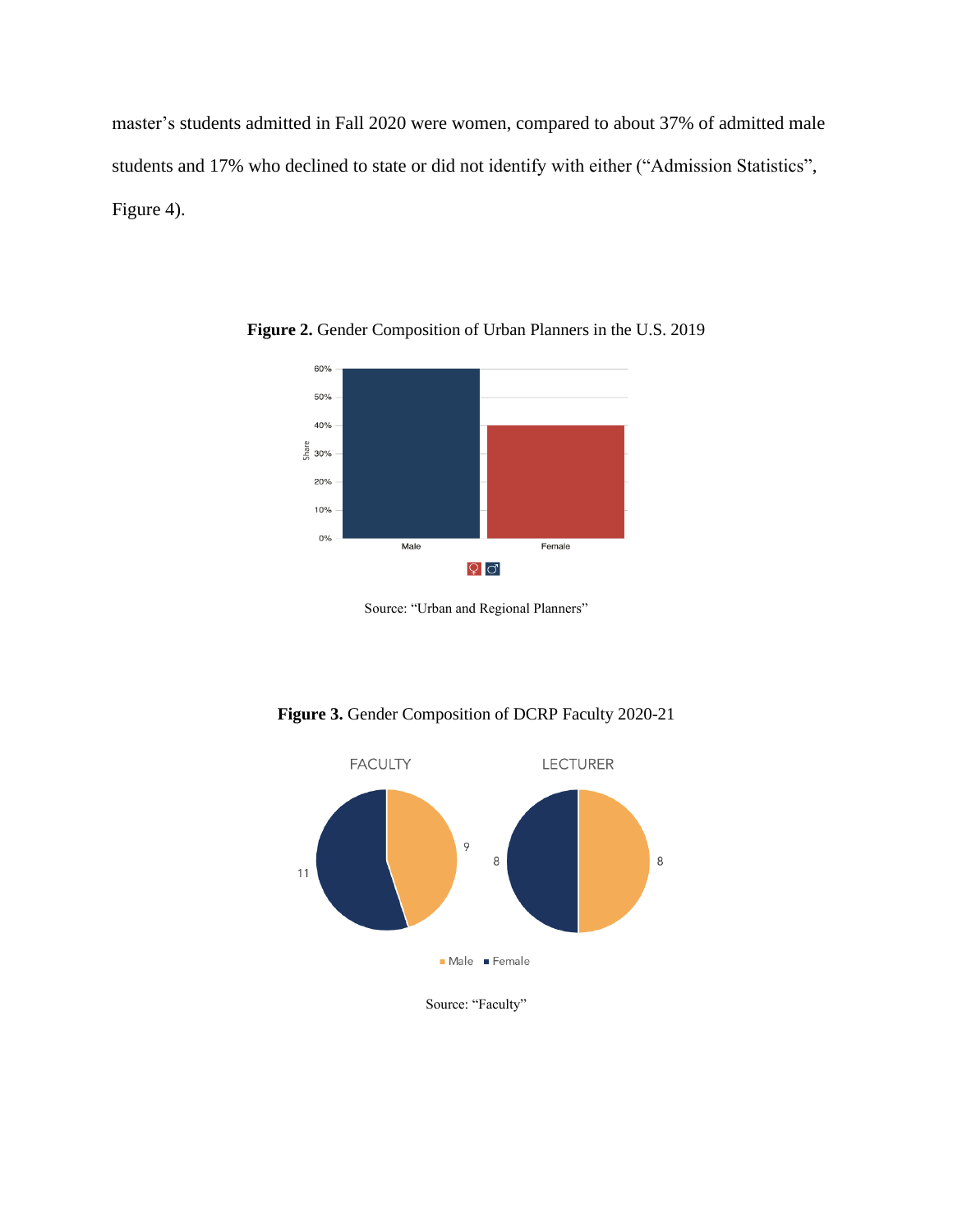

#### **Figure 4.** Gender Composition of Master of City Planning Students 2020-21

#### **CONCLUSION**

The Department of City and Regional Planning had only one woman engaged in its teaching and research for the first twenty-five years of its existence, and only two or three women for the next two decades. However, beginning in the 1990s, DCRP moved toward gender equality. While in early years the women in the department often felt slighted or overlooked, they found ways to create change. Today, we see increasing empowerment amongst women as well as more gender balance and far smoother gender relationships in the department.

DCRP continues to make strides to advance equity and inclusion among both students and faculty. This article was written to reaffirm and celebrate women faculty's achievements and continuous efforts to advance DCRP to its globally recognized program it stands today. DCRP is indebted to all the past women faculty who had to endure and overcome challenges as a female in the early years. The department attracts students, faculty, and staff from diverse backgrounds every year to learn and grow with the department. For women undergraduate and graduate

Source: "Admission Statistics"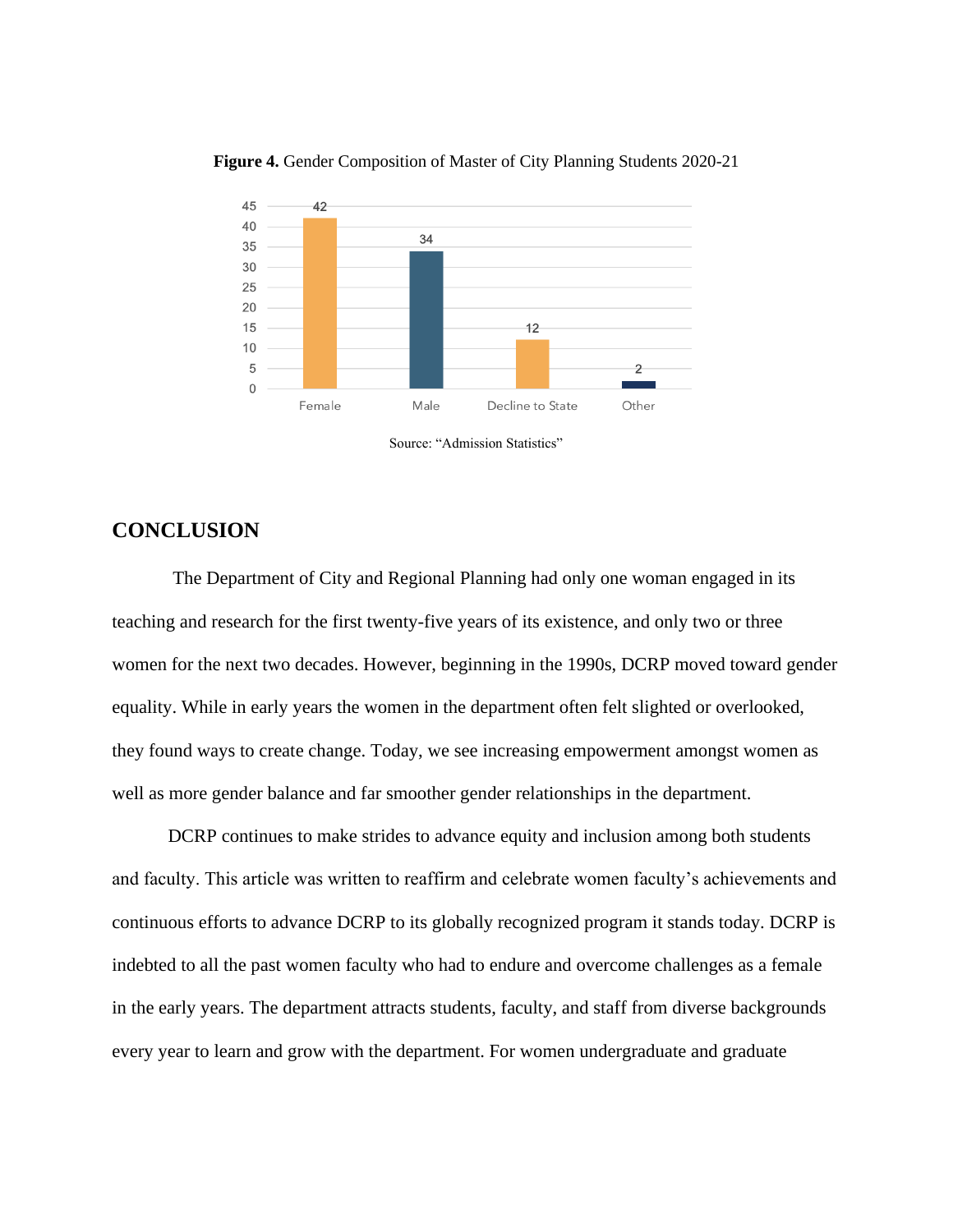students, especially, engaging with fellow women classmates and professors serves as a huge

empowerment for their future endeavors upon graduation.

#### **References**

- *Admission Statistics*. College of Environmental Design, UC Berkeley. [https://ced.berkeley.edu/academics/city-regional-planning/programs/master-of-city](https://ced.berkeley.edu/academics/city-regional-planning/programs/master-of-city-planning/admission-statistics/)[planning/admission-statistics/](https://ced.berkeley.edu/academics/city-regional-planning/programs/master-of-city-planning/admission-statistics/)
- *Catherine Bauer Wurster.* UC Berkeley College of Environmental Design. <https://ced.berkeley.edu/events-media/catherine-bauer-wurster>
- Chakrabarti, Vishaan. (2020, December 8). *A Message from the Dean: Renaming of Wurster Hall to Bauer Wurster Hall*. UC Berkeley College of Environmental Design. [https://ced.berkeley.edu/events-media/news/a-message-from-the-dean-renaming-of](https://ced.berkeley.edu/events-media/news/a-message-from-the-dean-renaming-of-wurster-hall-to-bauer-wurster-hall)[wurster-hall-to-bauer-wurster-hall](https://ced.berkeley.edu/events-media/news/a-message-from-the-dean-renaming-of-wurster-hall-to-bauer-wurster-hall)
- *Faculty.* College of Environmental Design, UC Berkeley. <https://ced.berkeley.edu/academics/city-regional-planning/people/faculty/>
- Teitz, Michael B. (2016). *The Way It Was*. Journal of the American Planning Association, 82:1, 50-55, DOI: [10.1080/01944363.2015.1108217](https://doi.org/10.1080/01944363.2015.1108217) [https://search.ebscohost.com/login.aspx?direct=true&db=bth&AN=111984848&site=eds](https://search.ebscohost.com/login.aspx?direct=true&db=bth&AN=111984848&site=eds-live&authtype=ip,guest&custid=s1226370&groupid=main&profile=eds) [-live&authtype=ip,guest&custid=s1226370&groupid=main&profile=eds](https://search.ebscohost.com/login.aspx?direct=true&db=bth&AN=111984848&site=eds-live&authtype=ip,guest&custid=s1226370&groupid=main&profile=eds)
- Natividad, Ivan. (2020, December 15). *Catherine Bauer Wurster's Legacy to Live on in Renaming of UC Berkeley Building.* Berkeley News. news.berkeley.edu/2020/12/09/catherine-bauer-wursters-legacy-to-live-on-in-renaming-ofuc-berkeley-building/.
- Penner, Barbara. (2018*). The (Still) Dreary Deadlock of Public Housing.* Places Journal. <https://placesjournal.org/article/catherine-bauer-and-the-need-for-public-housing/>
- Lowney, Skip, and John Landis (eds.). (1998). *Fifty Years of City and Regional Planning at UC Berkeley: A Celebratory Anthology of Faculty Essays.* NSOP Press.
- *Urban and Regional Planners.* DATA USA. <https://datausa.io/profile/soc/urban-regional-planners>
- University of California Academic Senate. (1966). *Catherine Bauer Wurster*. In Memoriam. [http://content.cdlib.org/view?docId=hb658006rx&doc.view=frames&chunk.id=div00031](http://content.cdlib.org/view?docId=hb658006rx&doc.view=frames&chunk.id=div00031&toc.depth=1&toc.id=) [&toc.depth=1&toc.id=](http://content.cdlib.org/view?docId=hb658006rx&doc.view=frames&chunk.id=div00031&toc.depth=1&toc.id=)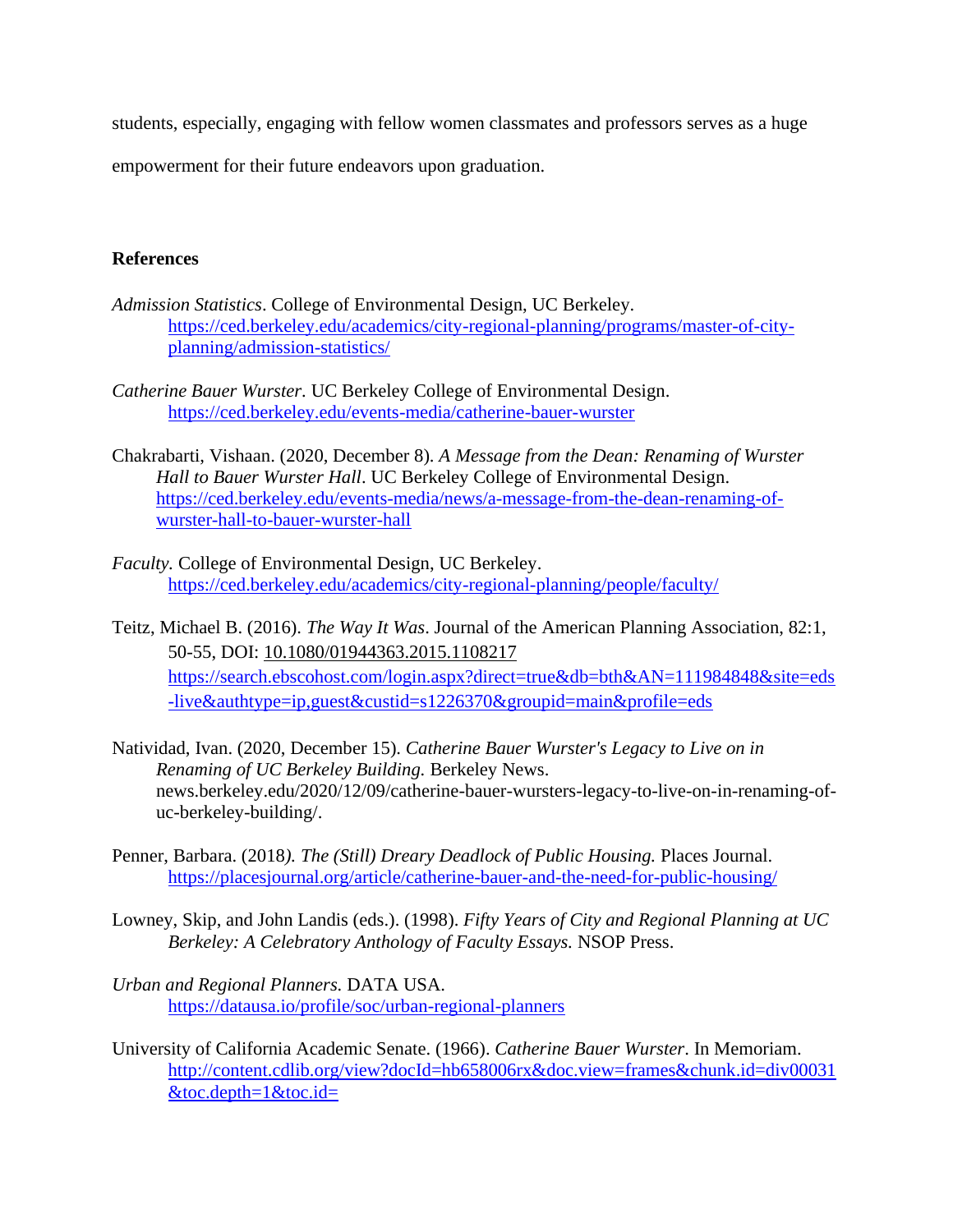- *UC Berkeley: environmental design: [excellence] / College of Environmental Design, University of California, Berkeley.* (2020)*.* UC Berkeley College of Environmental Design.
- University of California, Berkeley. *150 Years of Women at Berkeley*. University of California, Berkeley.<https://150w.berkeley.edu/home>
- Walker, Dorothy, and Shanna Farrell. (2014). *Dorothy Walker / interviews conducted by Shanna Farrell in 2014 and 2015.* Regional Oral History Office, The Bancroft Library, University of California. [https://digitalassets.lib.berkeley.edu/roho/ucb/text/walker\\_dorothy\\_2015.pdf](https://digitalassets.lib.berkeley.edu/roho/ucb/text/walker_dorothy_2015.pdf)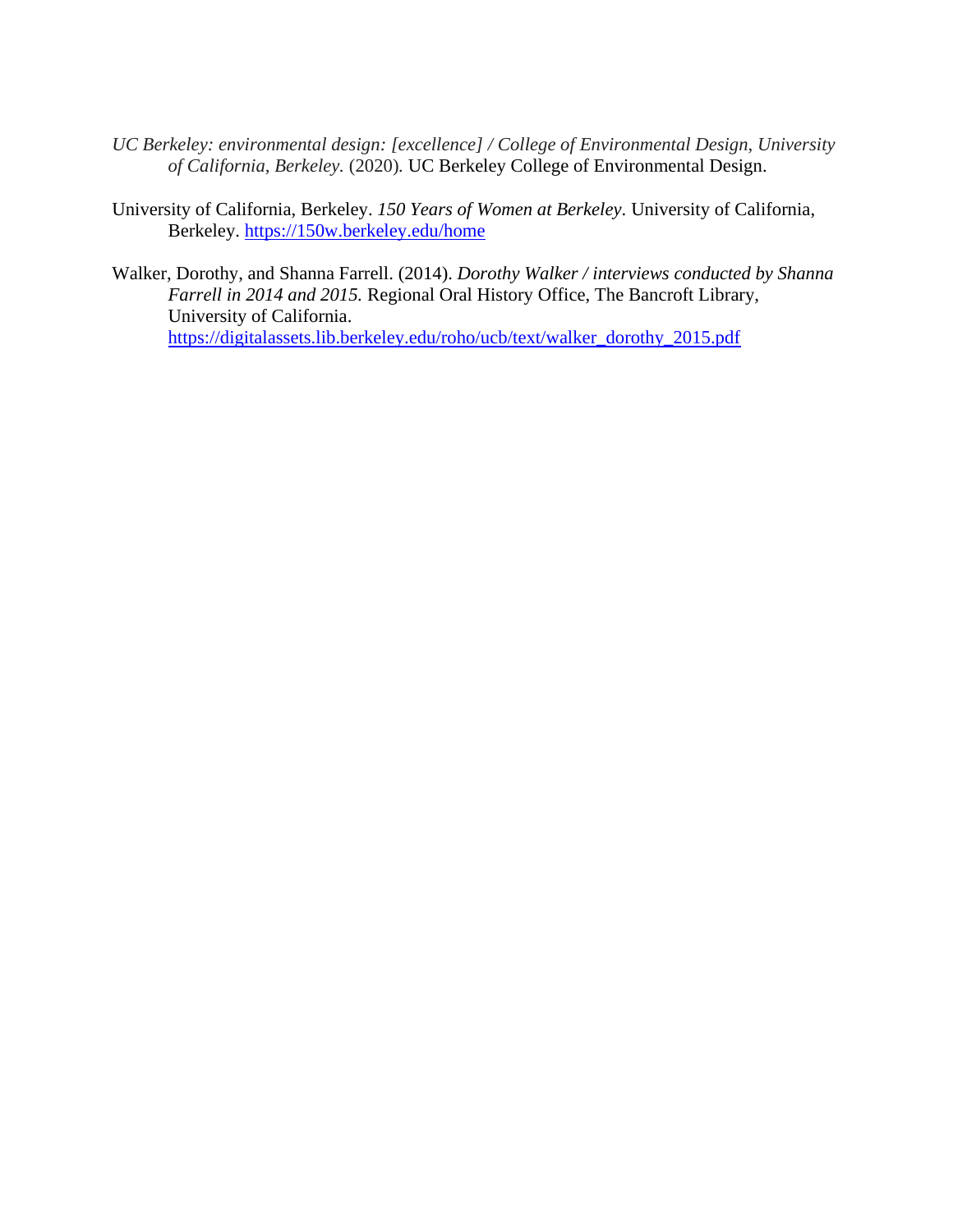# **APPENDIX A**

# **DCRP Faculty Members, Current and Former**

| <b>Male</b>             | <b>Female</b>                  |
|-------------------------|--------------------------------|
| William Alonso          | Charisma Acey                  |
| Nezar Al Sayyad         | Sai Balakrishnan               |
| Donald Appleyard        | <b>Catherine Bauer Wurster</b> |
| Edward J. Blakely       | Teresa Caldeira                |
| <b>Arthur Blaustein</b> | Karen Chapple                  |
| Peter Bosselmann        | Karen Christensen              |
| <b>Manuel Castells</b>  | Elizabeth Deakin               |
| Robert Cervero          | Karen Frick                    |
| Daniel Chatman          | Carol Galante                  |
| Stephen Cohen           | Marta Gonzalez                 |
| <b>Steven Collier</b>   | Gillian Hart                   |
| Frederick Collignon     | <b>Judith Innes</b>            |
| J. Thomas Cooke         | Elizabeth Macdonald            |
| Jason Corburn           | Ann Markusen                   |
| <b>Richard Cowart</b>   | Janice Perlman                 |
| Michael Dear            | Carolina Reid                  |
| <b>Thomas Dickert</b>   | Ananya Roy                     |
| <b>Richard Dodson</b>   | AnnaLee Saxenian               |
| David Dowall            | <b>Irene Tinker</b>            |
| <b>Timothy Duane</b>    | Jennifer Wolch                 |
| <b>Leonard Duhl</b>     |                                |
| John Dyckman            |                                |
| Donald Foley            |                                |
| Martin Gellen           |                                |
| Peter Hall              |                                |
| John Herbert            |                                |
| I. Michael Heyman       |                                |
| Allan Jacobs            |                                |
| <b>Barclay Jones</b>    |                                |
| T.J. Kent, Jr.          |                                |
| Zachary Lamb            |                                |
| John Landis             |                                |
| Douglas Lee             |                                |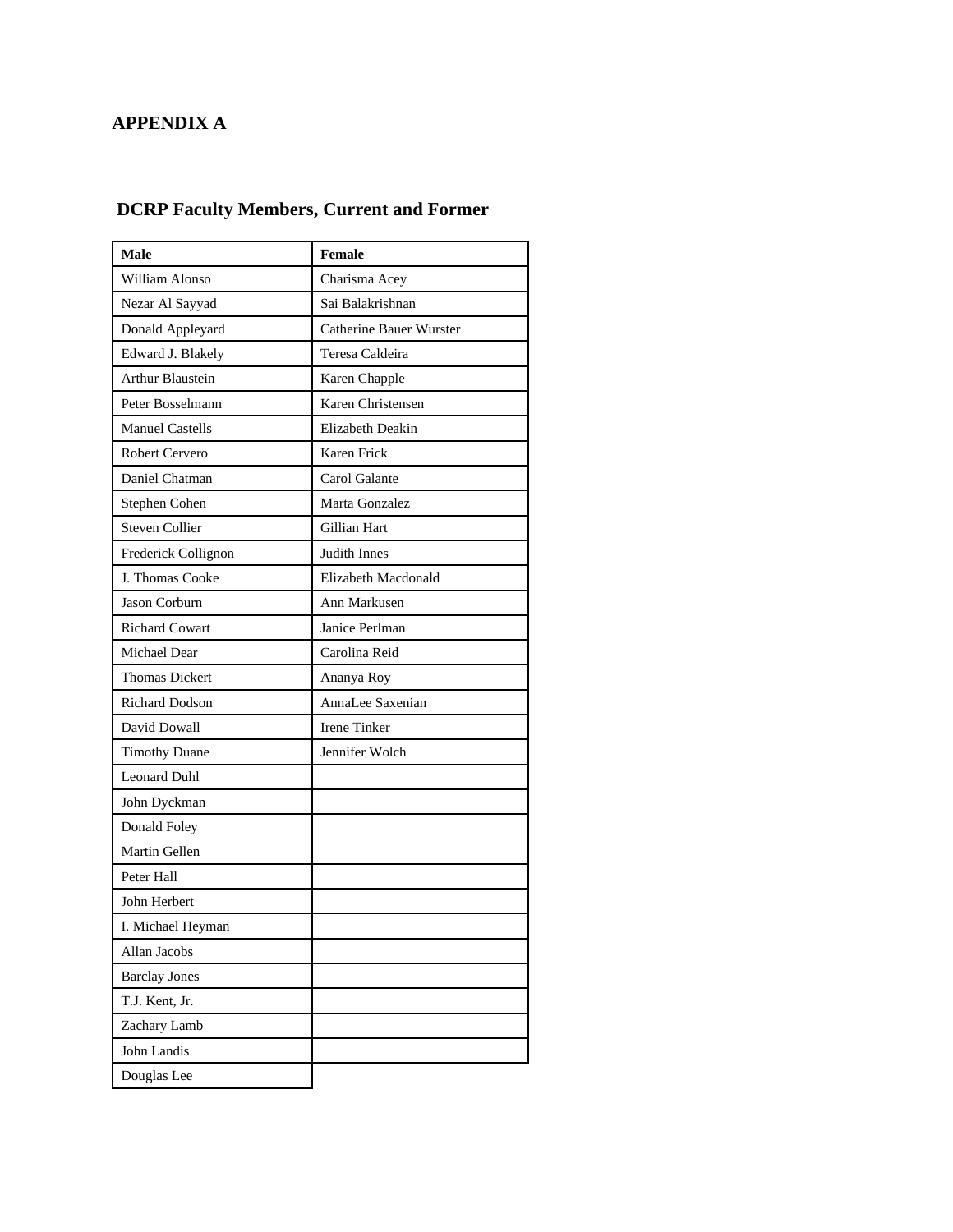| <b>Male Faculty Members</b> |
|-----------------------------|
| (continued)                 |
| <b>Chester McGuire</b>      |
| <b>Richard Meier</b>        |
| <b>Ben Metcalf</b>          |
| Corwin Mocine               |
| <b>Roger Montgomery</b>     |
| Robert Ogilvie              |
| John Radke                  |
| Daniel Rodriguez            |
| Andrei Rogers               |
| Victor Rubin                |
| <b>Mel Scott</b>            |
| Michael Southworth          |
| Michael Teitz               |
| Francis Violich             |
| Martin Wachs                |
| Paul Waddell                |
| Melvin Webber               |
| William Wheaton             |
| Sydney Williams             |

Sources: CED Active Faculty Directory; Fifty Years of City and Regional Planning: A Celebratory Anthology of Faculty Essays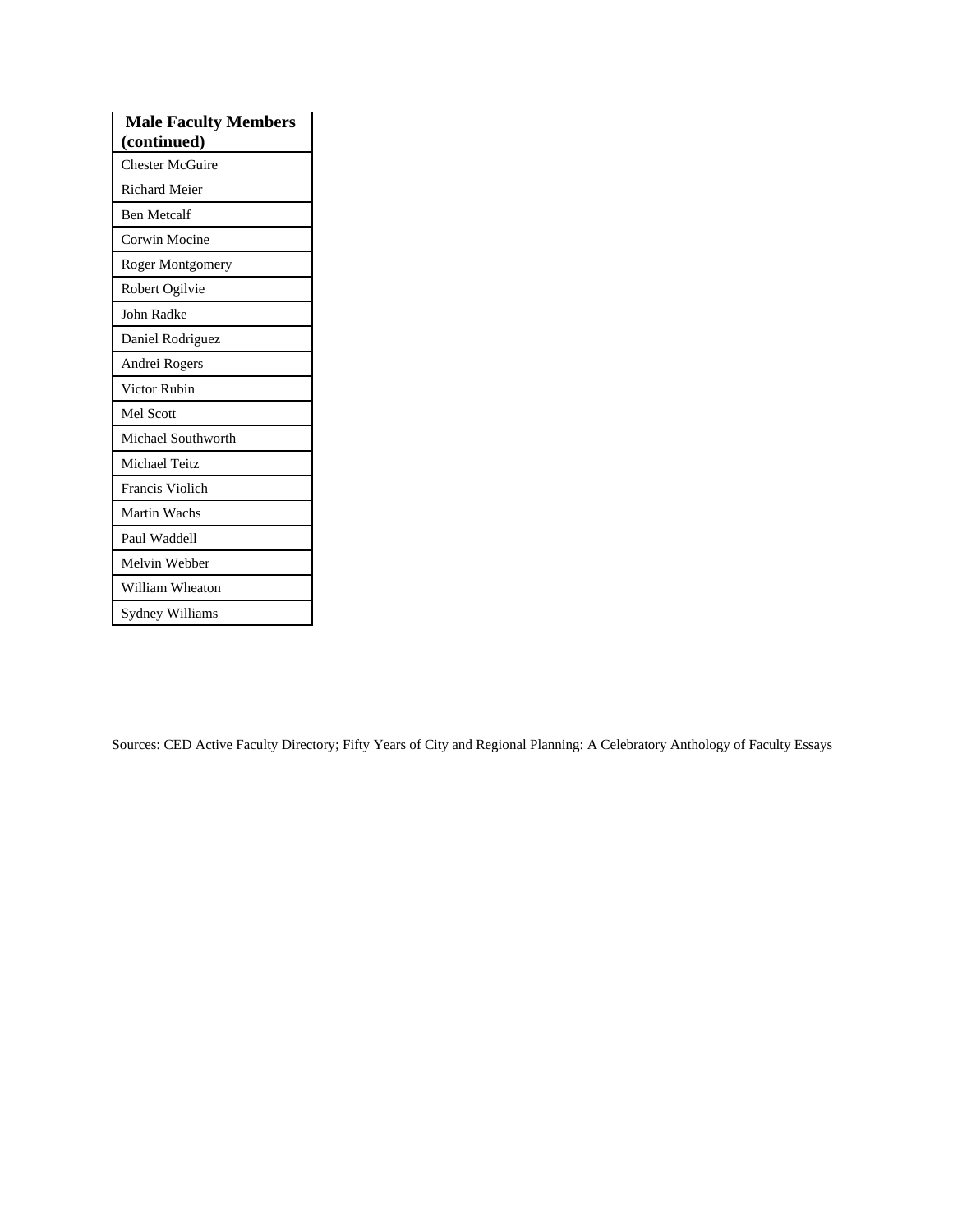# **APPENDIX B**

# **List of PhDs Granted by the Dept. of City and Regional Planning, 1972-2020**

| <b>Name</b>              | Year | Chair                  | <b>Dissertation Title</b>                                                                                                                                                     |
|--------------------------|------|------------------------|-------------------------------------------------------------------------------------------------------------------------------------------------------------------------------|
| Lyon, David              | 1972 | Michael B. Teitz       | The spatial distribution and impact of public facility expenditures                                                                                                           |
| Archibald, Rae W.        | 1973 | Michael B. Teitz       | Policy analysis and bureaucracy: planning-programming-budgeting in the New<br>York City Fire Department.                                                                      |
| Tobin, Gary Allan        | 1975 | unable to retrieve     | Ethnic mobility in a suburban community.                                                                                                                                      |
| Earnhardt, Kent C.       | 1976 | Henrik Blum            | Development planning and population policy development in Puerto Rico: a case<br>study and a plan for population stabilization.                                               |
| Howe, Elizabeth Atkinson | 1976 | Michael B. Teitz       | Intergovernmental dependence as a constraint on Urban reform: New York City's<br>relationship with the New York State legislature during the second Lindsay<br>administration |
| Silva-Echenique, Julio   | 1976 | William Alonso         | General spatial equilibrium with externalities                                                                                                                                |
| Webster, Douglas Richard | 1977 | <b>Richard Meier</b>   | The incidence impact of a regional development program based on employment<br>creation: the Lesser Slave Lake, Alberta Case                                                   |
| Dodson, Richard Barrie   | 1978 | Frederick C. Collignon | A macro model for understanding social service delivery systems: the case of<br>vocational rehabilitation in the United States                                                |
| Wheaton, Margaret Fry    | 1978 | Michael B. Teitz       | Criteria for evaluating State Historic Parks                                                                                                                                  |
| Keating, W. Dennis       | 1978 | Michael B. Teitz       | Landlord self-regulation: New York City's rent stabilization system 1968-1978                                                                                                 |
| Libicki, Martin Carl     | 1978 | Stephen Cohen          | Industrial capacity and planning: the 1973-1974 capacity shortfall in manufactured<br>materials                                                                               |
| Bart, Polly Turner       | 1979 | Donald L. Foley        | Executive succession and policy change: the case of the new communities<br>administration                                                                                     |
| Yelin, Edward Harris     | 1979 | Frederick C. Collignon | From social theory to social policy: social class and the epidemiology of disability:<br>a case study among persons with rheumatoid arthritis                                 |
| Gellen, Martin Gene      | 1979 | Michael B. Teitz       | The dynamics of institutional mortgage disinvestment in the central city / by<br>Martin Gene Gellen.                                                                          |
| Mutlu, Servet            | 1979 | Michael B. Teitz       | Interregional and international mobility of industrial capital: the case of the<br>American automobile and electronics companies                                              |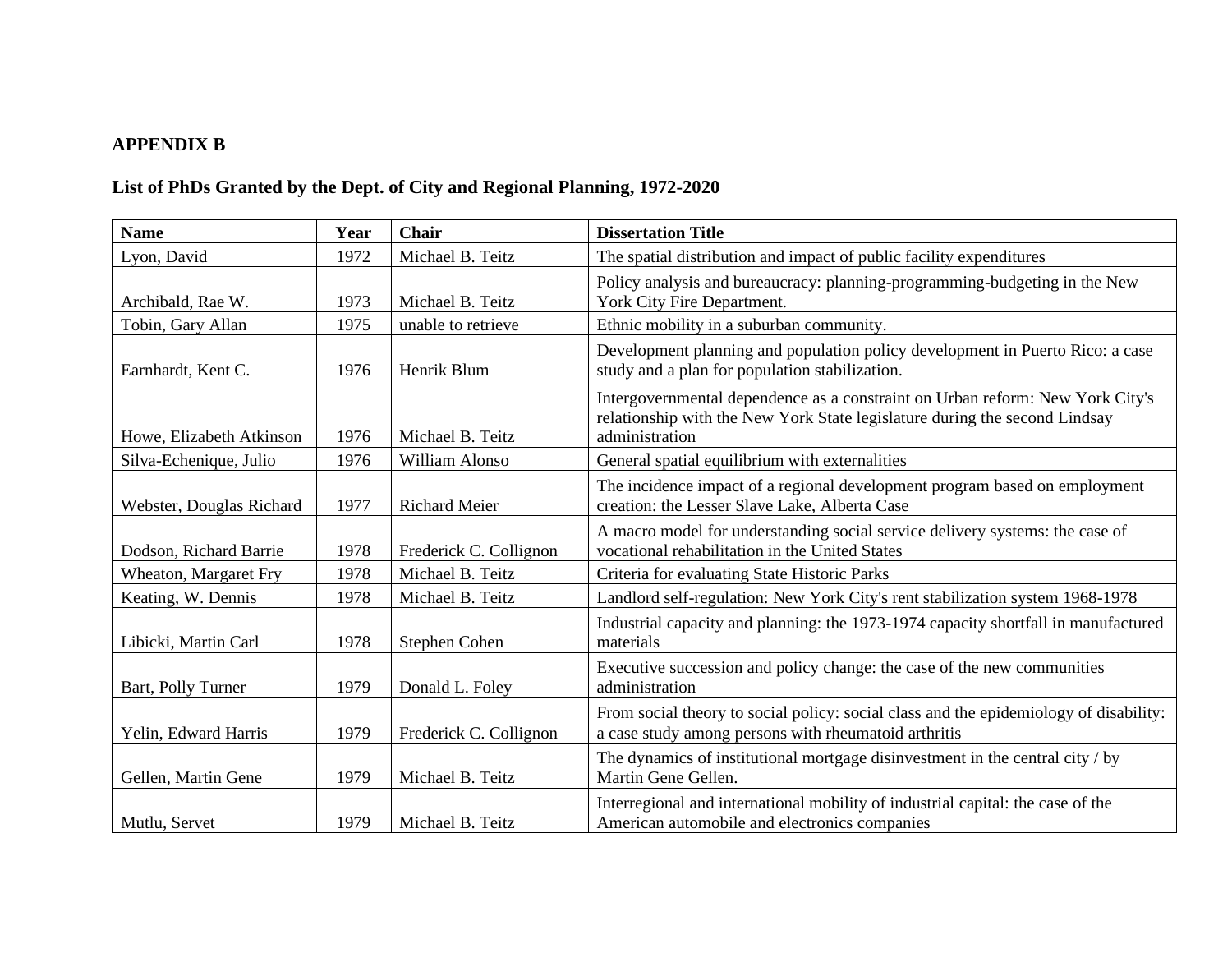| Cohen, Dennis Allan           | 1979 | Michael B. Teitz       | School bureaucracy and the promise of reform in Berkeley: the lessons of a federal<br>experimental schools project                                  |
|-------------------------------|------|------------------------|-----------------------------------------------------------------------------------------------------------------------------------------------------|
| Redwood, John                 | 1979 | unable to retrieve     | Implicit and explicit regional policies in Brazil: the impact of the public sector on<br>spatial development disparities since the second World War |
| Cunha, Paulo Vieira da        | 1980 | <b>Albert Fishlow</b>  | Structures of production and employment occupational change in Monterrey,<br>Mexico: 1940-1965                                                      |
| Cole, Charles B.              | 1980 | Frederick C. Collignon | Social technology, social policy and the severely disabled: issues posed by the<br>blind, the deaf, and those unable to walk                        |
| Downs, Charles                | 1980 | <b>Manuel Castells</b> | Community organization, political change and urban policy: Portugal 1974-1976                                                                       |
| Adiv, Aaron                   | 1980 | Melvin M. Webber       | Behavioral determinants of rapid transit patronage: why don't more people ride<br><b>BART</b> to work?                                              |
| Christensen, Karen S.         | 1980 | Melvin M. Webber       | Delusions of certainty in complex intergovernmental systems / by Karen Stromme<br>Christensen                                                       |
| Klapp, Merrie Gilbert         | 1980 | Melvin M. Webber       | Inter-industry conflict in the North Sea and South China Sea: a comparative<br>analysis of oil, shipping, and fishing in four nations               |
| Adler, Seymour Mark           | 1980 | Melvin M. Webber       | The political economy of transit in the San Francisco Bay Area 1945-1963                                                                            |
| Corro, Pedro                  | 1980 | Melvin M. Webber       | Regional effects of containerization                                                                                                                |
| Lucarelli, Frank Bart         | 1980 | Richard L. Meier       | California's biomass and its energy potential                                                                                                       |
| Rodwin, Victor George         | 1980 | Stephen Cohen          | Health planning and implementation: France, Québec and England                                                                                      |
| Wiggins, Lyna L.              | 1981 | Melvin M. Webber       | Forecasting demand for electric energy: trends and future directions                                                                                |
| Lubeck, Deborah Philips       | 1981 | unable to retrieve     | An application of benefit-cost analysis: heart disease research and prevention                                                                      |
| Kroll, Cynthia A.             | 1981 | Ann Markusen           | The local distributional effects of energy development: coal boom towns in the<br>Northern Great Plains                                             |
| Pineda, Jose-Fernando         | 1981 | unable to retrieve     | Residential location decision of multiple-worker households in Bogota, Colombia                                                                     |
| Stoddard, Susan               | 1982 | Michael B. Teitz       | Implementing social service voucher experiments: the child care pilot study                                                                         |
| McCallister, Lynne<br>Sherwin | 1982 | Michael B. Teitz       | Planning for mothers' work: jobs, child care and homemaking in four middle<br>American neighborhoods                                                |
| Yujnovsky, Oscar              | 1982 | unable to retrieve     | Política de mercado de vivienda en Argentina 1955-1973                                                                                              |
| Wilmoth, Geoffrey David       | 1983 | Ann Markusen           | The formation of national urban policy in the United States of America                                                                              |
| Farret, Ricardo Libanez       | 1983 | David E. Dowall        | Changing residential structure in a planned city: the case of Brasilia                                                                              |
| Landis, John David            | 1983 | David E. Dowall        | How competitive are urban housing markets?                                                                                                          |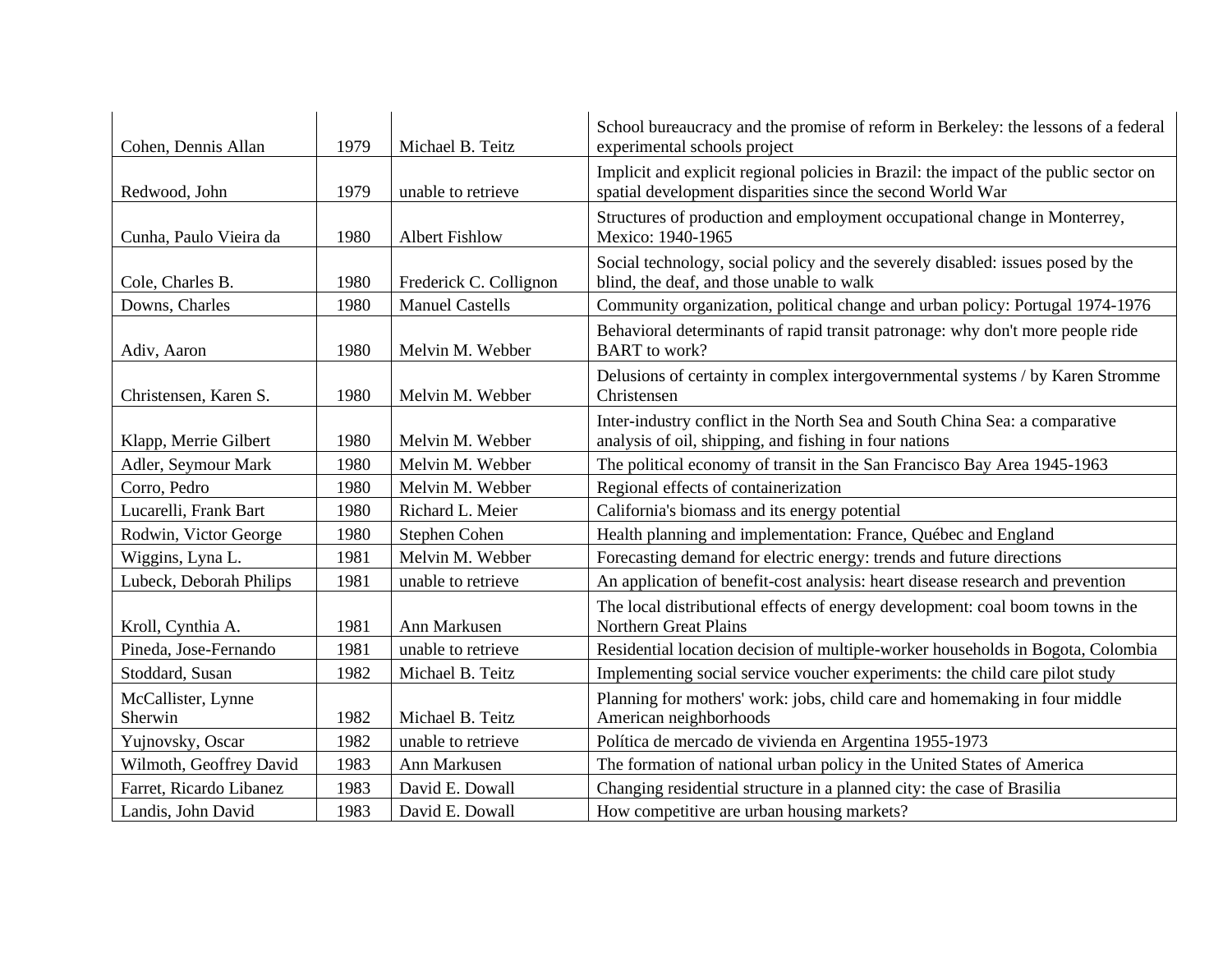| Wolfe, Marian Faye      | 1983 | Michael B. Teitz        | The actual and perceived profitability in rental housing: a disaggregate analysis                                                                                       |
|-------------------------|------|-------------------------|-------------------------------------------------------------------------------------------------------------------------------------------------------------------------|
| Kim, Hyŏng-guk          | 1983 | Richard L. Meier        | The spatio-temporal patterns of personal contact in the office sector: the case of<br>Seoul                                                                             |
| Schoenberger, Erica J.  | 1984 | Ann Markusen            | Foreign manufacturing investment in the United States: investment strategy and<br>international location                                                                |
| Nevitt, Michael Charles | 1984 | Frederick C. Collignon  | Social policy, medical care, and disability: rehabilitation outcomes of medical<br>technology for chronic disease with a case study of artificial joint implant surgery |
| Marmot, Alexandra Naomi | 1984 | Roger Montgomery        | How high should they live? The role of architects and planners in the design of<br>high rise housing on England and Wales, 1945-1980                                    |
| LeRoy, Lauren           | 1985 | Frederick C. Collignon  | Supplemental staffing and the changing structure of nurse employment                                                                                                    |
| Barton, Stephen E.      | 1985 | Judith Innes            | Property rights and democracy: the beliefs of San Francisco neighborhood leaders<br>and the American liberal tradition                                                  |
| McClure, Robert Kirk    | 1985 | Martin Gellen           | The effects of changes in household composition upon the segmentation of rental<br>housing markets                                                                      |
| Rubin, Victor           | 1985 | Michael B. Teitz        | Fiscal austerity and the reorganization of urban services: planning for children and<br>families in the 1980's                                                          |
| Markowitz, Joel Edwin   | 1985 | Robert Cervero          | Prospects for differential transit pricing in the U.S.: analysis of attitudinal and<br>institutional determinants                                                       |
| Weiss, Marc A.          | 1985 | <b>Roger Montgomery</b> | Community builders vs curbstoners: the American real estate industry and urban<br>land-use planning                                                                     |
| Shapira, Philip         | 1986 | Ann Markusen            | Industry and jobs in transition: a study of industrial restructuring displacement in<br>California                                                                      |
| Glasmeier, Amy          | 1986 | Ann Markusen            | The structure, location and role of high technology industries in U.S. regional<br>development                                                                          |
| Lindheim, Daniel Noah   | 1986 | Len Duhl                | Regional development and deliberate social change: integrated rural development<br>in Mexico                                                                            |
| Martinelli, Flavia      | 1986 | Michael B. Teitz        | Producer services in a dependent economy: their role and potential for regional<br>economic development                                                                 |
| Yale, Carolyn Elizabeth | 1986 | <b>Richard Cowart</b>   | Compensation and collaboration: intergovernmental strategies for mitigating<br>socioeconomic impacts of mineral development on federal lands                            |
| Thurston, Lynn May      | 1986 | Richard L. Meier        | Job creation in small enterprises: a case study of Jakarta                                                                                                              |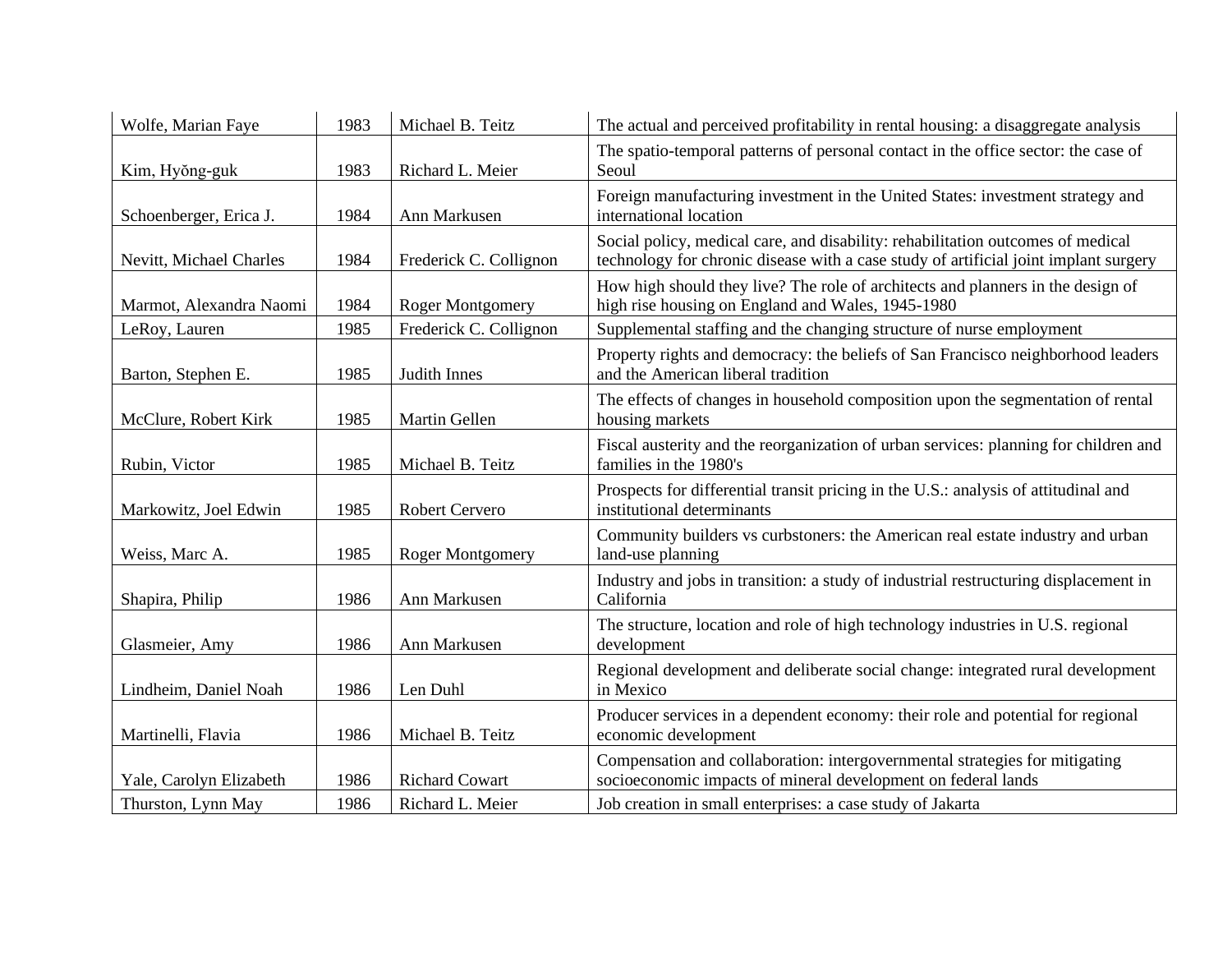| Park, Yangho.                  | 1986 | Richard L. Meier        | Manufacturing decentralization and regional productivity change: the case of<br>Korea                                                             |
|--------------------------------|------|-------------------------|---------------------------------------------------------------------------------------------------------------------------------------------------|
| Baran, Barbara Elizabeth       | 1986 | Stephen Cohen           | The technological transformation of white collar work: a case study of the<br>insurance industry                                                  |
| Noponen, Helzi Tuula           | 1987 | Ann Markusen            | The gender division of labor in the urban informal sector of developing countries:<br>a panel survey of households in Madras India                |
| Parsons, Carol Ann             | 1987 | Stephen Cohen           | Flexible production technology and industrial restructuring: case studies of the<br>metalworking, semiconductor and apparel industries            |
| Curbelo, José Luis             | 1987 | Peter Hall              | Economic restructuring and development planning in a stagnant regional economy:<br>the case of Andalucia                                          |
| Weinstock, Phyllis Joan        | 1988 | Frederick C. Collignon  | Child care politics and local policy: how child care becomes an issue on the city<br>government agenda                                            |
| Pivo, Gary Elliott.            | 1988 | Frederick C. Collignon  | The urban form and journey to work impacts of office suburbanization in the San<br>Francisco Bay area                                             |
| Kramer, Jane Susan.            | 1988 | Frederick C. Collignon  | Who cares for the elderly: the relationship between formal and informal support                                                                   |
| Yönder, Ayse Nilüfer           | 1988 | <b>Manuel Castells</b>  | Political economy of informal housing land markets: an analysis of informal<br>settlement formation in Istanbul, Turkey                           |
| Blanco, Hilda Joan             | 1989 | Melvin M. Webber        | Pragmatism: conceptual framework for planning                                                                                                     |
| Telmesani, Abdullah M.<br>Ali. | 1989 | Michael B. Teitz        | Explorations into urban structure and the impact of housing construction subsidies<br>on residential location: the case of Arriyadh, Saudi Arabia |
| Leigh, Nancey Green            | 1989 | Michael B. Teitz        | National and regional change in the earnings distribution: what is happening to the<br>middle?                                                    |
| Wu, Raymond R.                 | 1989 | Peter Hall              | Re-interpreting the Taiwan experience: state planning and the emergence of<br>bureaucratic-authoritarian pluralism                                |
| Achinivu, Ochi<br>Chinoyerem   | 1989 | Richard L. Meier        | Rural development and agrarian change: the case of Nigeria                                                                                        |
| Xiang, Wei-Ning                | 1989 | <b>Robert Twiss</b>     | Systems modeling for environmental Planning in the Lake Tahoe Basin,<br>California-Nevada                                                         |
| Ogutu, Fenno                   | 1989 | unable to retrieve      | District planning in Kenya: a view from the bottom                                                                                                |
| Levine, Jonathan Charles       | 1990 | Elizabeth Deakin        | Employment suburbanization and the journey to work                                                                                                |
| Concepción, Carmen M.          | 1990 | <b>Elizabeth Deakin</b> | Environmental policy and industrialization: the politics of regulation in Puerto<br>Rico                                                          |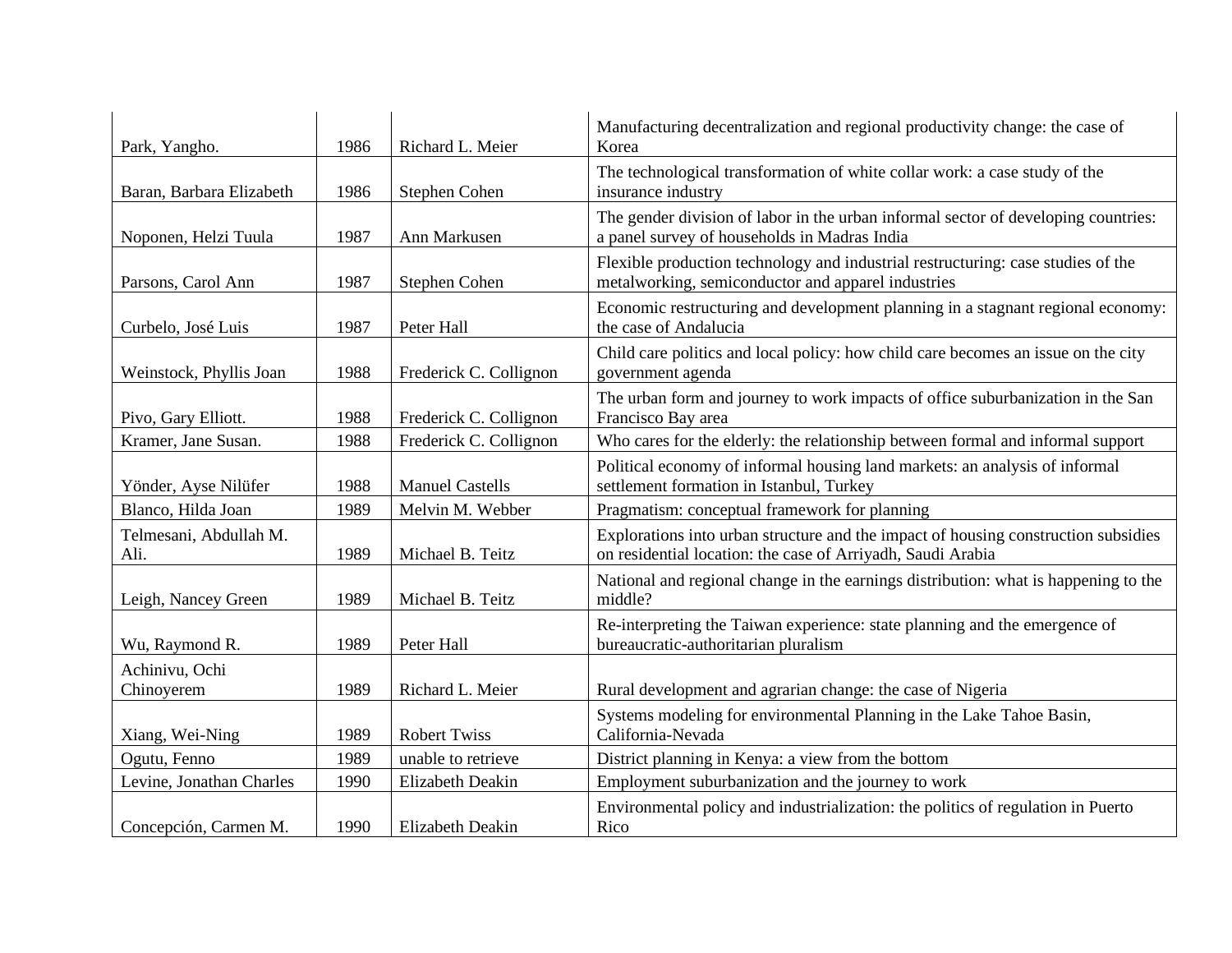| Campbell, Scott Douglas                      | 1990 | Michael B. Teitz        | Cold war metropolis: urban development and economic policy in West Berlin                                                                                                                          |
|----------------------------------------------|------|-------------------------|----------------------------------------------------------------------------------------------------------------------------------------------------------------------------------------------------|
| Ellis, Clifford Donald.                      | 1990 | <b>Roger Montgomery</b> | Visions of urban freeways, 1930-1970                                                                                                                                                               |
| Bar, François                                | 1990 | Stephen Cohen           | Configuring the telecommunications infrastructure for the computer age: the<br>economics of network control                                                                                        |
| Deitrick, Sabina Eva.                        | 1990 | Stephen Cohen           | Linkages between manufacturing and services: a case study of the semiconductor<br>industry                                                                                                         |
| Stowsky, Jay                                 | 1990 | Stephen Cohen           | Trapping the benefits of technological innovation: the developmental impacts of<br>industrial organization in the military and the marketplace                                                     |
| Pujol, Rosendo                               | 1991 | Elizabeth Deakin        | Telecommunications - transportation interaction in developing countries: the case<br>of Costa Rica                                                                                                 |
| Solloway, Michele Renee                      | 1991 | Frederick C. Collignon  | Labor and health policy in the 1990's: meeting the challenge of a changing<br>economy                                                                                                              |
| Guhathakurta, Subhrajit                      | 1991 | Irene Tinker            | Industrial policy and firm size in development: The Indian case                                                                                                                                    |
| Elmer, Vicki                                 | 1991 | Michael B. Teitz        | The regional implications of the homeownership income tax subsidy                                                                                                                                  |
| Mueller, Elizabeth Joan.                     | 1992 | Annalee Saxenian        | Latin American women immigrants in Los Angeles: conflicts between home and<br>work roles and poverty                                                                                               |
| Leaf, Michael Leon                           | 1992 | David E. Dowall         | Land regulation and housing development in Jakarta, Indonesia: from the "Big<br>Village" to the "Modern City"                                                                                      |
| Handy, Susan                                 | 1992 | <b>Elizabeth Deakin</b> | Regional versus local accessibility: variations in suburban form and the effects on<br>non-work travel                                                                                             |
| Tyler, Stephen Roger                         | 1992 | Irene Tinker            | Urban household energy use in Thailand                                                                                                                                                             |
| Smith-Heimer, Michael<br>Anthony.            | 1992 | John Landis             | Price changes in metropolitan rental submarkets, 1974-1985                                                                                                                                         |
| De Barrios, Sonia<br>Nogueira.               | 1992 | <b>Manuel Castells</b>  | The modern interventionist state in Venezuela: a case study                                                                                                                                        |
| Leitmann, Josef Lloyd                        | 1992 | Melvin M. Webber        | Environmental management and urban development in the Third World: a tale of<br>health, wealth and the pursuit of pollution from four cities in Africa, Asia, Eastern<br>Europe, and Latin America |
| AlOhaly, Khalid<br><b>AbdulRahman Nasser</b> | 1992 | Peter Hall              | Alternative economic development strategies for equitable income distribution: a<br>social accounting matrix analysis of Indonesia                                                                 |
| Bornstein, Lisa Margaret                     | 1993 | Annalee Saxenian        | Flexible production in the unstable state: the Brazilian information technology<br>industry                                                                                                        |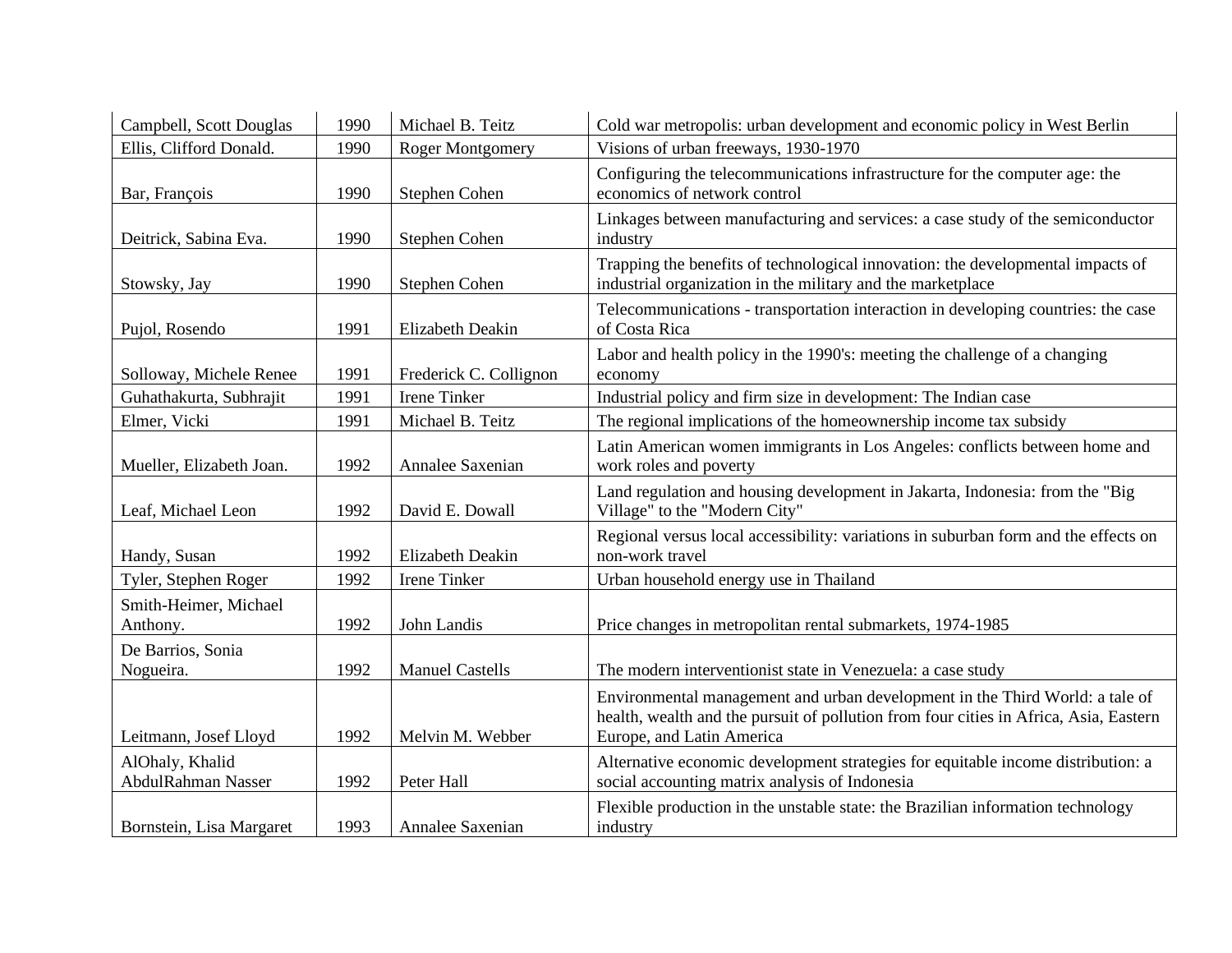| Fischler, Raphael             | 1993 | Judith Innes                                     | Standards of development                                                                                                                                                                                                                                  |
|-------------------------------|------|--------------------------------------------------|-----------------------------------------------------------------------------------------------------------------------------------------------------------------------------------------------------------------------------------------------------------|
| Hsing, You-tien               | 1993 | <b>Manuel Castells</b>                           | Transnational networks of Taiwanese small business and Chinese local<br>governments: a new pattern of foreign direct investment                                                                                                                           |
| Shen, Jing                    | 1993 | Michael B. Teitz                                 | Spatial impacts of locally enacted growth control policies: the San Francisco Bay<br>Region in the 1980s                                                                                                                                                  |
| Skinner, Rebecca<br>Elizabeth | 1993 | Peter Hall                                       | Developmental characteristics and spatial formations in the commercialization of<br>knowledge-based system shells, 1975-1991                                                                                                                              |
| Izushi, Hirohiko              | 1994 | Annalee Saxenian                                 | Fragmented networks: inter-firm relationships in the Seto ceramics industry                                                                                                                                                                               |
| Pamuk, Ayse                   | 1994 | David E. Dowall, Michael<br>B. Teitz (co-chairs) | Housing production and transactions in developing countries: do formal rule-<br>systems matter?                                                                                                                                                           |
| Plaut, Pnina Ohanna           | 1994 | <b>Elizabeth Deakin</b>                          | Transportation/communications relationships in the European community                                                                                                                                                                                     |
| McGovern, Patrick Sean        | 1994 | Michael Southworth                               | Contra Costa County edge cities: the new political economy of planning                                                                                                                                                                                    |
| Cole, Roddie Lloyd            | 1995 | David E. Dowall                                  | Government policy or household choice: what drives housing outcomes in the<br>Gambia?                                                                                                                                                                     |
| Pendall, Rolf Joseph          | 1995 | John Landis                                      | Residential growth controls and racial and ethnic diversity: making and breaking<br>the chain of exclusion                                                                                                                                                |
| Laserna, Roberto              | 1995 | <b>Manuel Castells</b>                           | Coca cultivation, drug traffic and regional development in Cochabamba, Bolivia                                                                                                                                                                            |
| Servon, Lisa Jean             | 1995 | <b>Manuel Castells</b>                           | Reconstructing urban poverty policy: alternative credit, poverty alleviation, and<br>economic development in US inner cities                                                                                                                              |
| Patel, Bimal Hasmukh          | 1995 | Michael B. Teitz                                 | The space of property capital, property development and architecture in<br>Ahmedabad                                                                                                                                                                      |
| Shaw, John Gordon             | 1995 | <b>Robert Cervero</b>                            | Transit, density and residential satisfaction                                                                                                                                                                                                             |
| Lee, Richard William          | 1995 | Robert Cervero                                   | Travel demand and transportation policy beyond the edge: an inquiry into the<br>nature of long-distance interregional commuting from the northern San Joaquin<br>Valley to the San Francisco Bay area and its implications for transportation<br>planning |
| Wong, Chun-Cheung<br>Sidney   | 1996 | David E. Dowall                                  | Local enterprise zone programs and economic development planning: a case study<br>of California and four mid-Atlantic states                                                                                                                              |
| Steiner, Ruth Lorraine        | 1996 | Elizabeth Deakin                                 | Traditional neighborhood shopping districts: patterns of use and modes of access                                                                                                                                                                          |
| da Cunha, Dilip Joseph        | 1996 | Frederick C. Collignon                           | Crafting sustainability: the planning legacy of Lewis Mumford and E.F.<br>Schumacher                                                                                                                                                                      |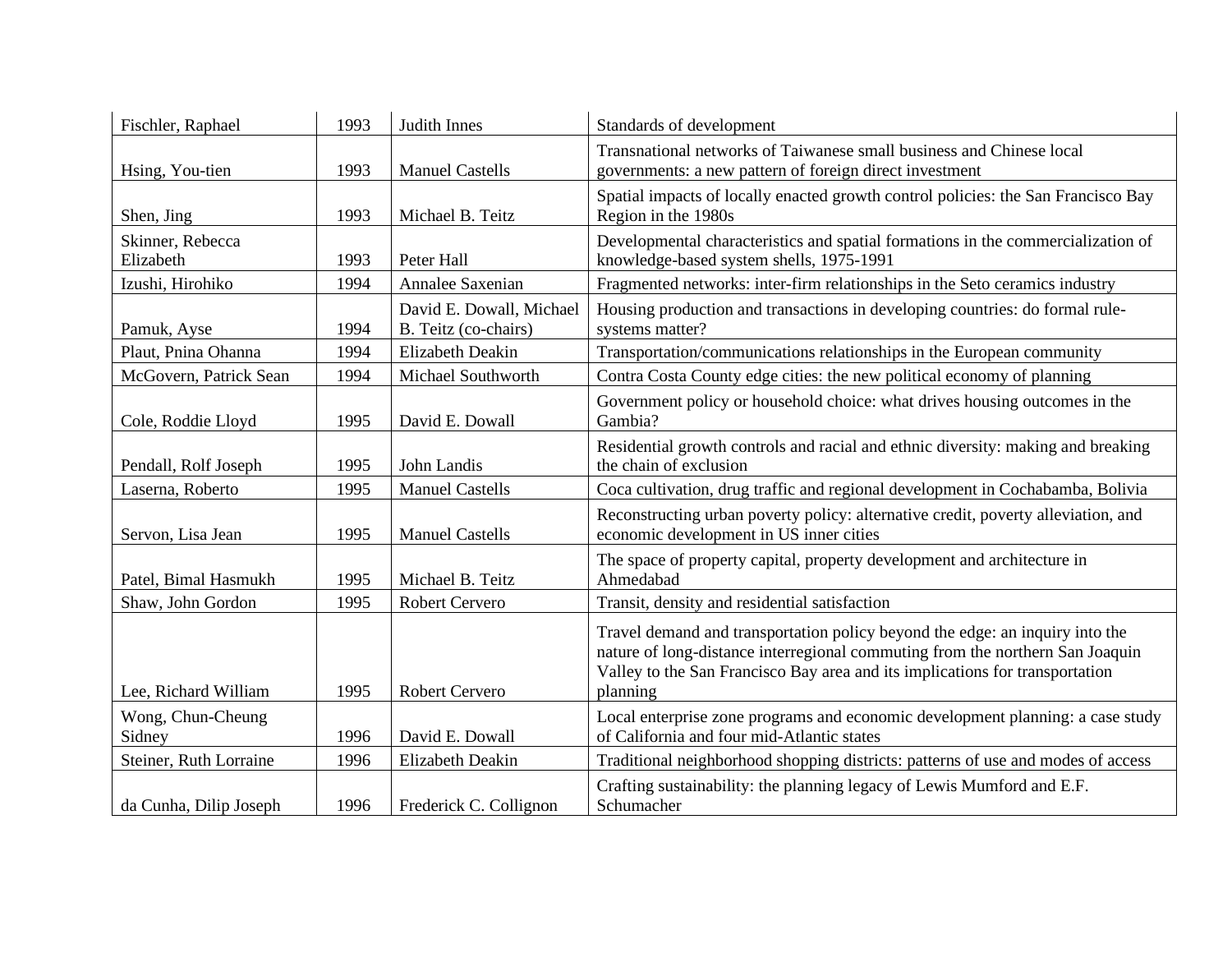| Simpson, David Michael           | 1996 | Frederick C. Collignon | Building neighborhood and local emergency capability: the role of community-<br>based disaster preparedness programs                                                            |
|----------------------------------|------|------------------------|---------------------------------------------------------------------------------------------------------------------------------------------------------------------------------|
| Mayer, Judith Hannah             | 1996 | Gillian Hart           | Trees vs. trees: institutional dynamics of indigenous agroforestry and industrial<br>timber in West Kalimantan, Indonesia                                                       |
| Neuman, Michael Charles          | 1996 | <b>Manuel Castells</b> | The imaginative institution: planning and institutions in Madrid                                                                                                                |
| Sadik, Rula Muhammad             | 1996 | <b>Manuel Castells</b> | Nation-building and housing policy: a comparative analysis of urban housing<br>development in Kuwait, Jordan, and Lebanon                                                       |
| Gibson, Karen Joyce              | 1996 | Michael B. Teitz       | Income, race, and space: a comparative analysis of the effects of poverty<br>concentration on white and black neighborhoods in the Detroit and Pittsburgh<br>metropolitan areas |
| Aoyama, Yuko                     | 1996 | Stephen Cohen          | From fortress Japan to global networks: locational specificity of globalization for<br>the Japanese electronics industry in the 1990's                                          |
| Rofé, Yodan                      | 1997 | Allan B. Jacobs        | The usefulness of 'feeling maps' as a tool in planning and urban design                                                                                                         |
| Egan, Edmund Alfred              | 1997 | Annalee Saxenian       | The spatial dynamics of the U.S. computer software industry                                                                                                                     |
| Campt, David W.                  | 1997 | Frederick C. Collignon | Serving my people: cultural competence in human services                                                                                                                        |
| Thompson, Robert H.              | 1997 | Judith Innes           | Ever since Eden: what cognitive models can teach us about environmental disputes                                                                                                |
| Edulbehram, Jehanbux<br>Jehangir | 1997 | Timothy P. Duane       | Polluting prosperity: regional development and environmental degradation in the<br>Than-Belapur region (Western India)                                                          |
| Huang, William Samuel            | 1998 | John Landis            | The process of municipal government boundary formation in the United States,<br>1950-1990                                                                                       |
| Alarcón, Rafael Guadalupe        | 1998 | <b>Manuel Castells</b> | The migrants of the information age: foreign-born engineers and scientists and<br>regional development in Silicon Valley                                                        |
| Roy, Ananya                      | 1999 | <b>Manuel Castells</b> | Paupers and patron: class, gender, and regime politics in Calcutta's rural-urban<br>transformation                                                                              |
| Macdonald, Elizabeth<br>Suzanne  | 1999 | Michael Southworth     | Enduring complexity: a history of Brooklyn's parkways                                                                                                                           |
| Collados, Cecilia                | 1999 | Timothy P. Duane       | A model of natural capital differentiation for sustainable regional development: the<br>case of the Alto Bio-Bío in Chile                                                       |
| Parthasarathy, Balaji            | 2000 | Annalee Saxenian       | Globalization and agglomeration in newly industrializing countries: the state and<br>the information technology industry in Bangalore, India                                    |
| Welles, Holly Page               | 2000 | Elizabeth Deakin       | Public participation in waste management planning in Los Angeles County                                                                                                         |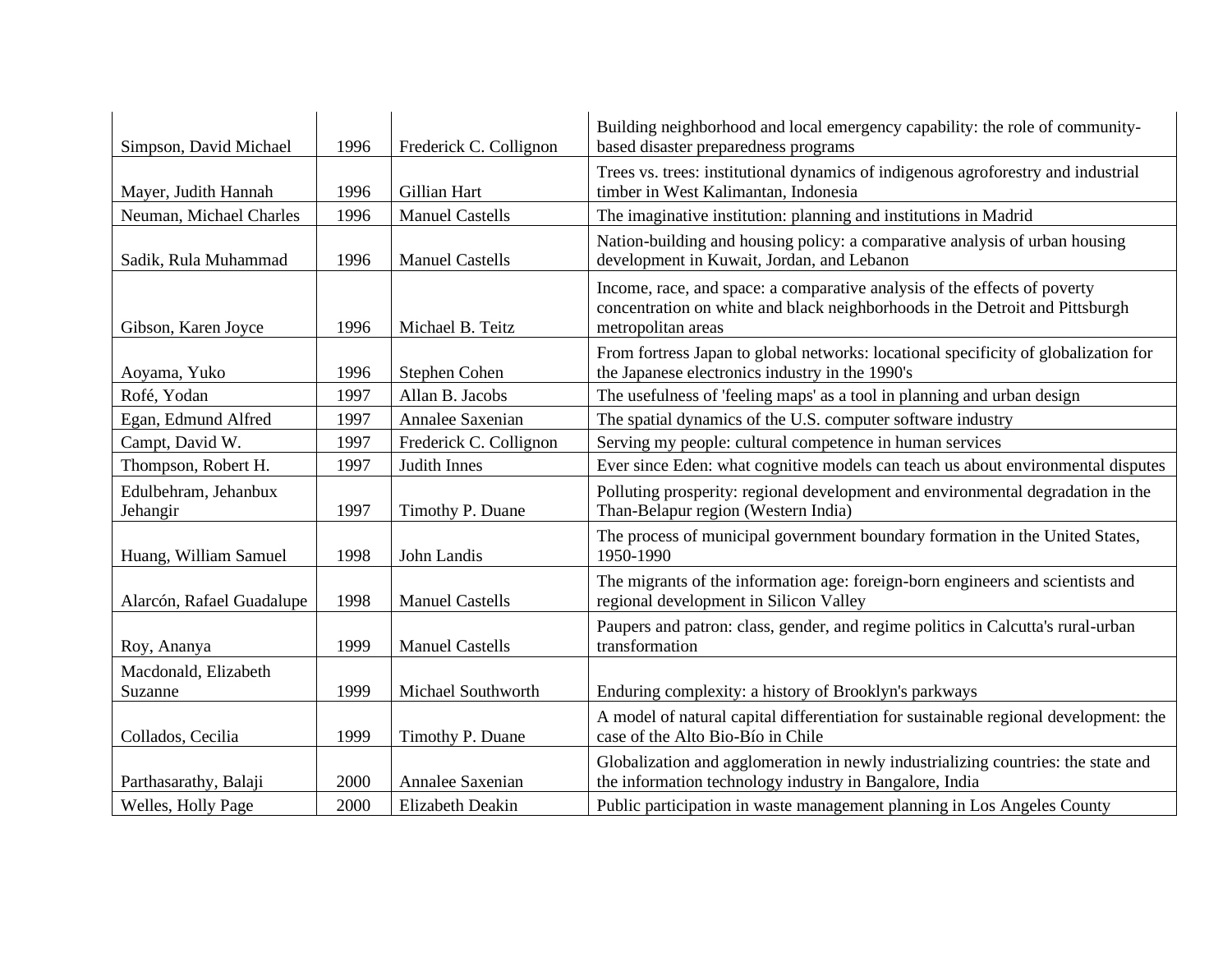| Wheeler, Stephen Maxwell       | 2000 | Elizabeth Deakin, Manuel<br>Castells (co-chairs) | Designing the livable metropolis: metropolitan institutions and the evolution of<br>urban form                                                            |
|--------------------------------|------|--------------------------------------------------|-----------------------------------------------------------------------------------------------------------------------------------------------------------|
| Zhang, Ming                    | 2000 | John Landis                                      | Modeling land use change in the Boston metropolitan region                                                                                                |
| Benner, Christopher<br>Chatham | 2000 | <b>Manuel Castells</b>                           | Navigating flexibility: labor markets and intermediaries in Silicon Valley                                                                                |
| Chion, Miriam                  | 2000 | <b>Manuel Castells</b>                           | Global links and spatial transformation in metropolitan regions: Lima in the<br>nineteen nineties                                                         |
| Chapple, Karen Diane           | 2000 | Michael B. Teitz                                 | Paths to employment: the role of social networks in the job search for women on<br>welfare in San Francisco                                               |
| Zook, Matthew Alan             | 2001 | Annalee Saxenian                                 | The Geography of the Internet Industry, 1994-2000: Venture Capital, Internet<br>Firms and Regional Development                                            |
| Po, Lanchih                    | 2001 | <b>Manuel Castells</b>                           | Strategies of Urban Development in China's Reforms: Nanjing, 1984-2000                                                                                    |
| Dill, Jennifer L.              | 2001 | <b>Martin Wachs</b>                              | Travel Behavior and Older Vehicles: Implications for Air Quality and Voluntary<br><b>Accelerated Vehicle Retirement Programs</b>                          |
| Hall, Peter V.                 | 2002 | Annalee Saxenian                                 | The Institution of Infrastructure and the Development of Port-Regions                                                                                     |
| Kim, Annette Miae              | 2002 | David E. Dowall                                  | Making a Market: The Institutions Supporting Ho Chi Minh City's Urban Land<br><b>Development Market</b>                                                   |
| Weinstein, Asha E.             | 2002 | Elizabeth Deakin                                 | The Congestion Evil: Perceptions of Traffic Congestion in Boston in the 1890s<br>and 1920s                                                                |
| Sandoval, Juan O.              | 2002 | John Landis                                      | The Geography of Opportunity and Vulnerability: State TANF Policy, Welfare<br>Dependency, and The Diversity of Welfare Caseloads                          |
| Harper-Anderson, Elsie L.      | 2002 | <b>Manuel Castells</b>                           | The Distributional Impacts of the New Economy in a Major Metropolitan Area:<br>Opportunities and Constraints in the San Francisco Bay Area                |
| Muller, Larissa R.             | 2003 | Annalee Saxenian                                 | Advanced Business Services in Southeast Asia: Localization of International<br>Investment                                                                 |
| Goldman, Todd                  | 2003 | Elizabeth Deakin                                 | Local option taxes and the new subregionalism in transportation planning                                                                                  |
| Thomas, John V.                | 2003 | John Landis                                      | Dividing Lines and Bottom Lines: The Forces Shaping Local Land Use                                                                                        |
| Brinkman, P. Anthony           | 2003 | <b>Martin Wachs</b>                              | Ethical Challenges and Professional Responses of Travel Demand Forecasters                                                                                |
| Guenzler, Darla                | 2004 | Elizabeth Deakin                                 | Using conservation easements to achieve regulatory objectives                                                                                             |
| Deng, Lan                      | 2004 | John Landis                                      | Which Housing Policies are Best? An Assessment of the Efficiency and Equity<br>Advantages of Low-Income Housing Tax Credit Program versus Voucher Program |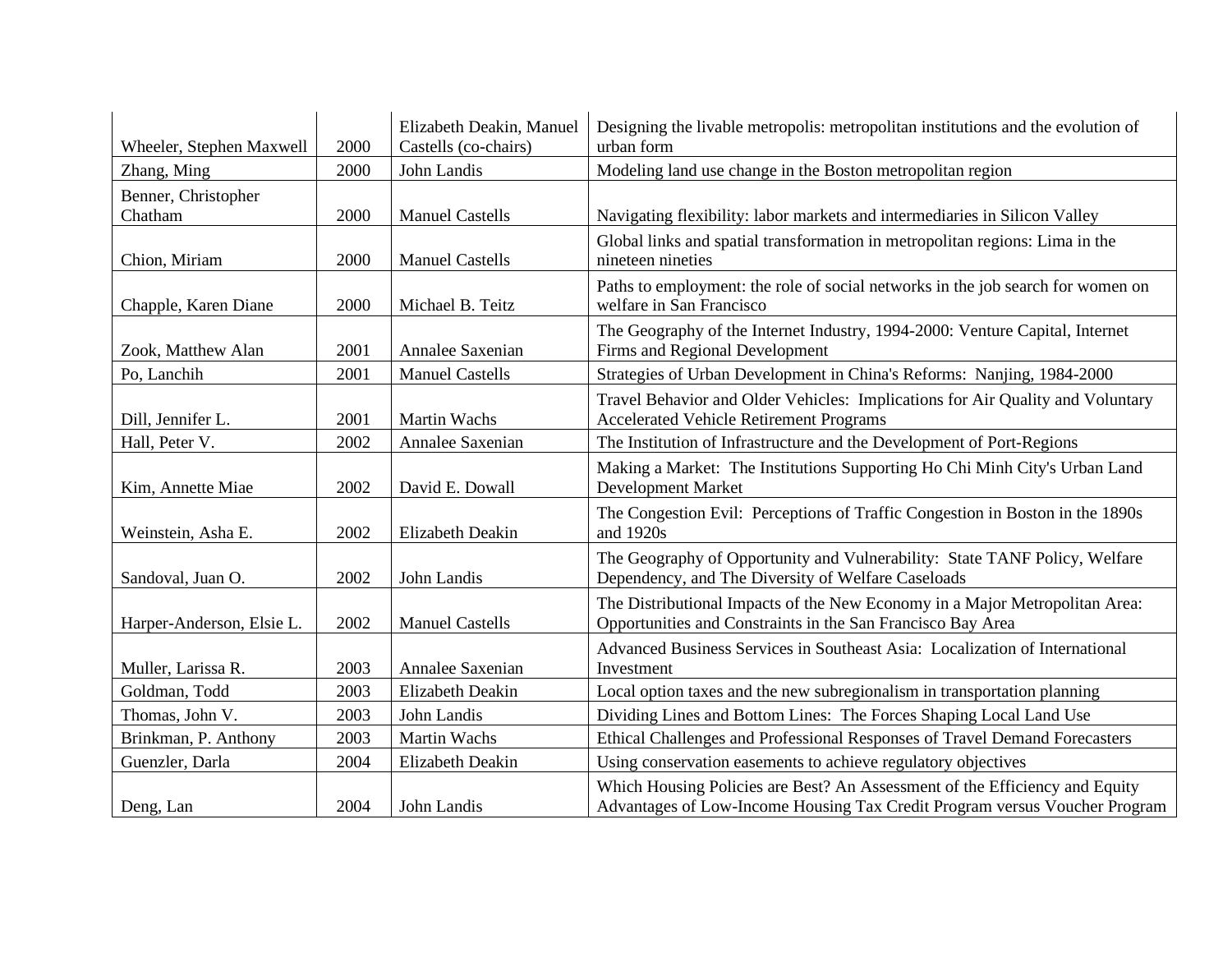| Quan, Xiaohong           | 2005 | Annalee Saxenian       | Multinational Research and Development Labs in China: Local and Global<br>Innovation                                            |
|--------------------------|------|------------------------|---------------------------------------------------------------------------------------------------------------------------------|
| McDonald, Noreen         | 2005 | Elizabeth Deakin       | Children's Travel: Patterns and Influences                                                                                      |
| Dyckman, Caitlin S.      | 2005 | Elizabeth Deakin       | Local Government's Role in Water Conservation and the Convenant Conundrum                                                       |
| Reilly, Michael K.       | 2005 | John Landis            | Location Choices of California Businesses and Households during the Nineteen-<br><b>Nineties</b>                                |
| Melhus, Peter            | 2005 | Judith Innes           | Doing well, by doing good: the case of Interface and its journey towards<br>sustainability                                      |
| Gordo, Blanca E.         | 2005 | <b>Manuel Castells</b> | Low-Income Communities in the Information Age: Technology, Development and<br><b>Community Practice</b>                         |
| Frick, Karen             | 2005 | <b>Martin Wachs</b>    | The Making and Un-Making of the San Francisco-Oakland Bay Bridge:<br>A Case in Megaproject Planning and Decisionmaking          |
| Larice, Michael          | 2005 | Michael Southworth     | Great Neighborhoods: The Livability and Morphology of High Density<br>Neighborhoods in Urban North America                      |
| Ferrell, Christopher E.  | 2005 | <b>Robert Cervero</b>  | The Effects of Teleshopping on Travel Behavior and Urban Form                                                                   |
| Lee, Chuan-Kai           | 2006 | Annalee Saxenian       | Cluster Adaptability across Sector and Border: The Case of Taiwan's Information<br><b>Technology Industry</b>                   |
| Motoyama, Yasuyuki       | 2006 | Annalee Saxenian       | Global Companies, Local Innovations:<br>Geography of Product Development by Japanese Firms                                      |
| Vincent, Jeffrey Michael | 2006 | Frederick C. Collignon | Planning and Siting New Public Schools in the Context of Community<br>Development: The California Experience                    |
| Flamm, Bradley J.        | 2006 | <b>Martin Wachs</b>    | Environmental Knowledge, Environmental Attitudes, and the Vehicle Ownership<br>and Use                                          |
| Hrushowy, Neil J.C.      | 2006 | Peter Bosselmann       | A Case Study of Pedestrian Space Networks in Two Traditional Urban<br>Neighborhoods, Copenhagen, Denmark                        |
| Di Minin, Alberto        | 2006 | Stephen Cohen          | Internationalization of Research and Development: Evidence from the<br>Semiconductor and Wireless Telecommunications Industries |
| Chen, Liang Chih         | 2007 | Annalee Saxenian       | Industrial Upgrading of Newly Industrializing Countries - The Case of Machine<br>Tool Industry in Taiwan                        |
| Pongsawat, Pitch         | 2007 | Annalee Saxenian       | Border Partial Citizenship, Border Towns, and Thai-Myanmar Cross-Border<br>Development: Case Studies of Two Thai Border Towns   |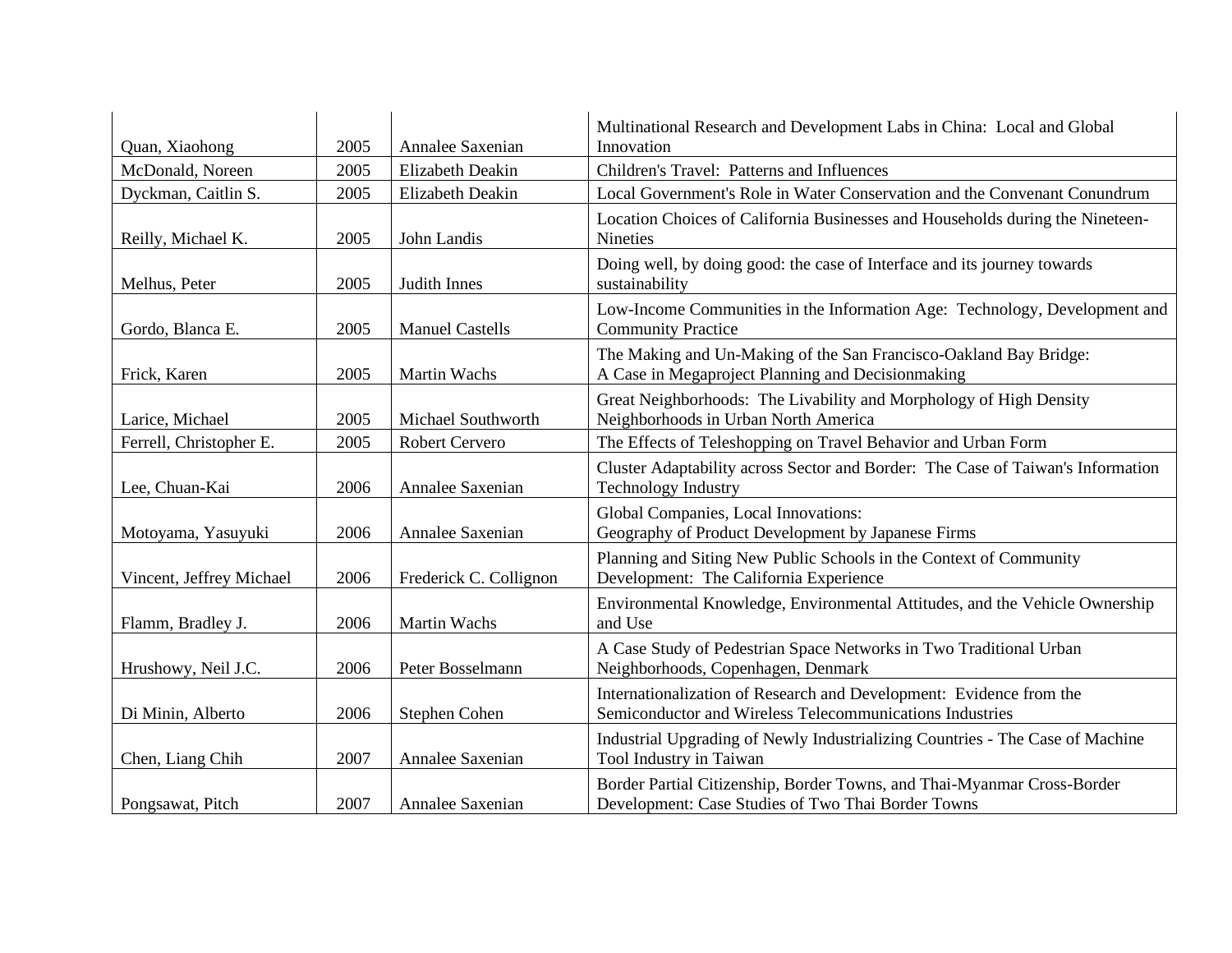| Cheon, Sanghyun        | 2007 | David E. Dowall        | World Port Institutions and Productivity: Roles of Ownership, Corporate Structure,<br>and Inter-port Competition                                |
|------------------------|------|------------------------|-------------------------------------------------------------------------------------------------------------------------------------------------|
| Donovan, Michael G.    | 2007 | David E. Dowall        | At the Doors of Legality: Planners, Favelados, and the Titling of Urban Brazil                                                                  |
| Sandoval, Gerardo I.   | 2007 | Judith Innes           | Catalytic Gaze: Co-evolutionary Adaptation in an Emerging New Mesoamerican<br>Neighborhood in Los Angeles                                       |
| Duncan, Michael D.     | 2007 | <b>Robert Cervero</b>  | The Conditional Nature of Rail Transit Capitalization in San Diego, California                                                                  |
| Murphy, Stacey H.      | 2008 | Ananya Roy             | The Politics of Benevolence: Homeless Policy in San Francisco                                                                                   |
| Silva, Enrique R.      | 2008 | Ananya Roy             | Deliberate Improvisation: The Governance of Highway Franchises in Santiago,<br>Chile 1990-2005                                                  |
| Pal, Joyojeet K.       | 2008 | Annalee Saxenian       | Computers and the Promise of Development                                                                                                        |
| Whittington, Janice M. | 2008 | David E. Dowall        | The Transaction Cost Economics of Highway Project Delivery: Design-Building<br><b>Contracting in Three States</b>                               |
| Tomaira, Rana V.       | 2008 | <b>Manuel Castells</b> | Legacy of a Rentier State: Reforming Jordan's Water, Energy, and<br><b>Telecommunications Sectors</b>                                           |
| Mason, Jonathan        | 2008 | Martin Wachs           | Global Visions and Urban Infrastructure: Analyzing the Bay Area Rapid Transit<br>(BART) Extension to San Francisco (SFO)                        |
| Park, Sungjin          | 2008 | Michael Southworth     | Defining, Measuring, and Evaluating Path Walkability, and Test Its Impacts on<br>Transit Users' Mode Choice and Walking Distance to the Station |
| Rongerude, Jane M.     | 2009 | Ananya Roy             | Laser Assisted Nanomanufacturing with Solution Processed Nanoparticles for<br>Low-cost Electronics and Photovoltaics                            |
| Monkkonen, Paavo       | 2009 | David E. Dowall        | The Housing Transition in Mexico: Local Impacts of National Policy                                                                              |
| Baptista, Idalina      | 2009 | Judith Innes           | Regimes of Exception in Urban Planning and Governance:<br>The Case of the Polis Program, Portugal                                               |
| Lester, Thomas William | 2009 | Karen Chapple          | Towards A Living Wage in the New Economy: The Politics and Economics of<br>Building Labor Market Institutions at the Urban Scale                |
| Sciara, Gian-Claudia   | 2009 | Martin Wachs           | Planners and the Pork Barrel: Metropolitan Engagement in Resistance to<br><b>Congressional Transportation Earmarking</b>                        |
| Warren, Charles        | 2009 | Michael Southworth     | Designed by Zoning: Evaluating the Spatial Effects of Land Use Regulation                                                                       |
| Day, Jennifer Eve      | 2009 | <b>Robert Cervero</b>  | Costs of Suburbanization: Comparative Effects of Peri-Urban Residential<br>Relocation on Household Welfare Measures in Shanghai                 |
| Kang, Chang Deok       | 2009 | <b>Robert Cervero</b>  | Land Market Impacts and Firm Geography in a Green and Transit-Oriented City -<br>The Case of Seoul, Korea -                                     |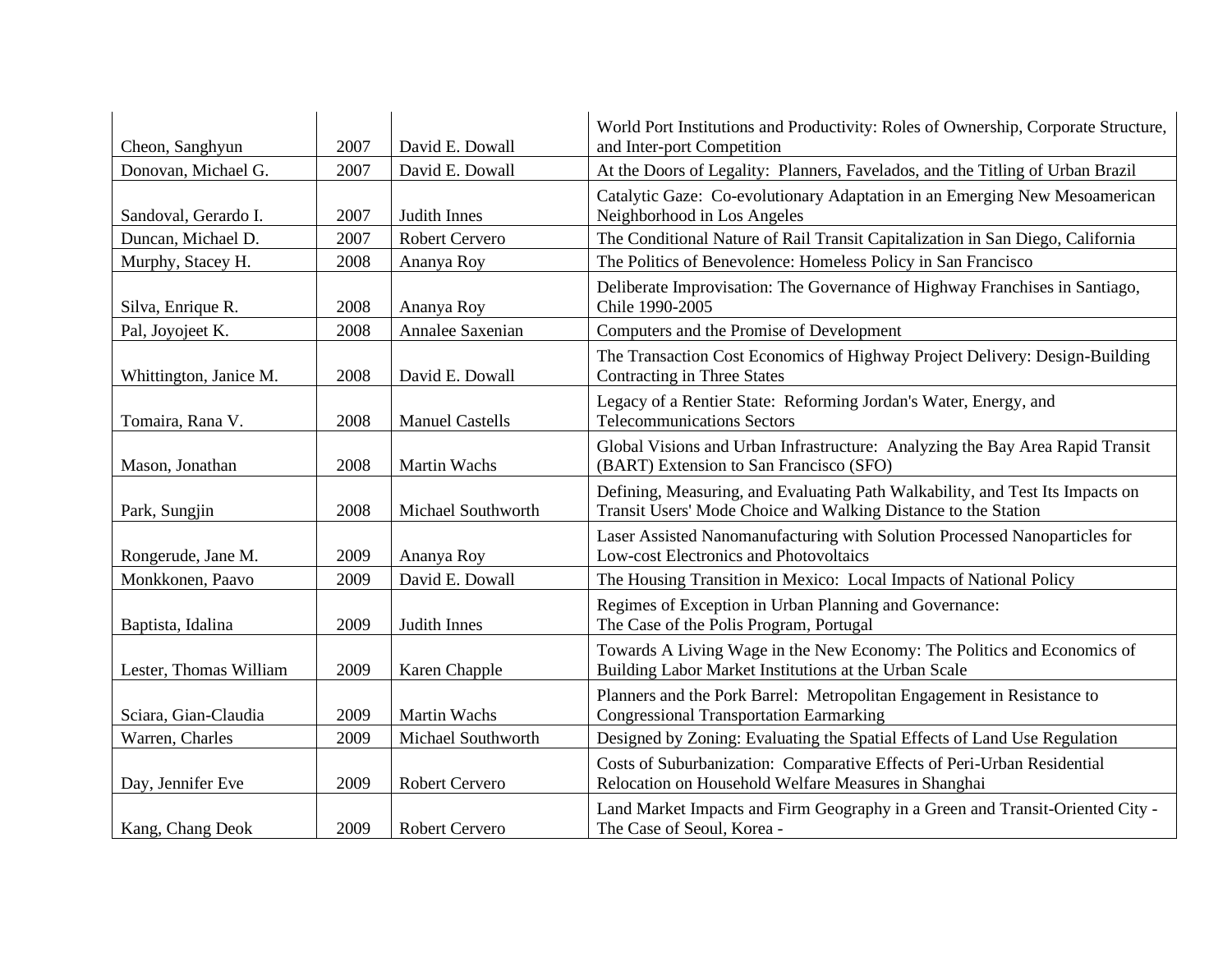| Devlin, Ryan T.                    | 2010 | Ananya Roy                                       | Informal Urbanism: Legal Ambiguity, Uncertainty, and the Management of Street<br>Vending in New York City                                                                                                         |
|------------------------------------|------|--------------------------------------------------|-------------------------------------------------------------------------------------------------------------------------------------------------------------------------------------------------------------------|
| Rojas, Carmen                      | 2010 | Ananya Roy                                       | Revolutionary Urbanism: The Struggles for the Streets of a City                                                                                                                                                   |
| McAndrews, Carolyn A.              | 2010 | <b>Elizabeth Deakin</b>                          | Road Safety in the Context of Urban Development in Sweden and California                                                                                                                                          |
| Miranda, Lucrezia                  | 2010 | Judith Innes, Manuel<br>Castells (co-chairs)     | The Barcelona Model: Urban Planning and Revitalization Policy from the<br>Olympics to the Forum                                                                                                                   |
| Al, Stefan J.                      | 2010 | Nezar Alsayyad                                   | The Strip: Las Vegas and the Symbolic Destruction of Spectacle                                                                                                                                                    |
| Murakami, Jin                      | 2010 | <b>Robert Cervero</b>                            | The Transit-Oriented Global Centers for Competitiveness and Livability:<br>State Strategies and Market Responses in Asia                                                                                          |
| Appleyard, Bruce S.                | 2010 | <b>Robert Cervero</b>                            | New Methods to Measure Urban Environments for Consumer Behavior Research:                                                                                                                                         |
| Calogero, Pietro (Peter)<br>Anders | 2011 | Ananya Roy                                       | Planning Kabul: The politics of urbanization in Afghanistan                                                                                                                                                       |
| Weinberger, Rachel                 | 2011 | <b>Elizabeth Deakin</b>                          | Commercial property value and proximity to light rail: A hedonic price application                                                                                                                                |
| Sarosa, Wicaksono                  | 2011 | <b>Elizabeth Deakin</b>                          | Infrastructure -based community development: Theory and practice of sustainable<br>development at the local level with a participant -observation of three pilot projects<br>in rural villages of Java, Indonesia |
| Waldner, Leora                     | 2011 | <b>Elizabeth Deakin</b>                          | Regional plans, local fates? The influence of the 1976 and 1985 Atlanta Regional<br>Development Plans on local government policy                                                                                  |
| Hutabarat Lo, Ria Sulinda          | 2011 | <b>Elizabeth Deakin</b>                          | Walkability Planning in Jakarta                                                                                                                                                                                   |
| Newmark, Gregory L.                | 2011 | <b>Elizabeth Deakin</b>                          | Implementing Innovation in Transportation Planning Practice: The Case of Travel<br><b>Demand Forecasting</b>                                                                                                      |
| Rubin, James                       | 2011 | <b>Elizabeth Deakin</b>                          | Choosing Transit: The Influence of Past Travel Behavior, Attitudes and Habits on<br><b>Present Choices</b>                                                                                                        |
| Smith, Robert W.                   | 2011 | Frederick C. Collignon                           | Towards a Theory of Movement Planning Practice                                                                                                                                                                    |
| Huerta, Alvaro                     | 2011 | Karen Christensen                                | Examining the Perils and Promises of an Informal Niche in a Global City: A Case<br>Study of Mexican Immigrant Gardeners in Los Angeles                                                                            |
| Schneider, Robert J.               | 2011 | <b>Robert Cervero</b>                            | Understanding Sustainable Transportation Choices: Shifting Routine Automobile<br>Travel to Walking and Bicycling                                                                                                  |
| Riggs, William Warren              | 2011 | Robert Cervero, William<br>Satariano (co-chairs) | Walkability and Housing: A Comparative Study of Income, Neighborhood Change<br>and Socio-Cultural Dynamics in the San Francisco Bay Area                                                                          |
| Bhan, Gautam                       | 2012 | Ananya Roy                                       | In the Public's Interest: Evictions, Citizenship and Inequality in Contemporary<br>Delhi                                                                                                                          |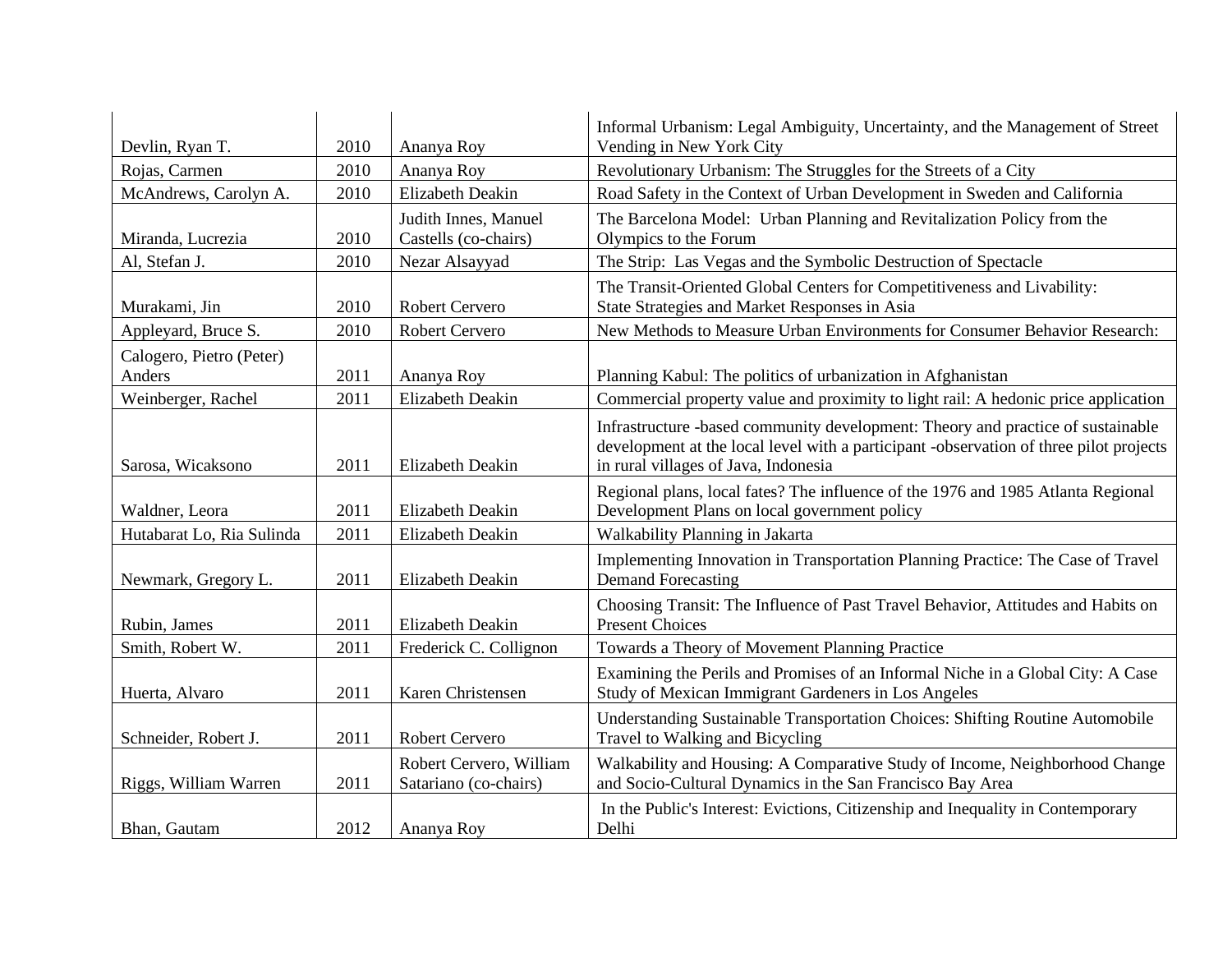| Bouakar, Hiba                          | 2012 | Ananya Roy              | Planning Beirut: For the War Yet to Come                                                                                                                                                              |
|----------------------------------------|------|-------------------------|-------------------------------------------------------------------------------------------------------------------------------------------------------------------------------------------------------|
| Nam, Sylvia                            | 2012 | Ananya Roy              | Speculative Urbanism: The Remaking of Phnom Penh                                                                                                                                                      |
| Shirgaokar, Manish                     | 2012 | <b>Elizabeth Deakin</b> | The Rapid Rise of Middle-Class Vehicle Ownership in Mumbai                                                                                                                                            |
| Martin, Anne J.                        | 2012 | Karen Chapple           | After Foreclosure: The Social and Spatial Reconstruction of Everyday Lives in the<br>San Francisco Bay Area                                                                                           |
| Martinez De Velasco<br>Aguirre, Emilio | 2012 | Karen Chapple           | Global Innovation Bridges: A new policy instrument to support global<br>entrepreneurship in peripheral regions                                                                                        |
| Li, Guangyu                            | 2012 | Robert Cervero          | The Capitalization Effects of Work and Nonwork Accessibilities in Southeast<br>Michigan                                                                                                               |
| Schafran, Alex                         | 2012 | Teresa Caldeira         | The Long Road From Babylon To Brentwood: Crisis and Restructuring in the San<br>Francisco Bay Area                                                                                                    |
| Carlton, Ian                           | 2013 | Daniel Chatman          | Transit Planning Practice in the Age of Transit-Oriented Development                                                                                                                                  |
| Makarewicz, Carrie                     | 2013 | <b>Elizabeth Deakin</b> | Examining the Influence of the Urban Environment on Parent's Time, Energy, and<br>Resources for Engagement in their Children's Learning                                                               |
| Zuk, Miriam                            | 2013 | Jason Corburn           | Health Equity in a New Urbanist Environment: Land Use Planning and<br>Community Capacity Building in Fresno, CA                                                                                       |
| Elias, Renee Roy                       | 2013 | Jason Corburn           | Grocery Stores: Neighborhood Retail or Urban Panacea? Exploring the<br>Intersections of Federal Policy, Community Health, and Revitalization in Bayview<br>Hunters Point and West Oakland, California |
| Huerta, Ricardo G.                     | 2013 | Malo Hutson             | Toward a Culture of Tribal Power: The Promise and Power of Culture in<br>Development and Nation Building in the Hoopa Nation                                                                          |
| Guerra, Erick                          | 2013 | Robert Cervero          | The New Suburbs: Evolving travel behavior, the built environment, and subway<br>investments in Mexico City                                                                                            |
| Burga, Hector Fernando                 | 2013 | Teresa Caldeira         | Spatial Politics in Metropolitan Miami: Cuban American Empowerment,<br>Municipal Incorporations, and Cultural Production                                                                              |
| Guerra, Monica I.                      | 2014 | Ananya Roy              | Regulating Neglect: Territory, Planning, and Social Transformation in Medellin,<br>Colombia                                                                                                           |
| Sanders, Rebecca L.                    | 2014 | <b>Elizabeth Deakin</b> | Examining the Cycle: How Perceived and Actual Bicycling Risk Influence Cycling<br>Frequency, Roadway Design Preferences, and Support for Cycling Among Bay<br><b>Area Residents</b>                   |
| Thomas, Alainna C.                     | 2014 | <b>Elizabeth Deakin</b> | Collaboration and Learning: The Means to Sustainable Transportation in China                                                                                                                          |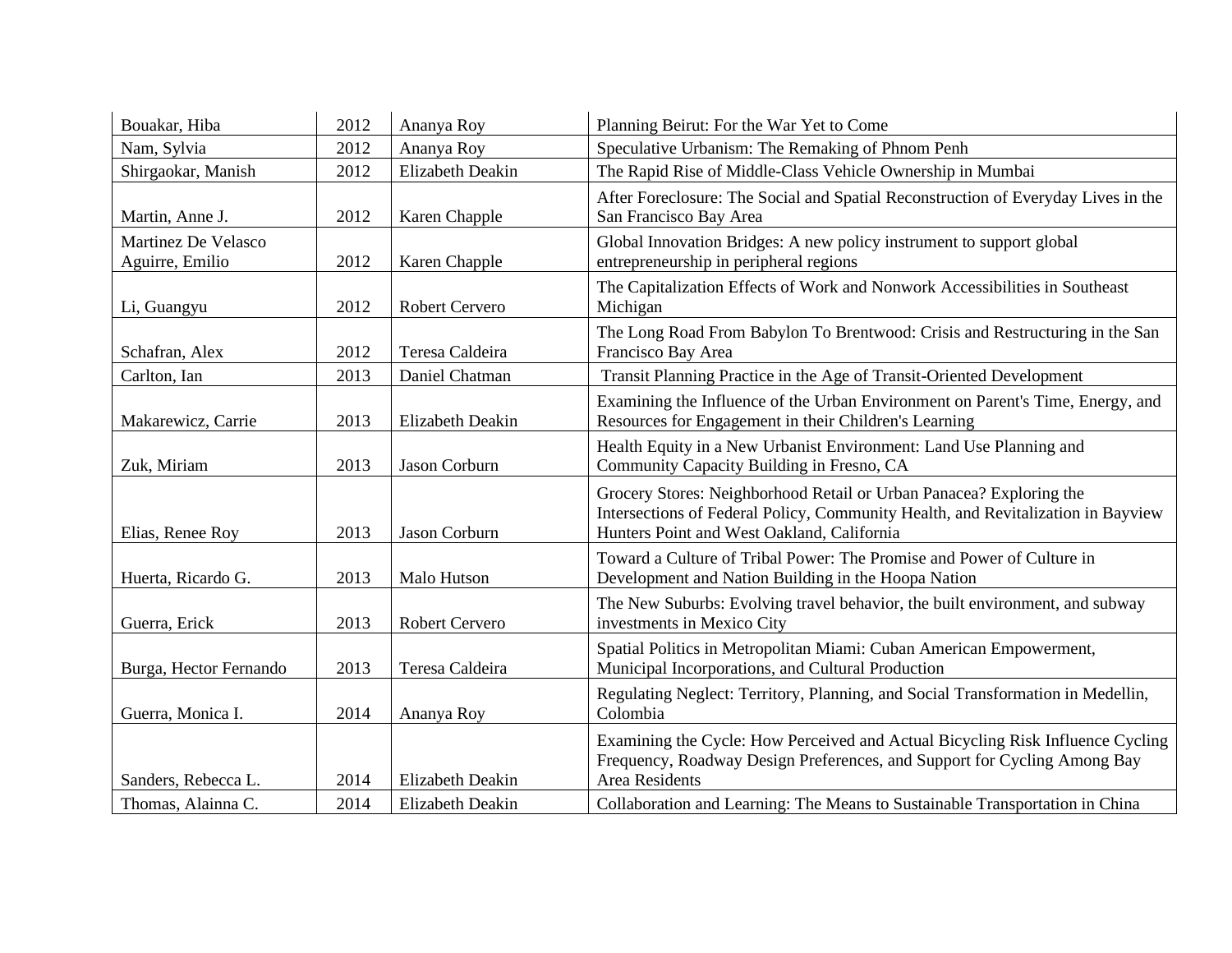| Broaddus, Andrea L.          | 2014 | <b>Elizabeth Deakin</b>                          | The Adaptable City: The Use of Transit Investment and Congestion Pricing to<br>Influence Travel and Location Decisions in London |
|------------------------------|------|--------------------------------------------------|----------------------------------------------------------------------------------------------------------------------------------|
| Devadiga, Asavari            | 2014 | Elizabeth Deakin, Isha<br>Ray (co-chairs)        | "Water When You Need It" - Examining Water Service Delivery With an Urban<br><b>Planning Perspective</b>                         |
| Chen, Jia Ching              | 2014 | Elizabeth Deakin, Teresa<br>Caldeira (co-chairs) | "The Green Leap Forward": Environmentalization and Rural-Urban<br>Transformation in Contemporary China                           |
| Kim, Hyungkyoo               | 2014 | Elizabeth Macdonald                              | Urban Form, Wind, Comfort, and Sustainability: The San Francisco Experience                                                      |
| Wegmann, Jacob               | 2014 | Karen Chapple                                    | "We Just Built It:" Code Enforcement, Local Politics, and the Informal Housing<br>Market in Southeast Los Angeles County         |
| Foti, Fletcher S.            | 2014 | Paul Waddell                                     | A Behavioral Framework for Measuring Walkability and its Impact on Home<br><b>Values and Residential Location Choices</b>        |
| Gamble, Julie                | 2015 | Ananya Roy                                       | Visioning a Transit City: Citizen Participation and Transit Planning in Quito,<br>Ecuador                                        |
| Kim, Hun                     | 2015 | Ananya Roy                                       | Reform Capital: Hedging Saigon's Urban Future                                                                                    |
| Ng, Wei-Shiuen               | 2015 | Elizabeth Deakin                                 | Assessing the Impact of Parking Pricing on Transportation Mode Choice and<br>Behavior                                            |
| Gu, Yizhen                   | 2015 | Elizabeth Deakin                                 | The Geographic Concentration of Retail Stores: Trends and Determinants                                                           |
| Barbour, Elisa               | 2015 | Elizabeth Deakin                                 | Regional Sustainability Planning by Metropolitan Planning Organizations                                                          |
| Szibbo, Nicola Alexandra     | 2015 | Elizabeth Macdonald                              | Livability and LEED-ND: The Challenges and Successes of Sustainable<br><b>Neighborhood Rating Systems</b>                        |
| Bani Hashim, Alamira<br>Reem | 2015 | Elizabeth Macdonald                              | Planning Abu Dhabi: From Arish Village to a Global, Sustainable Arab Capital<br>City                                             |
| Mendez, Michael A.           | 2015 | Jason Corburn                                    | Climate Change from the Streets: A Community-based Framework for Addressing<br>Local and Global Environmental Health Impacts     |
| Peterson, Pedro F.           | 2015 | Karen Chapple                                    | Local Production, Territorial Governance: The political economy of subnational<br>industrial policies in Brazil                  |
| Gonick, Sophie L.            | 2015 | Nezar Al Sayyad                                  | At the Margins of Europe: Homeownership, Inclusion, and Protest in<br><b>Contemporary Madrid</b>                                 |
| Cardoso, Ricardo V.          | 2015 | Teresa Caldeira                                  | The Crude Urban Revolution: Land Markets, Planning Forms and the Making of a<br>New Luanda                                       |
| Hinkley, Sara                | 2015 | Teresa Caldeira                                  | Governing the Broke City: Fiscal Crisis and the Remaking of Urban Governance                                                     |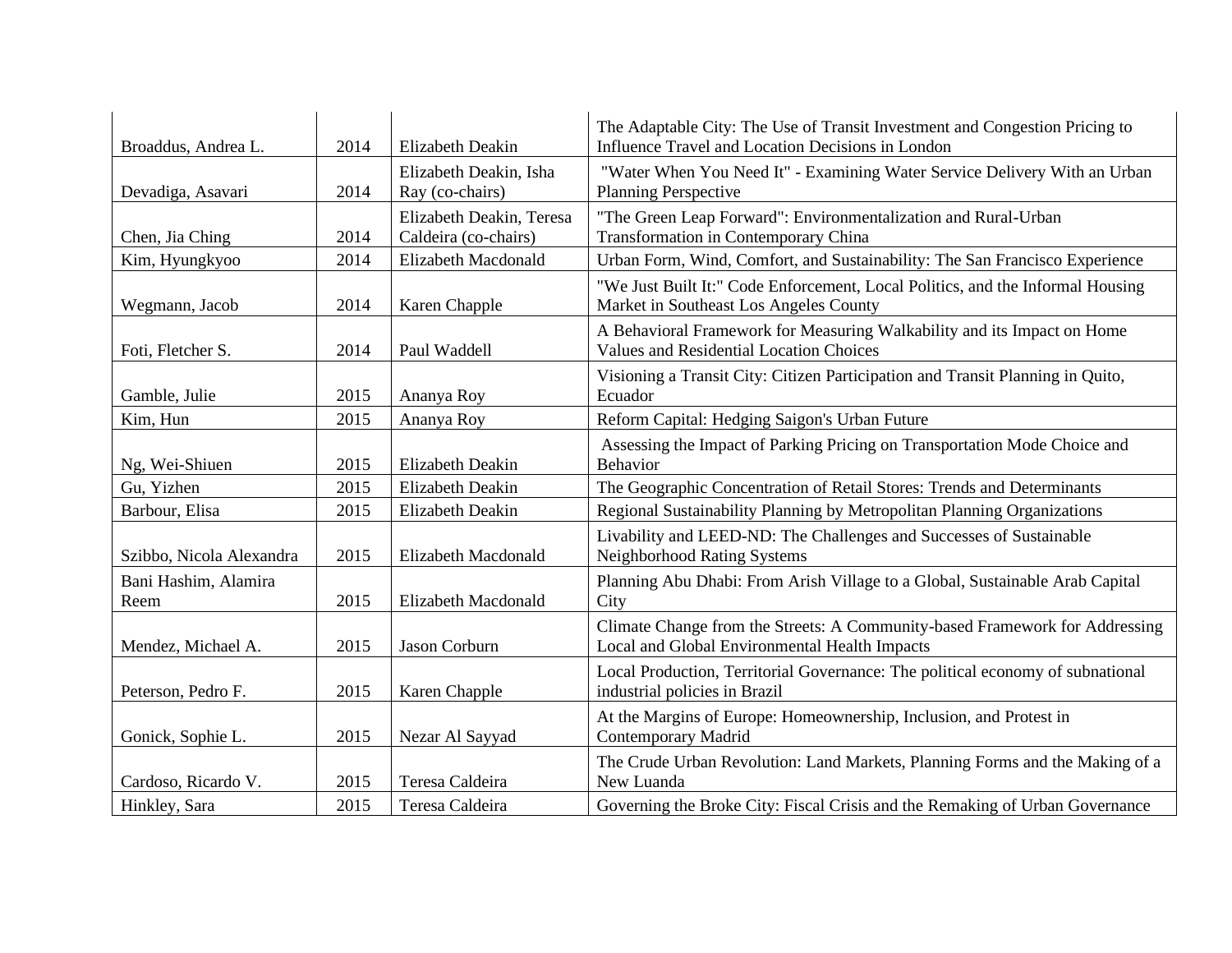| Montero-Munoz, Sergio           | 2015 | Teresa Caldeira                            | Mobilizing Bogota: The Local and Transnational Politics of Inter-City Policy<br>Circulation                                            |
|---------------------------------|------|--------------------------------------------|----------------------------------------------------------------------------------------------------------------------------------------|
| Young, Cheryl K.                | 2016 | Carolina Reid                              | Accommodating Housing in India: Lessons from Development Capital, Policy<br>Frames, and Slums                                          |
| Bierbaum, Ariel H.              | 2016 | Carolina Reid                              | Shifting Landscapes of Power and Privilege: School Closures and Uneven<br>Development in Philadelphia                                  |
| Barajas, Jesus M.               | 2016 | Daniel Chatman                             | Making Invisible Riders Visible: Motivations for Bicycling and Public Transit<br>Use among Latino Immigrants                           |
| Mattiuzzi, Elizabeth E.         | 2016 | Karen Chapple                              | Local Capacity for Implementing a State Climate Planning Mandate: The Politics<br>of Cooperation and Regional Governance in California |
| Arata, Heather L.               | 2016 | Malo Hutson                                | When Public Participation Isn't Enough: Community Resilience and the Failure of<br><b>Colorblind Environmental Justice Policies</b>    |
| Rayle, Lisa                     | 2017 | Daniel Chatman                             | Bus rapid transit as formalization: Accessibility impacts of transport reform in<br>Cape Town, South Africa                            |
| Sverdlik, Alice M.              | 2017 | Jason Corburn                              | Tenuous Wires, Covert Excreta Flows, and a Formal/Informal Interface:<br>Uncovering New Facets of Informality in Nairobi               |
| Lee, Keith Chun Leem            | 2017 | Jennifer Wolch                             | From Street Market to Superstore: Retail Modernization and Food Waste in South<br>Korea                                                |
| Boeing, Geoffrey D.             | 2017 | Paul Waddell                               | Methods and Measures for Analyzing Complex Street Networks and Urban Form                                                              |
| Tierney, Julia                  | 2017 | Teresa Caldeira                            | Constructing Resilience: Real Estate Investment, Sovereign Debt and Lebanon's<br><b>Transnational Political Economy</b>                |
| Sosa Lopez, Oscar Ramon         | 2017 | Teresa Caldeira                            | The Politics of Immediacy: Citizenship, Infrastructure and Sustainable Mobility in<br>Mexico City                                      |
| Solis, Miriam Vargas            | 2018 | Jason Corburn                              | Engineering Justice: Cities, Race, and 21st Century Wastewater Infrastructure                                                          |
| El-Zoghbi, Riem Abdel<br>Moniem | 2018 | Nezar Al Sayyad                            | (Re) ordering the Arab City: Transforming the Urban Public Realm in Cairo and<br>Doha                                                  |
| Kumar, Mukul                    | 2019 | Ananya Roy, Teresa<br>Caldeira (co-chairs) | Fueling the City: Coal, Land, and the Politics of Dispossession in South India                                                         |
| Shelby, Hayden                  | 2019 | Charisma Acey                              | Never Settled: Community, Land, and the Politics of the Urban Commons in<br><b>Bangkok</b>                                             |
| Xu, Ruoying                     | 2019 | Daniel Chatman                             | On-demand Mobility of the Future: Equity, Behavior and Policy                                                                          |
| Olsen, Aksel Kargard            | 2019 | Paul Waddell                               | Cities, Growth and Housing: Essays on Urban Political Economy                                                                          |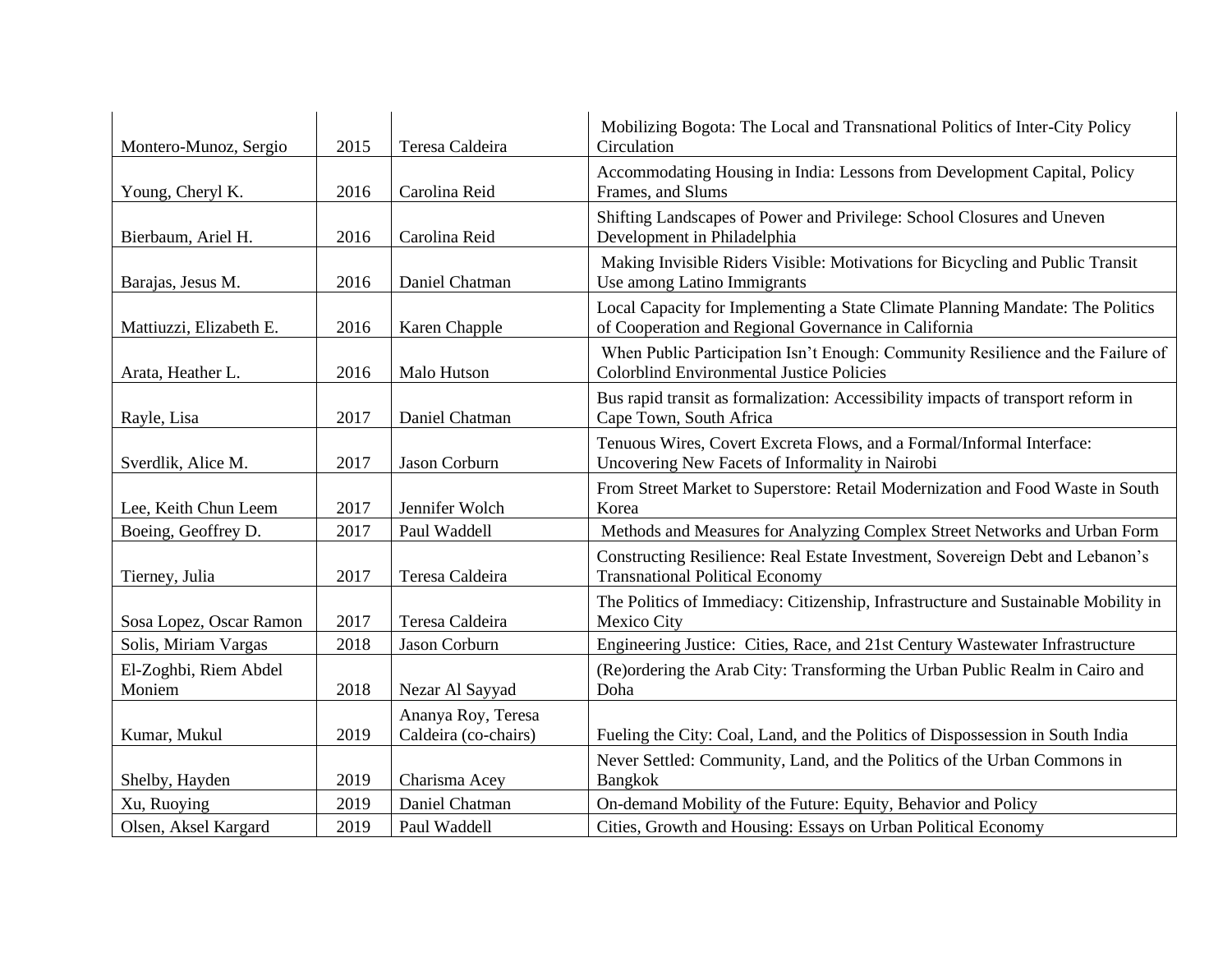| Mizes, James C.       | 2019 | Teresa Caldeira     | Fiscal Autonomy: Urban Democracy and the Politics of Public Finance in Dakar,<br>Senegal |
|-----------------------|------|---------------------|------------------------------------------------------------------------------------------|
| Wade, Matthew         | 2019 | Teresa Caldeira     | Island City: Urban Development, Planning, and Real Estate in Jakarta                     |
| Salman, Lana          | 2019 | Teresa Caldeira     | Spaces of Expectation: Local Politics in Post-revolution Tunisia                         |
| Decker, Nathaniel     | 2020 | Carolina Reid       | Professionalism, Technology, and Rental Markets in the US                                |
| Sanchez-Moyano, Rocio | 2020 | Carolina Reid       | The Geography of Hispanic Homeownership                                                  |
| Cochran, Abigail Lynn | 2020 | Daniel Chatman      | The Travel Behavior of People with Disabilities in the Era of Ridehailing                |
| Amos, David M.        | 2020 | Elizabeth Macdonald | The Provision and Use of Active Transportation Networks in the Suburbs                   |

Sources: retrieved from departmental records and dissertation search using OskiCat and Hathitrust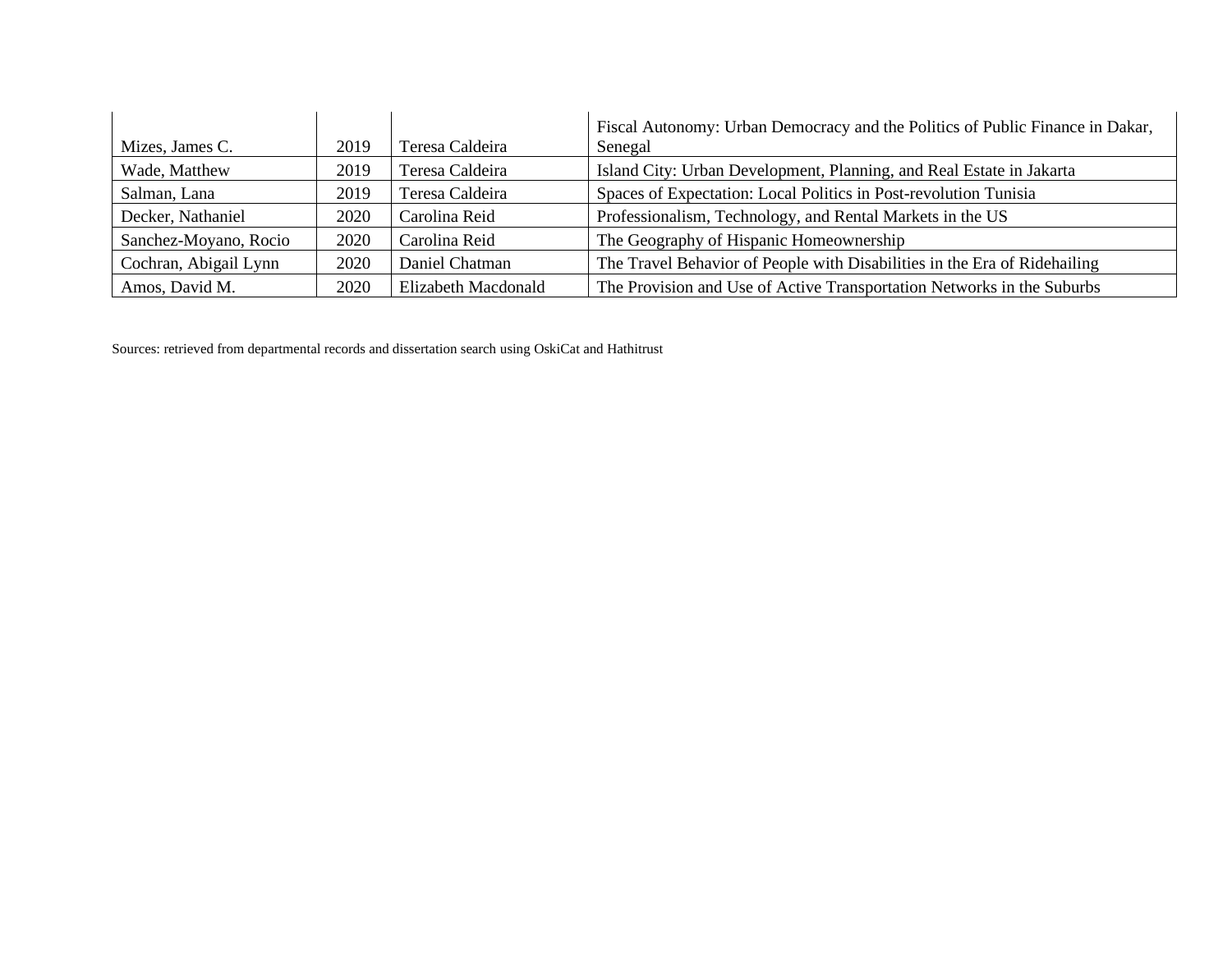## **APPENDIX C**

#### **Biographies of Women Faculty Members (Current and Former)**

#### **Charisma Acey**

Associate Professor of City & Regional Planning

Charisma Acey joined the DCRP faculty in 2013. She teaches courses on environmental and sustainable planning. She has conducted research as well as worked and traveled in West Africa, Southern Africa, and Central America, where she honed her interests in local and regional environmental sustainability. Her recent research builds upon her fieldwork in Ghana, Nigeria and Uganda and explores sustainable household-scale energy solutions and access to basic services.

Professor Acey also serves as the Faculty Director of the Berkeley Food Institute (BFI), , which is dedicated to expanding access to healthy and affordable food, empowering food systems leaders, and promoting sustainable, equitable, and diverse food systems. The

Before joining UC Berkeley, Acey served as an Assistant Professor at the Austin E. Knowlton School of Architecture at the Ohio State University. There, she worked with the Kirwan Institute for the Study of Race and Ethnicity to research global food justice issues and map geographic differences in resources and opportunities at the metropolitan scale. She also has held professional positions as a Senior Manager for relief and development of NGOs in West Africa, Southern African, and Center and South America. She has served as a US Senate Department Fellow in Malawi and as an American Marshall Memorial fellow.

Acey holds a doctorate degree in urban planning and master's degree in public policy from UCLA and bachelor's degree in English and Afro-American Studies from California State University, Northridge.

Sources:

<https://ced.berkeley.edu/ced/faculty-staff/charisma-acey> https://ced.berkeley.edu/events-media/news/charisma-acey-named-faculty-director-of-theberkeley-food-institute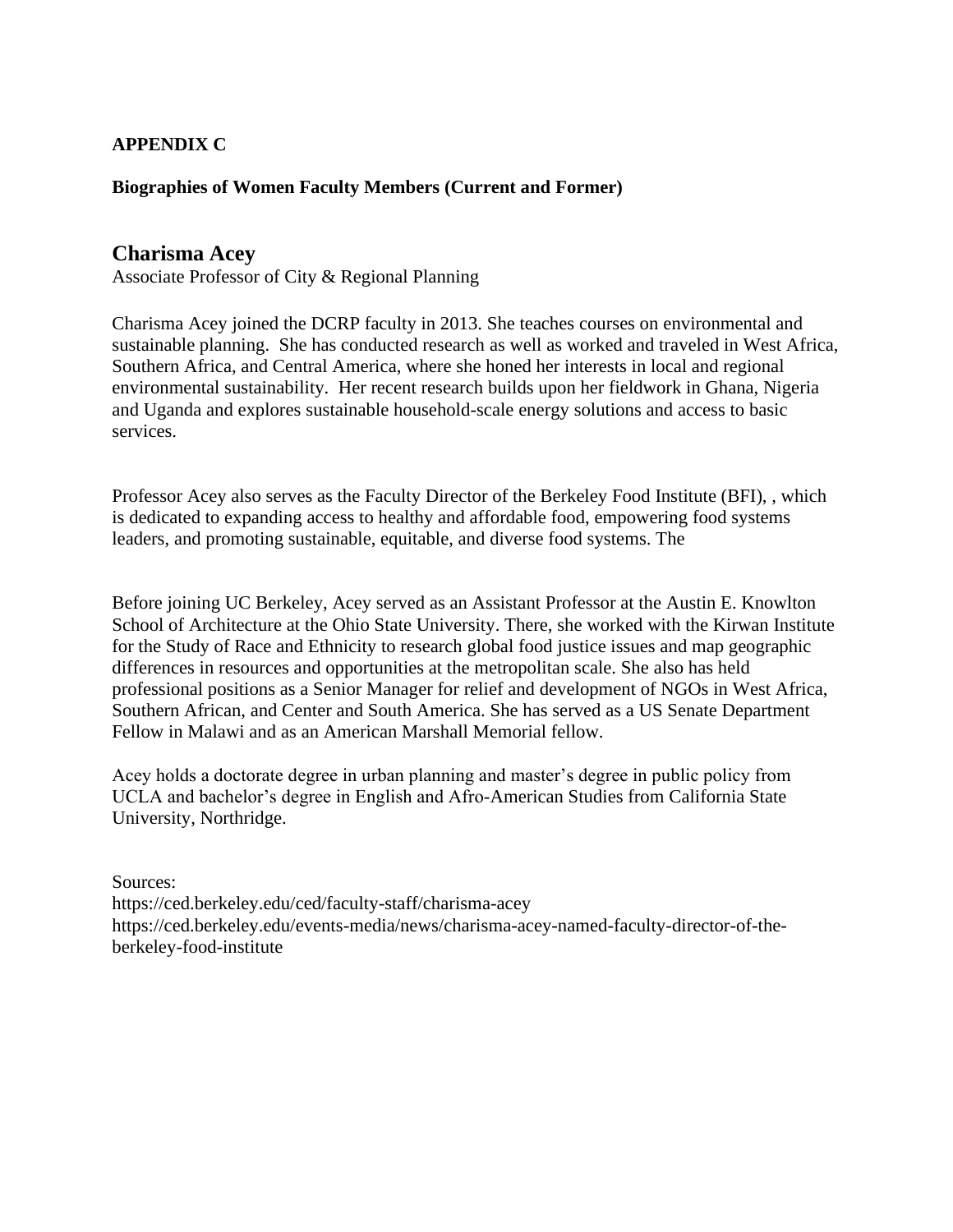## **Sai Balakrishnan**

Assistant Professor of City and Regional Planning

Sai Balakrishnan joined the DCRP faculty in 2020. She is in a joint appointment with the Global Metropolitan Studies (GMS) as an Assistant Professor of Global Urban Inequalities. She teaches undergraduate courses urbanization in the Global South, and graduate courses on the spatial politics of land and global urban inequalities. Her teaching and research focus on global urban inequities, with a focus on urbanization and planning institutions in the global south, as well as new spatial forms of urbanization and land use changes. In the professional field, she worked as an urban planner in the U.S., India, and United Emirates. Balakrishnan has also served as a consultant at UN-HABITAT, Nairobi.

She was awarded with the William Holland Prize for outstanding article published in Pacific Affairs in 2013 and Gill Chin Lim Award for Dissertation on International Planning from Association of Collegiate Schools of Planning (ACSP) in 2013. She has also received an outstanding master of city planning thesis from MIT in 2008.

Balakrishnan holds a doctorate degree in urban planning from Harvard University, master's degree in urban planning from MIT and University of Michigan, Ann Arbor, and bachelor's degree in architecture from Manipal Institute of Technology, India.

Source:<https://ced.berkeley.edu/ced/faculty-staff/sai-balakrishnan-1> [https://scholar.harvard.edu/files/sbalakrishnan/files/sb\\_cv\\_2018.pdf](https://scholar.harvard.edu/files/sbalakrishnan/files/sb_cv_2018.pdf)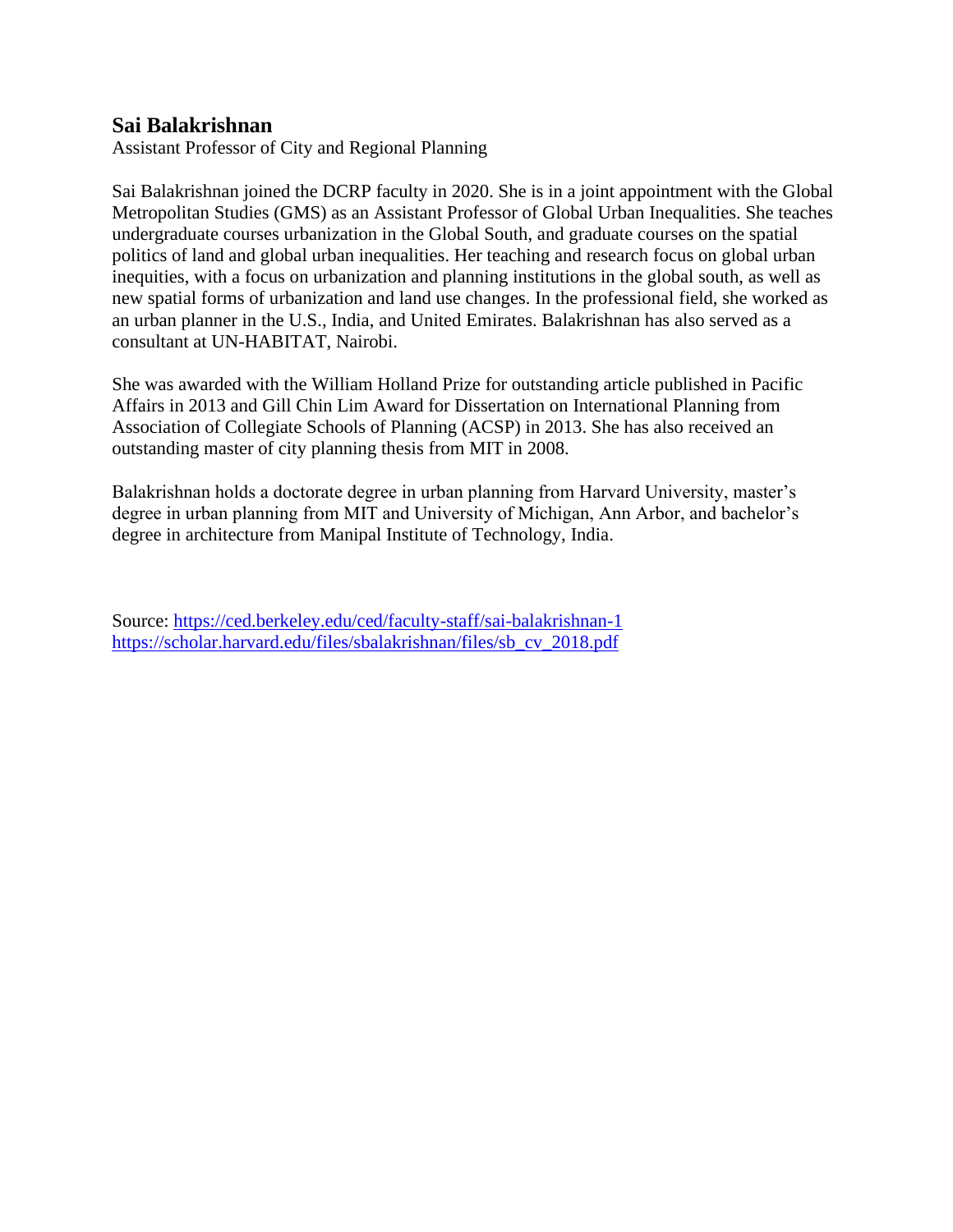# **Catherine Bauer Wurster**

Catherine Bauer Wurster (1905-1964) was a leading pioneer in affordable housing, who left a lasting legacy in the U.S. housing practices. Wurster initially joined the UC Berkeley faculty as Rosenberg Lecturer in Public Social Services in 1940 and later returned with his husband William Wilson Wurster to establish the College of Environmental Design, bringing architecture, landscape architecture, and city and regional planning departments together. Prior to teaching at UC Berkeley, Wurster taught at Harvard Graduate School of Design, where she was the first woman to become a faculty member.

While studying abroad in Europe in her early years, she encountered inequalities present in housing practices, and continued to explore her interests in affordable housing during her teaching and professional career upon returning to U.S. In her highly acclaimed book *Modern Housing (1934),* she explores the social, economic, and political factors present in American housing policy and introduces European housing development to American audience. In 1936, Wurster won the Guggenheim Fellowship Award to further study about European housing and the USSR. As the primary author of the Housing Act of 1937, she advised five presidents on housing and urban planning policy. She also served as the Director of the United States Housing Authority, Executive Director of the New Labor Housing Conference, Executive Secretary at the Regional Planning Association of America, Vice President of the California Housing and Planning Association, and Co-Founder of National Committee on the Housing Emergency. While teaching at UC Berkeley, she served as a consultant to United Nations and an adviser to the U.S. Public Health Service, the Housing and Home Finance Agency, and the Census Bureau.

Catherine Bauer Wurster's legacy lives on today. The Wurster Hall, home to the College of Environmental Design, was built in honor of Catherine and William Wurster. CED also established an award after her 'Catherine Bauer Wurster Award for Social Practice', which honors alumni whose works contributed "to social and environmental justice, fair housing opportunities, healthy and equitable communities, and sustainable cities and regions".

Wurster studied art history and literature at Vassar College, transferred to study architecture at Cornell University, and graduated back in Vassar College in 1926.

#### Sources:

<https://archives.ced.berkeley.edu/collections/wurster-william-and-catherine-bauer> <https://ced.berkeley.edu/ced/alumni-friends/catherine-bauer-wurster-award> <http://vcencyclopedia.vassar.edu/alumni/Catherine%20Bauer%20Wurster.html> <https://placesjournal.org/article/catherine-bauer-and-the-need-for-public-housing/?cn-reloaded=1>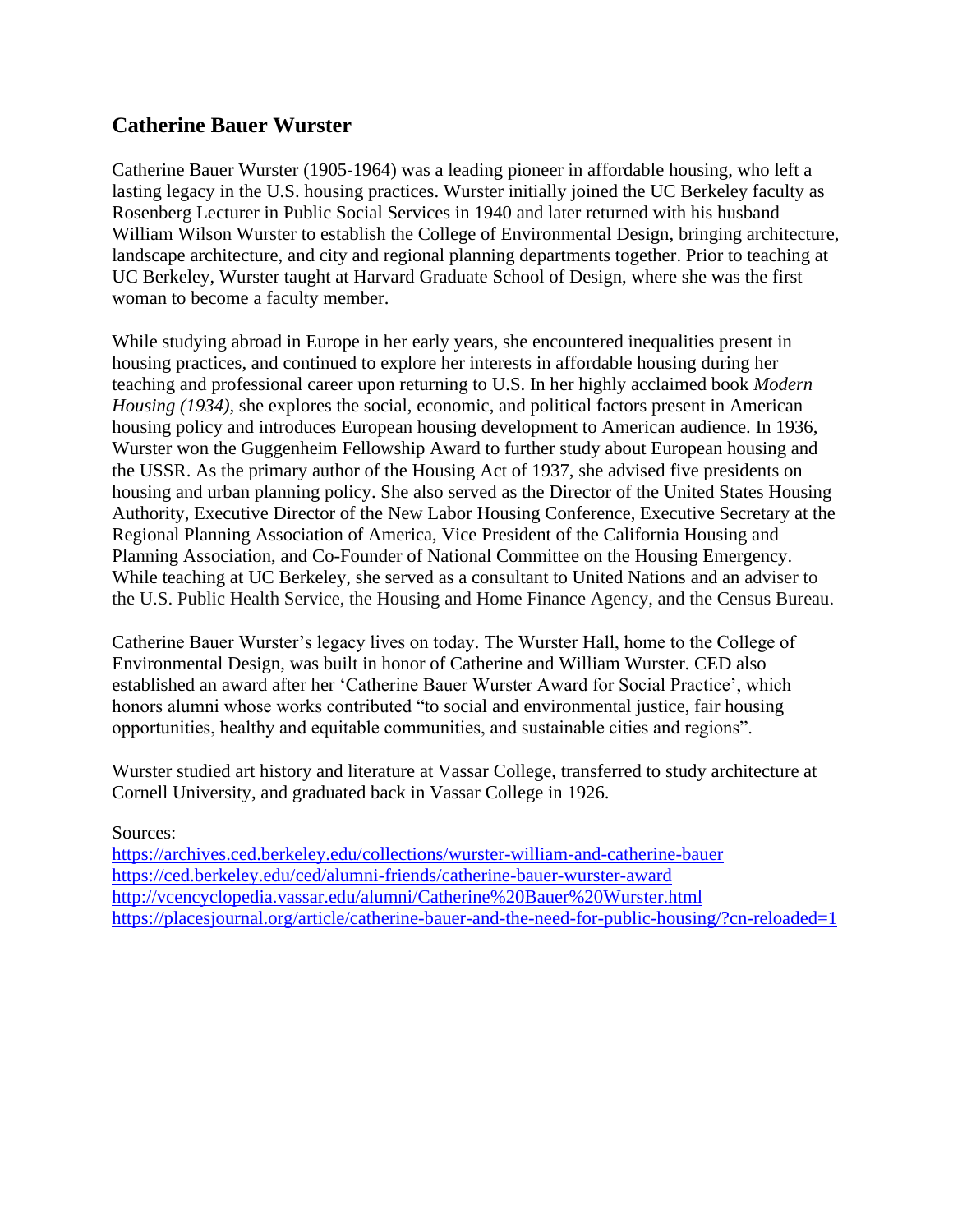# **Teresa Caldeira**

Professor of City & Regional Planning

Teresa Caldeira joined the UC Berkeley faculty in 2007. She teaches courses in the Department of City and Regional Planning and serves as an affiliate of the Department of Geography and Global Metropolitan Studies program. In the past, she has held faculty positions in the Department of Anthropology at UC Irvine and University of Campinas in Brazil. She also served as a researcher at CEBRAP (Brazilian Center for Analysis and Planning), a prestigious research center in social sciences, for fifteen years.

Caldeira's research approaches are interdisciplinary, combining her interests from social sciences, humanities, and design. Her main research lies in the topics in comparative urban studies, urbanization in the global south, social theory, ethnography and qualitative methodology. Her book *City of Walls: Crime, Segregation, and Citizenship in São Paulo,* which explores new patterns of segregation of the city of São Paulo with comparative analysis of Los Angeles, won the Senior Book Prize from the American Ethnological Society in 2001. She has received a Faculty Mentor Award from UC Berkeley (2012) and was named as the 2012 Guggenheim Fellow for her research examining public spaces that promote social inequalities in the city of São Paulo.

Caldeira holds a doctorate degree in anthropology at UC Berkeley, master's degree in political science, and bachelor's degree in social sciences from University of São Paulo.

Sources:

**<https://ced.berkeley.edu/ced/faculty-staff/teresa-caldeira> <https://www.gf.org/fellows/all-fellows/teresa-caldeira/>**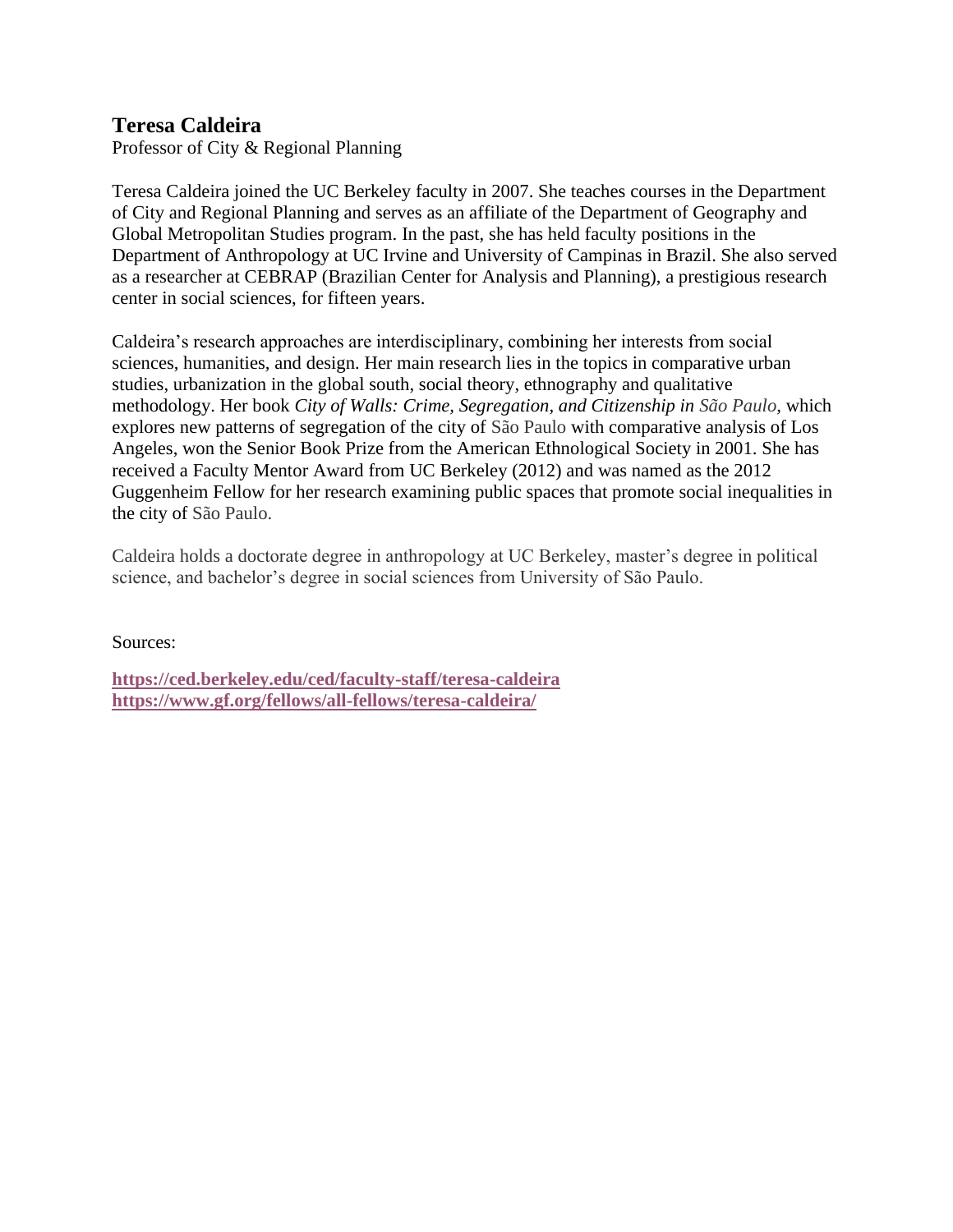# **Karen Chapple**

Chair and Professor of City & Regional Planning, Carmel P. Friesen Chair

Karen Chapple joined the DCRP faculty in 2001. As the Chair of Urban Studies and Professor of City and Regional Planning, she teaches courses on community and economic development and regional planning. At UC Berkeley, Chapple has been actively involved in promoting change in inequalities in planning, development, and governance of regions, especially in economic development and housing. She is a UC Berkeley campus representative at the University of California Sacramento Center Advisory Council and a board member at UC Berkeley Center for Labor Research and Education/Employment. She also serves as a senior faculty advisor in UC Berkeley's Division of Data Sciences and Affiliated Faculty at Institute for Governmental Studies, Arts Research Center, Center for Latin American Studies, School of Information, and the Institute for Research and Employment. Before teaching at UC Berkeley, Chapple held faculty positions at University of Minnesota and University of Pennsylvania. Before her teaching career, she worked as a city planner for the San Francisco Planning Department, NYC Department of Transportation, and Philip Habib & Associates.

Chapple's research interests led to the development of the Urban Displacement Project. As a cofounder of this project, her motive was to promote research in gentrification and displacement that could inspire equitable development in the future. Chapple continues to research and write by serving as an Editorial Board Member of the Economic Development Quarterly, Journal of Planning Education and Research, and Journal of the American Planning Association. Her most recent book *Planning Sustainable Cities and Regions: Towards More Equitable Development*  received the John Friedmann Book Award from the American Collegiate Schools of Planning (2018). She was awarded with the UC-wide competition for the Bacon Public Lectureship on climate change and tax policy (2015), UC Berkeley Chancellor's Award for Research in the Public Interest (2017), Fulbright Global Scholar Award (2017-2018),

Chapple holds doctorate degree in city and regional planning from UC Berkeley, master's degree in city and regional planning from Pratt Institute, and bachelor's degree in urban studies from Columbia University.

Sources[:](http://karenchapple.com/about-karen-chapple/)

<http://karenchapple.com/about-karen-chapple/> [http://karenchapple.com/wp-content/uploads/2015/06/CV16\\_02\\_Chapple\\_web.pdf](http://karenchapple.com/wp-content/uploads/2015/06/CV16_02_Chapple_web.pdf) (CV) <https://www.urbandisplacement.org/>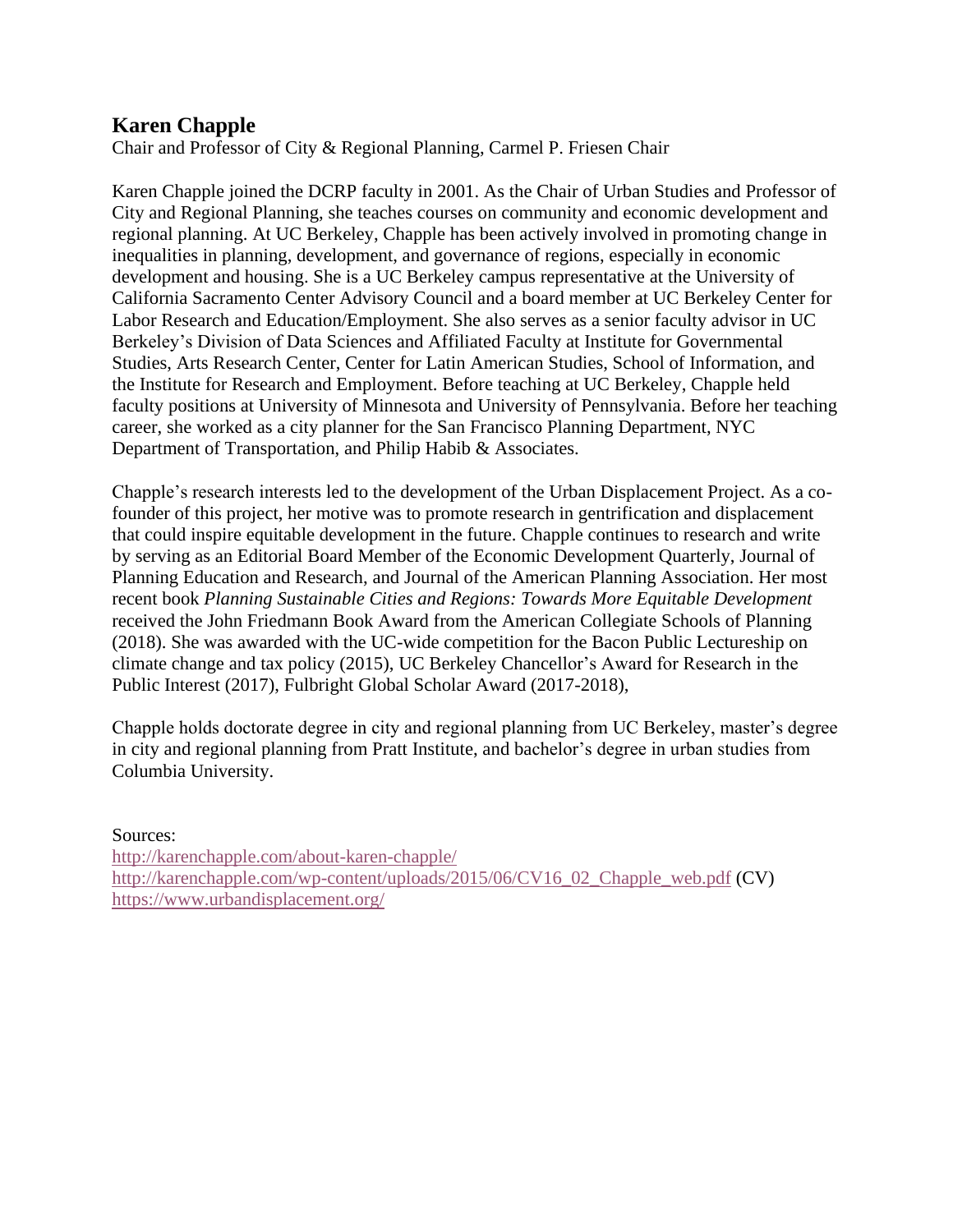## **Karen Christensen**

Professor Emerita of City and Regional Planning

Karen Christensen earned her Masters of City Planning and Ph. D. at the Department of City and Regional Planning, (DCRP) UC Berkeley. As a student there she began teaching as a Teaching Assistant, (now titled Graduate Student Instructor) in Professors Rittle and Webber's planning theory course. After graduation and a Post-Doc and teaching at Stanford, Christensen returned to DCRP where she served as a Visiting Lecturer and subsequently, (due to CED Dean Roger Montgomery) as Lecturer with Security of Employment. Later Carol Christ (yes, the Chancellor, then a Campus administrator) urged the Department to "make an honest woman of her", that is give her a faculty position appropriate to her teaching and research record, and accordingly Christensen became an assistant professor and in due course was awarded tenure.

She regularly taught the undergraduate introduction to city and regional planning, and graduate level courses in institutions, housing and planning theory.

Her research stemmed from her pre-graduate school work at the US Department of Housing and Urban Development with substantial involvement with inter-agency and intergovernmental innovations (including serving on an Office of Management and Budget task force studying planning in the US). Her book, *Cities and Complexity: Making Intergovernmental Decisions*, built on that work and graduate studies at Berkeley and Stanford on organizations, planning and public policy. Her article "Coping with Uncertainty in Planning" is her most frequently cited publication. Another article, "Teaching Savvy" was awarded the Association of Collegiate Schools of Planning award for the best article of the year in the *Journal of Planning Education and Research.*

Christensen served as the first woman Chair of the Department of City and Regional Planning (2008 – 2011). Previously (2006 - 2008) she had served as Editor and then Co-Editor with Karen Chapple of the *Journal of Planning Education and Research.* In addition, Christensen was the Carmel P. Friesen Chair in Urban Studies 2006 – 2008. She developed the Minor in City and Regional Planning and later helped to develop the undergraduate major in Urban Studies. Her best-known publications include "Coping with Uncertainty in Planning" *Journal of the American Planning Association* 51: 63-73 (1985), . 1993. "Teaching Savvy" *Journal of Planning Education and Research,* 12: 202 – 212 (1993) and Cities and Complexity: Making Intergovernmental Decisions Thousand Oaks, CA: Sage (1999).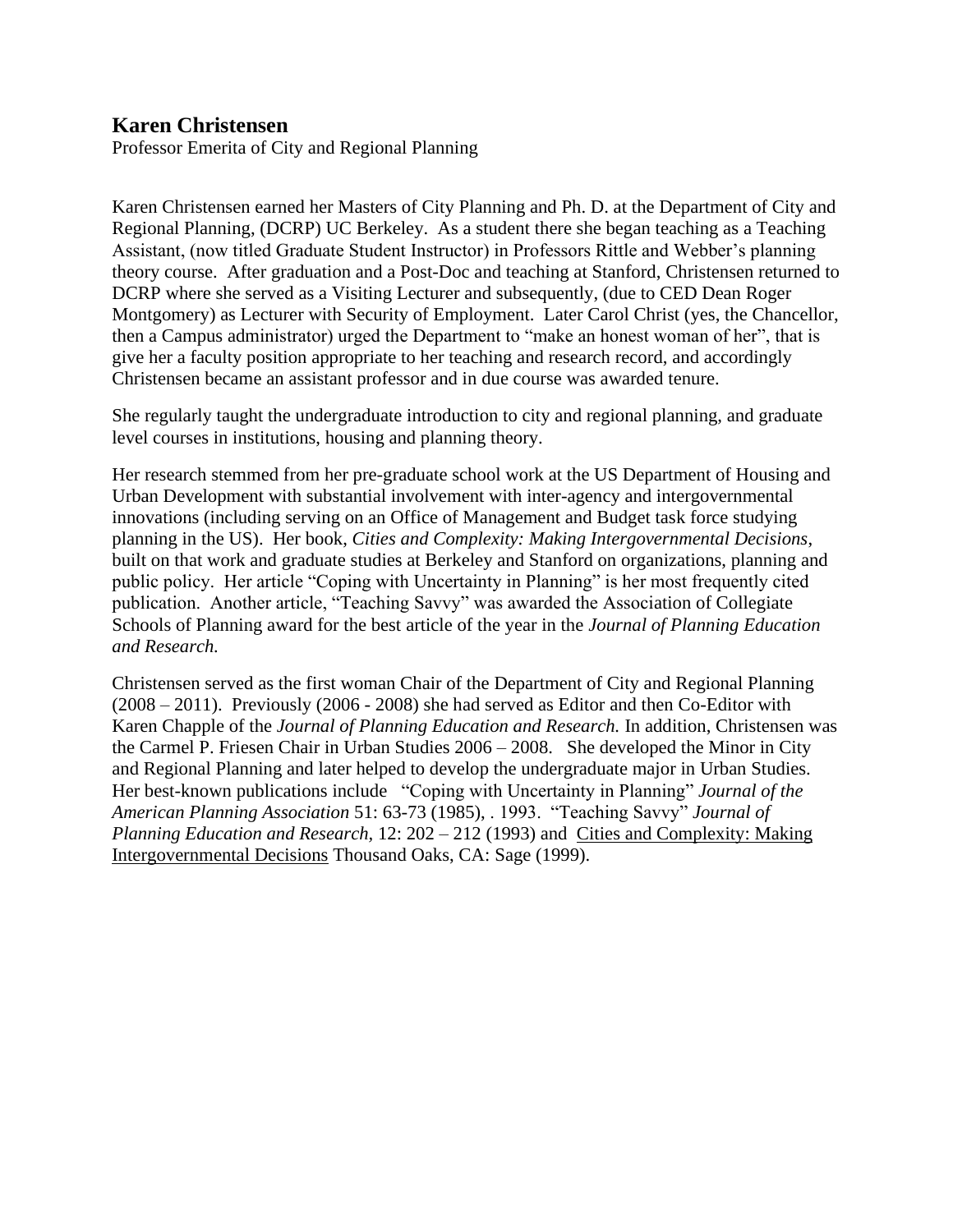# **Elizabeth Deakin**

Professor Emerita of City and Regional Planning and Urban Design

Elizabeth Deakin joined the faculty in 1985, teaching courses in transportation planning and policy and land use and environmental planning and law. She also was affiliated with the Energy and Resources Group (ERG) and the Master of Urban Design program. For the first seven years of her appointment she was 50% time in DCRP and 50% time on the research staff at the Institute of Transportation Studies (ITS.) She spent 1992-93 on exchange at UCLA. In 1997-98 she served as Acting Director of the Institute of Urban and Regional Development and from 2000 to 2009 she was Director of the University of California Transportation Center, a statewide center that funded research at all UC campuses. She also served as co-director of Berkeley's interdisciplinary Global Metropolitan Studies Program from 2004-2009, where with co-chair Peter Evans she launched a research program, hired several faculty members, and initiated the application for the GMS designated emphasis. She was active in the Academic Senate and served as Vice Chair and Chair of the Berkeley Division in 2014 and 2015. She retired in 2016 but continues to supervise students and carry out research part time.

Deakin has authored over 300 journal articles, book chapters and monographs and has coauthored a book and edited two others. Among her best-known work are articles on sustainable development and sustainable transportation, air quality impacts, and institutional change. She also has been active in professional service, being appointed to several city, county and state commissions and serving two terms as chair of the Transportation Research Board's Transportation and Land Development Committee. She also served as transportation review editor for Working Group III (Mitigation) for the International Panel on Climate Change (IPCC)'s 2013 report. She was awarded the Berkeley Division of the Academic Senate's Distinguished Service Award (2012), the UC Berkeley Institute of Transportation Studies' Distinguished Legacy Award (2017), and the Association of Collegiate Schools of Planning Distinguished Educator Award (2019).

She holds degrees in political science and transportation systems analysis from MIT and in law from Boston College Law School and was awarded an honorary PhD by the Swedish Royal Institute of Technology (KTH) for her work on transportation and the environment.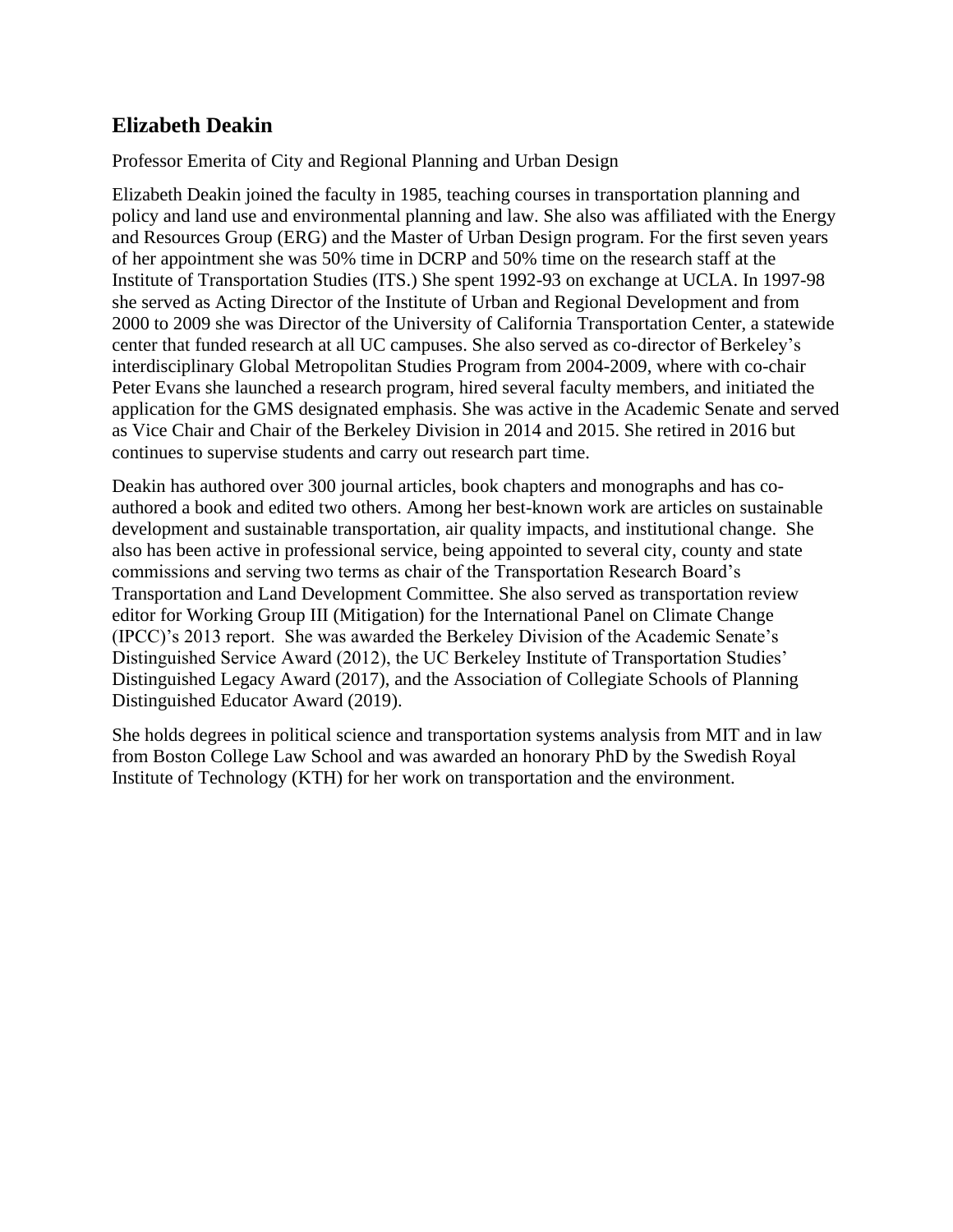# **Karen Frick**

Associate Professor of City & Regional Planning

As an Associate Professor, Karen Frick teaches undergraduate and graduate courses in transportation policy and planning, global cities, planning history and theory, and dissertation research design. She is a Director of the University of California Transportation Center (UCTC) and an Assistant Director of the University of California Transportation Center on Economic Competitiveness in Transportation (UCCONNECT). Frick served as an academic lead for CED's [IN] CITY summer program in sustainable city planning. Before teaching at UC Berkeley, Frick worked as a transportation planner for the San Francisco Bay Area's Metropolitan Transportation Commission for nine years.

Frick's research combines her interest in transportation, sustainable, and community-based planning. Her recent research on the Tea Party's impacts on local and regional property rights received "Best Paper of the Year" Award from the Journal of the American Planning Association. She was awarded with an Award for Outstanding Faculty Advisor from UC Berkeley's Excellence in Advising Awards Program (2016) and STEM Partner Award from Self e-STEM, a non-profit organization that provides STEM education for underserved children in the Bay Area.

Frick holds a doctorate degree in city and regional planning from UC Berkele and a master's degree in urban and regional planning and a bachelor's degree in sociology from UCLA.

Sources: <https://ced.berkeley.edu/ced/faculty-staff/karen-frick> <https://vcresearch.berkeley.edu/faculty/karen-frick>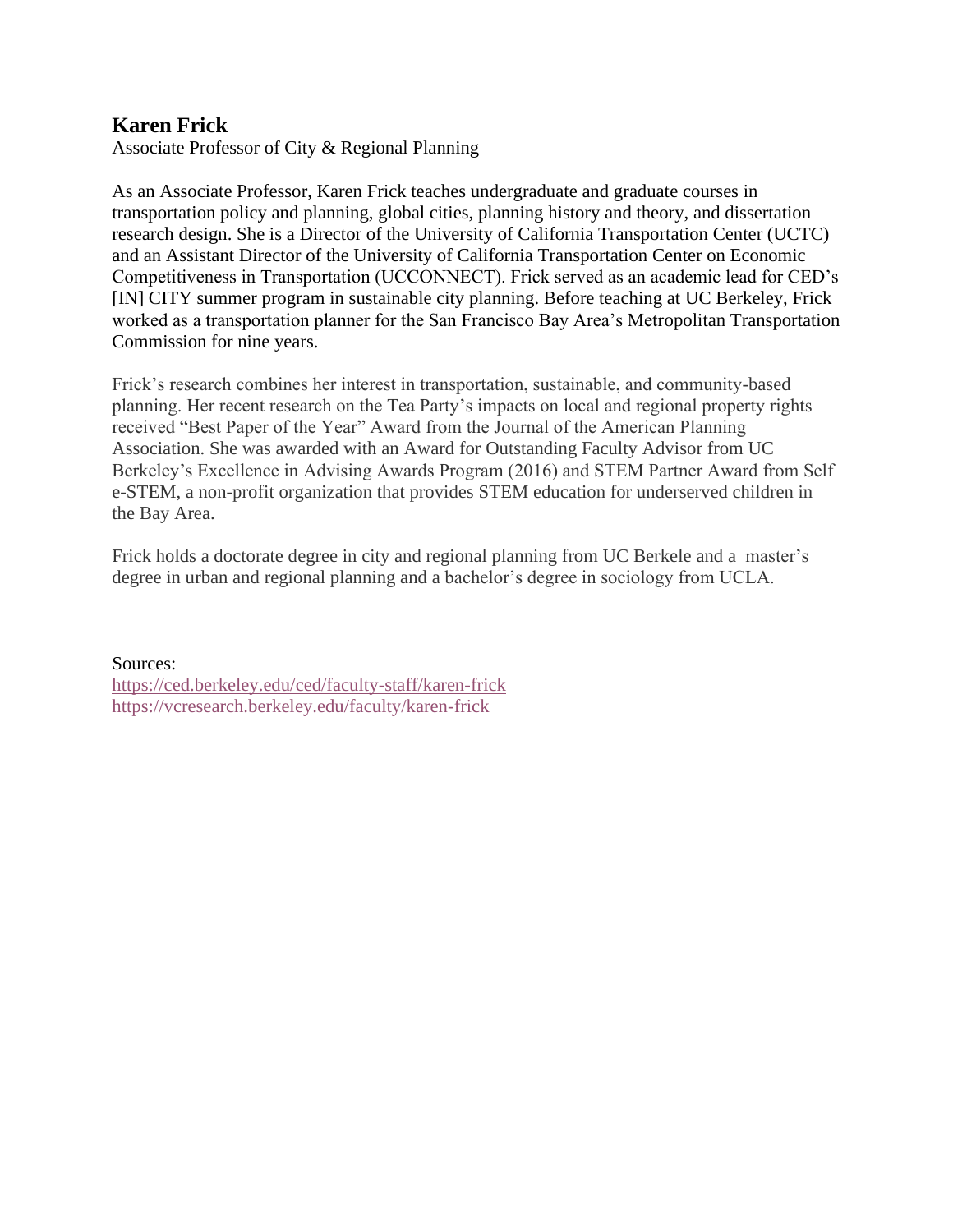# **Carol Galante**

I. Donald Terner Distinguished Professor in Affordable Housing and Urban Policy and the Faculty Director of the [Terner Center for Housing Innovation.](http://ternercenter.berkeley.edu/)

As the I. Donald Terner Distinguished Professor in Affordable Housing and Urban Policy, Carol Galante teaches graduate courses on housing studies, urban policy, and community development. She is also a co-chair for the Policy Advisory Board of the Fisher Center of Real Estate and Urban Economics where she contributes her interests in real estate and urban economics. As the Faculty Director of the Terner Center for Housing innovation, she oversees the Center's mission to create innovative strategies to provide solutions in affordable housing and sustainable development of the built environment.

Before joining the faculty, Galante worked in the Obama Administration as the Assistant Secretary for Housing Commissioner at the U.S. Department of Housing and Urban Development (HUD). She also served as the Deputy Assistant Secretary for Multifamily Housing programs. Before working for the FHA, she served as the President and Chief Executive of BRIDGE Housing Corporation and worked for local government in city planning and community economic development.

Galante was awarded with Housing Wire Magazine's Influential Woman in Housing (2012), Multifamily/Developer Magazine-Executive of the Year (2008, Builder Magazine – Top Most Influential People in Homebuilding (2006), and the California Homebuilder Hall of Fame. She also received the UC Berkeley Excellence in Achievement Award (2010), and the UC Berkeley College of Environmental Design Distinguished Alumni Award (2002).

Galante holds a master's degree in city planning from UC Berkeley and a bachelor's degree from Ohio Wesleyan.

Sources: <https://ternercenter.berkeley.edu/whoweare> <https://ternercenter.berkeley.edu/about>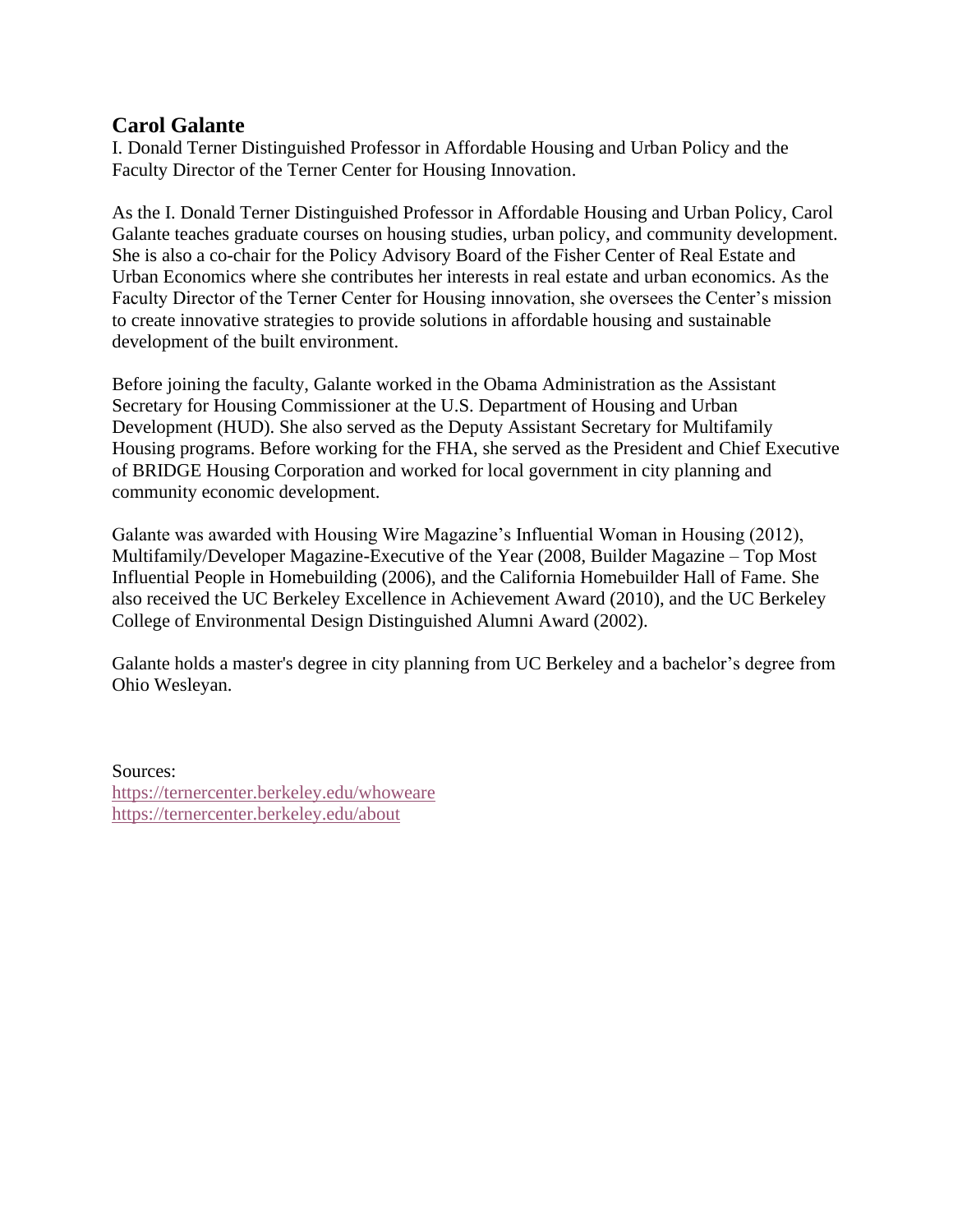## **Marta Gonzalez**

Associate Professor of City & Regional Planning

Marta Gonzalez joined the faculty in 2017 and holds joint faculty positions in the Department of City and Regional Planning and Civil and Environmental Engineering. She is also a Physics Researcher in the Energy Analysis and Environmental Impacts Division at the Lawrence Berkeley National Lab. Prior to teaching at UC Berkeley, she taught at MIT in the Department of Civil and Environmental Engineering for 8 years.

Gonzalez is interested in the intersections of people with the built and the natural environment. In her research projects, she combines her interests in technology and the built environment with the goal to provide solutions to urban problems by developing tools. Previously, she has developed new tools that helped with transportation research and innovative measures to model mobility and energy technologies. She has been awarded with the UN Foundation Award to study consumption patterns of women and girls in the developing world (2016) and Bill and Melinda Gates Foundation Award to study access to financial services in the developing world (2016). She also won  $1^{st}$  Prize for the MIT Big Data Transportation Challenge "Prediction" Algorithm" (2013) and the Best Paper Award in the ACM SIGKDD International Workshop on Urban Computing (2013).

Gonzalez holds a doctorate degree in physics from University of Stuttgart, master's degree in physics from Universidad Central de Venezuela, and bachelor's degree in physics from Universidad Simon Bolivar.

Sources: <https://bids.berkeley.edu/people/marta-c-gonzalez> <https://www.linkedin.com/in/martagonzalezv/> <https://ced.berkeley.edu/ced/faculty-staff/marta-gonzalez>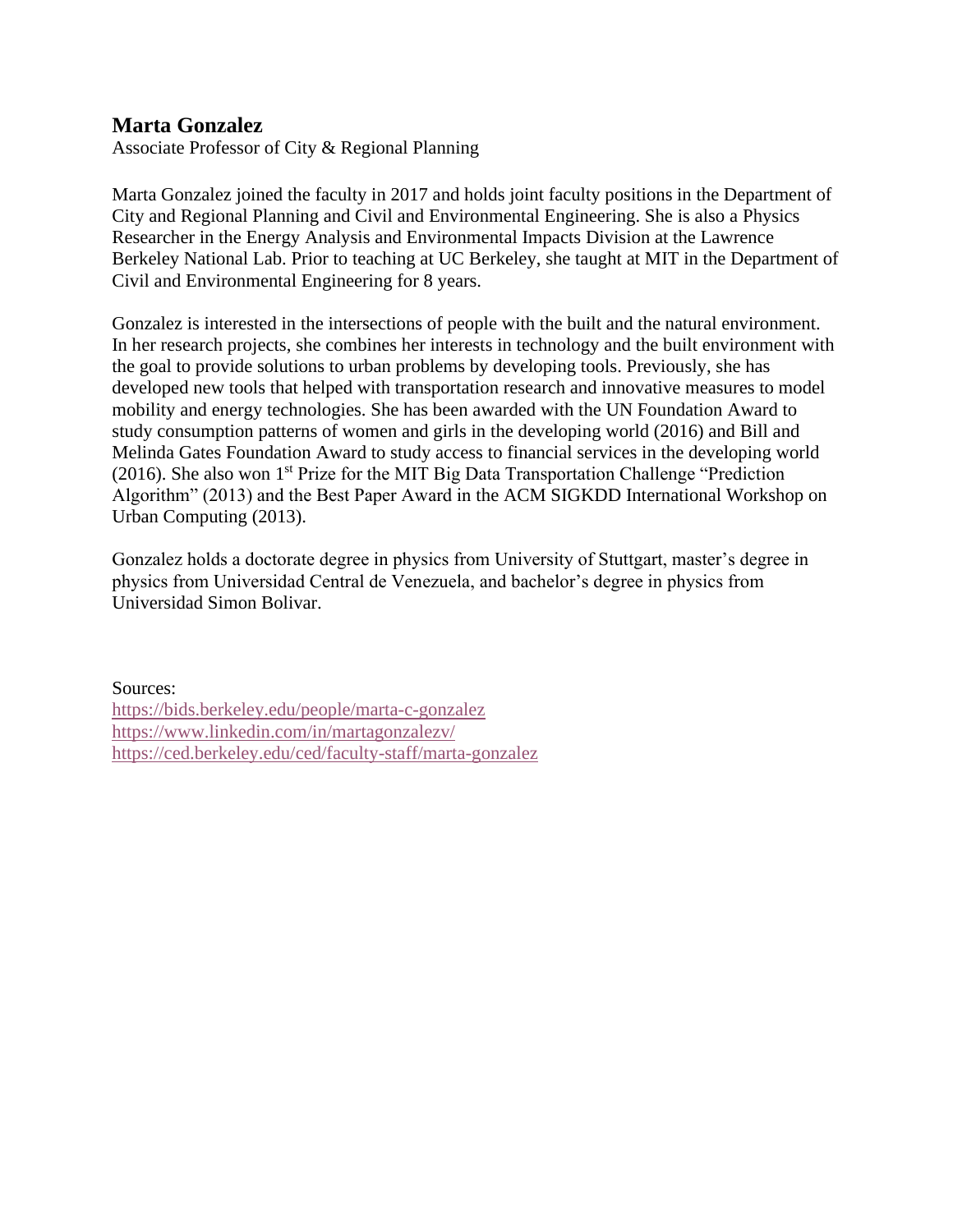# **Gillian Hart**

Professor Emerita & Professor of the Graduate School in Geography, UC Berkeley

Gillian Hart joined the faculty of the Department of City and Regional Planning where she taught for several years before moving to Berkeley's Geography Department. Her research has spanned topics in political economy, social theory, critical development studies, gender, agrarian and regional studies, labor, Southern Africa, and Southeast Asia.

Before becoming a geographer, Hart began her academic career as an economist, exploring economistic and Eurocentric understandings of agrarian change in Java, Bangladesh, and Malaysia, in which questions of gender and power were examined. After being introduced to debates in critical human geography, she began conducting research in the Post-Apartheid South Africa where she wrote books that explore the discourses of globalization and the alternatives to neoliberalism.

Hart served as the co-Chair of the undergraduate development studies major (1996-2016) and participated in the process of its change into the global studies major. She also chaired for the Center for African Studies (1998-2003), which was established as an Organized Research Unit, and linked the Center with the Department of African American Studies. She also held faculty positions at the University of Kwazulu-Natal where she helped establish one of the first coursework in master's programs as an Honorary Professor. In 2016, Hart was appointed as a Distinguished Professor at the University of the Witwatersrand.

In 2018 Hart was awarded the Vega Medal by the Swedish Society for Anthropology and Geography for contributions to human geography. Currently, she is writing a book on resurgent nationalisms and populist politics in South Africa, India, and the United States since the end of the Cold War.

Hart holds a doctorate degree in political economy, social theory, and critical human geography from Cornell University.

Sources: <https://geography.berkeley.edu/gillian-hart> [http://geog.berkeley.edu/PeopleHistory/faculty/G\\_Hart.html](http://geog.berkeley.edu/PeopleHistory/faculty/G_Hart.html)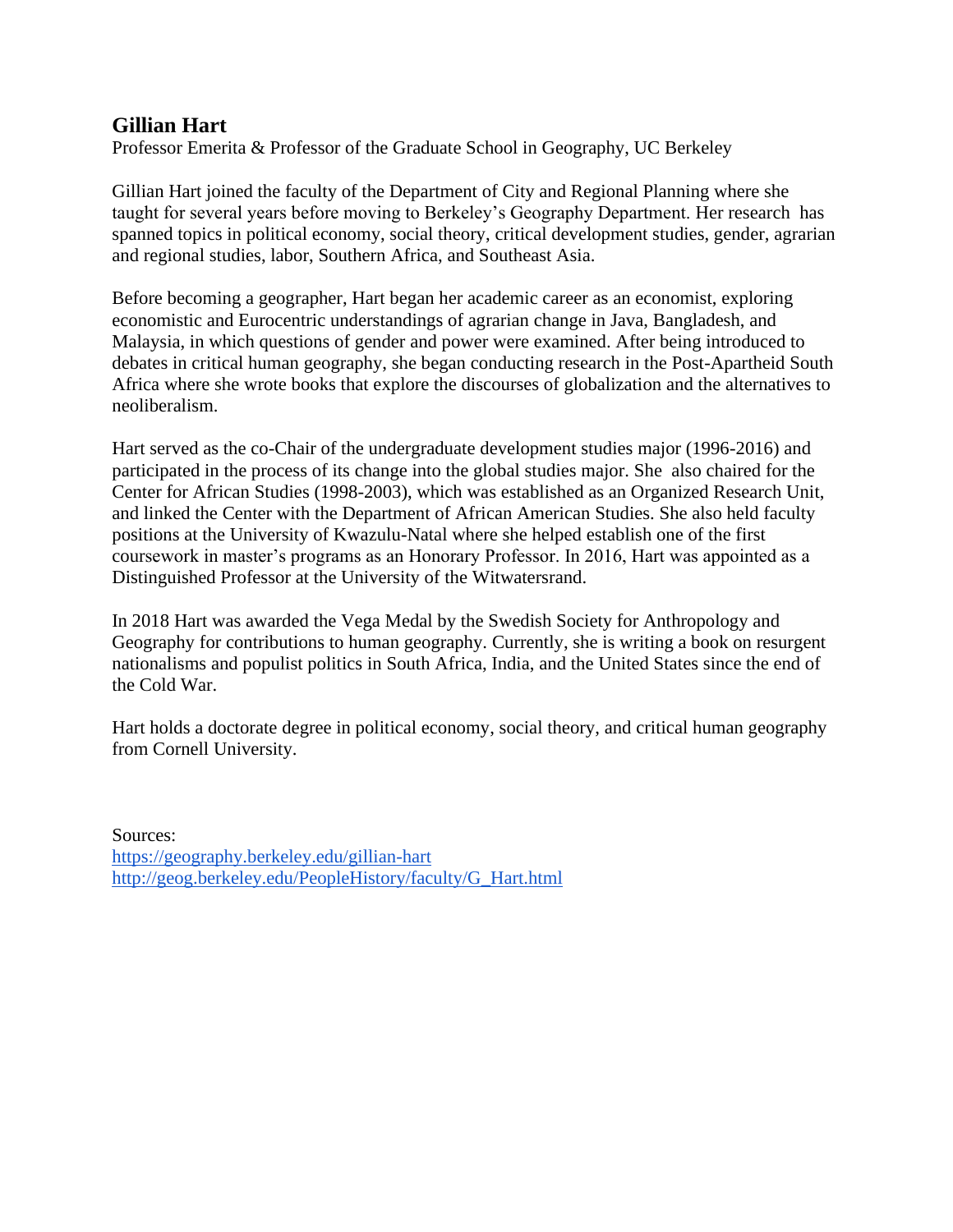# **Judith Innes**

Professor Emerita of City and Regional Planning

Judith E. Innes (1942-2020) was Professor Emerita of City and Regional Planning at the University of California, Berkeley. She was an authority on collaborative approaches to urban planning and decision-making.

Innes began her academic career in the 1970s working on social indicators, but by the early '80s she had come to question rational technocratic models of decision-making and had turned to the study of how knowledge was actually used in practice. Observing how data were used – or not used – in reaching decisions, she came to see the world as a complex adaptive system where interventions have unpredictable results, experts can mobilize biases, and myth, narrative and personal experience can be powerfully persuasive. She used these insights to create a new paradigm for planning, addressing the challenges posed to traditional practices by the many voices and competing versions of reality that confront planners today.

Innes authored, co-authored, or edited four books, more than 50 articles and book chapters, and two major monographs. Often ahead of the times, Innes' writings were frequently controversial, but eventually many of them became required reading. Her most recent book, *Planning with Complexity: An Introduction to Collaborative Rationality for Public Policy* (Routledge/Taylor and Francis, Oxford with David E. Booher) is now in its second edition and is widely considered a classic. The book draws upon the authors' decades of experience in planning and public policy, analyzes the roots and the emerging practices of collaboration, and presents an overarching theory of collaborative rationality to help make sense of the new practices.

Innes was active throughout her career in leadership positions for the planning profession and the university. She was a member of the Planning Accreditation Board, reviewing academic planning programs in universities across the US. She also was a prominent leader in the Association of Collegiate Schools of Planning. At UC Berkeley, she served two terms as director of the Institute of Urban and Regional Development, a campus-wide organized research unit, where she helped to secure and manage extramurally funded projects that included community development efforts, action research, and community-based learning. She was a member of key committees of the Berkeley Division of the Academic Senate and was active in the Women's Faculty Club.

An engaging teacher, she was a much sought-after mentor of graduate students, many of whom are now faculty members themselves and credit her for transforming their academic careers. Upon her retirement, former students joined with Innes' colleagues and admirers across the US to organize a session at the Association of Collegiate Schools of Planning annual meeting to recognize her many contributions to the field. A tireless advocate for women on campus, Innes coached her women colleagues to "kick over the waste basket" of outmoded ideas that could stymie their advancement, and organized writing groups that helped junior faculty members attain tenure while shaping lasting networks of friendship and collaboration.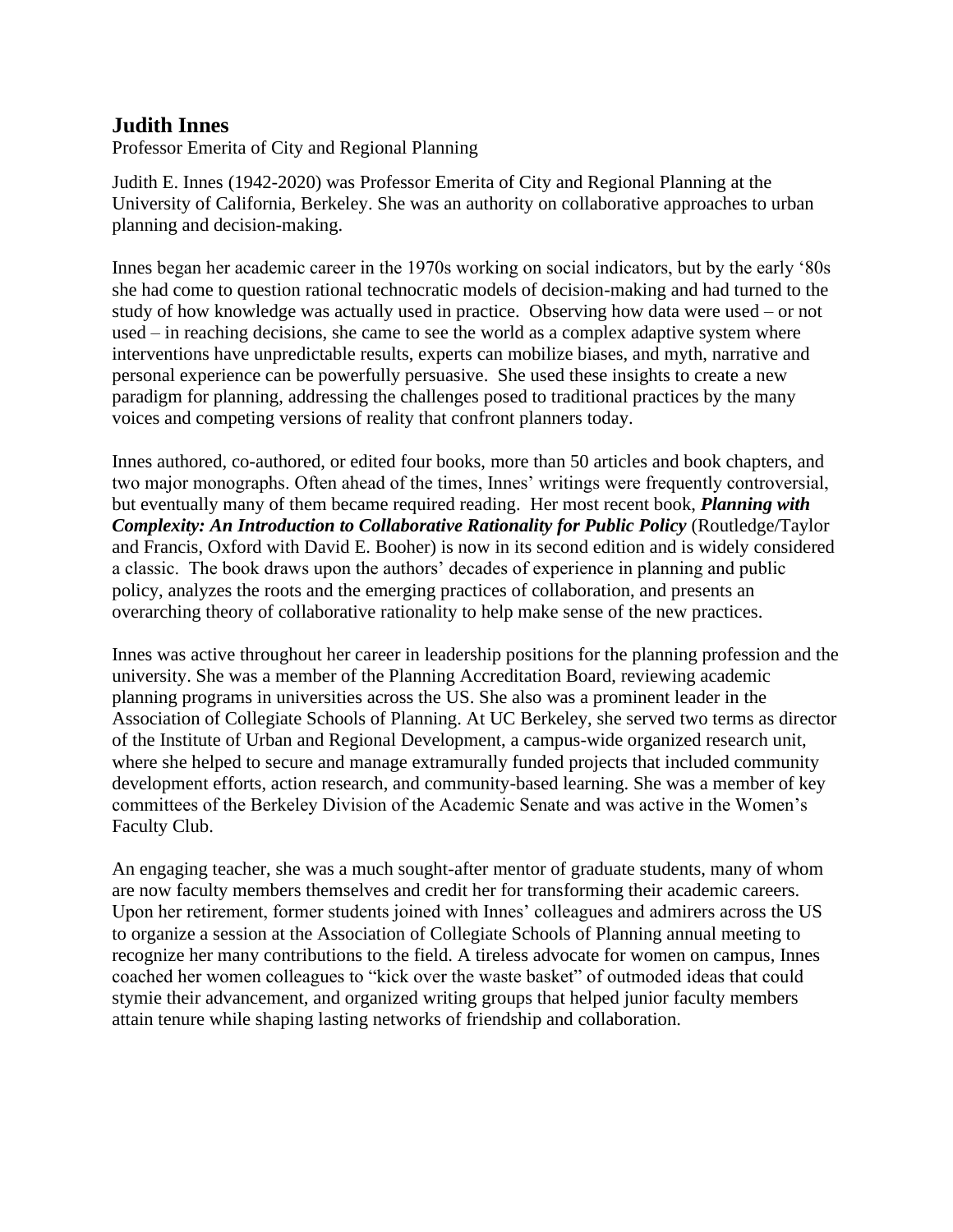## **Ann Markusen**

Professor Emerita of University of Minnesota Humphrey School of Public Affairs

Ann Markusen was on the Berkeley faculty 1977-1986. She previously held positions as a research economist at the Office of the Speaker in Michigan House of Representatives, as Assistant Professor of Economics at University of Colorado, and as an Economic Policy Fellow at the Brookings Institution. While at UC Berkeley, Markusen was awarded National Science Foundation funding for research on the location of military-related manufacturing. She also served as Research Director of Chicago Mayor Harold Washington's Task Force on revitalizing the city's steel industry, work that included DCRP students. In 1983, she was a Fulbright Lecturer in Brazil. After leaving Berkeley, she held faculty positions at Northwestern University, Rutgers University, and University of Minnesota. She also served as a Senior Fellow at the Council on Foreign Relations, where she ran a seven-year study group on the military industrial economy and defense conversion. She was as a 2002 Visiting Research Fellow at the Public Policy Institute of California, served two years as the Harvey Perloff Visiting Chair in UCLA and six years as an Andrew D. White Professor-at-Large at Cornell University and was a UK Fulbright Distinguished Chair at the Glasgow School of Art. (2010-11) She continues to teach at Japan's Ritsumeikan University and Seoul's Korea University, and as Bousfield Distinguished Professor in Geography and Planning at the University of Toronto

Markusen's continuing research is on artists, art organizations, and cultural organizations. In 2010, the National Endowment for the Arts commissioned and published her *Creative Placemaking* study, written with Anne Gadwa Nicodemus, as the NEA's framing statement for its *Our Town* initiative, funding partnerships between public sector and nonprofit organizations to use the arts as a way of enlivening communities. She also led and co-authored a series of studies funded by California philanthropies on how California artists make a living and how nonprofit arts organizations staff and fund their projects.

Markusen has published 12 books, over 100 articles and book chapters, and many op-eds in major newspapers. She was lead author of the study *Making Work Pay* for the Minnesota Legislature, which led to a major increase in the state's minimum wage, an aggressive approach to wage theft, and policies to improve the pay and working conditions for working Minnesotans. Her funded research has supported dozens of students and their dissertations and masters' theses. She was awarded the William Alonso Memorial Prize for Innovative Work in Regional Science (2006), Margarita McCoy Award from the American Collegiate Schools of Planning (2005), Walter Isard Award for Outstanding Scholarly Achievement (1996), and George F. Kennan Award for Contributions to Peace (1993).

Sources:

<https://www.hhh.umn.edu/directory/ann-markusen> <https://www.epi.org/people/ann-markusen/> <https://www.arts.gov/sites/default/files/CreativePlacemaking-Paper.pdf>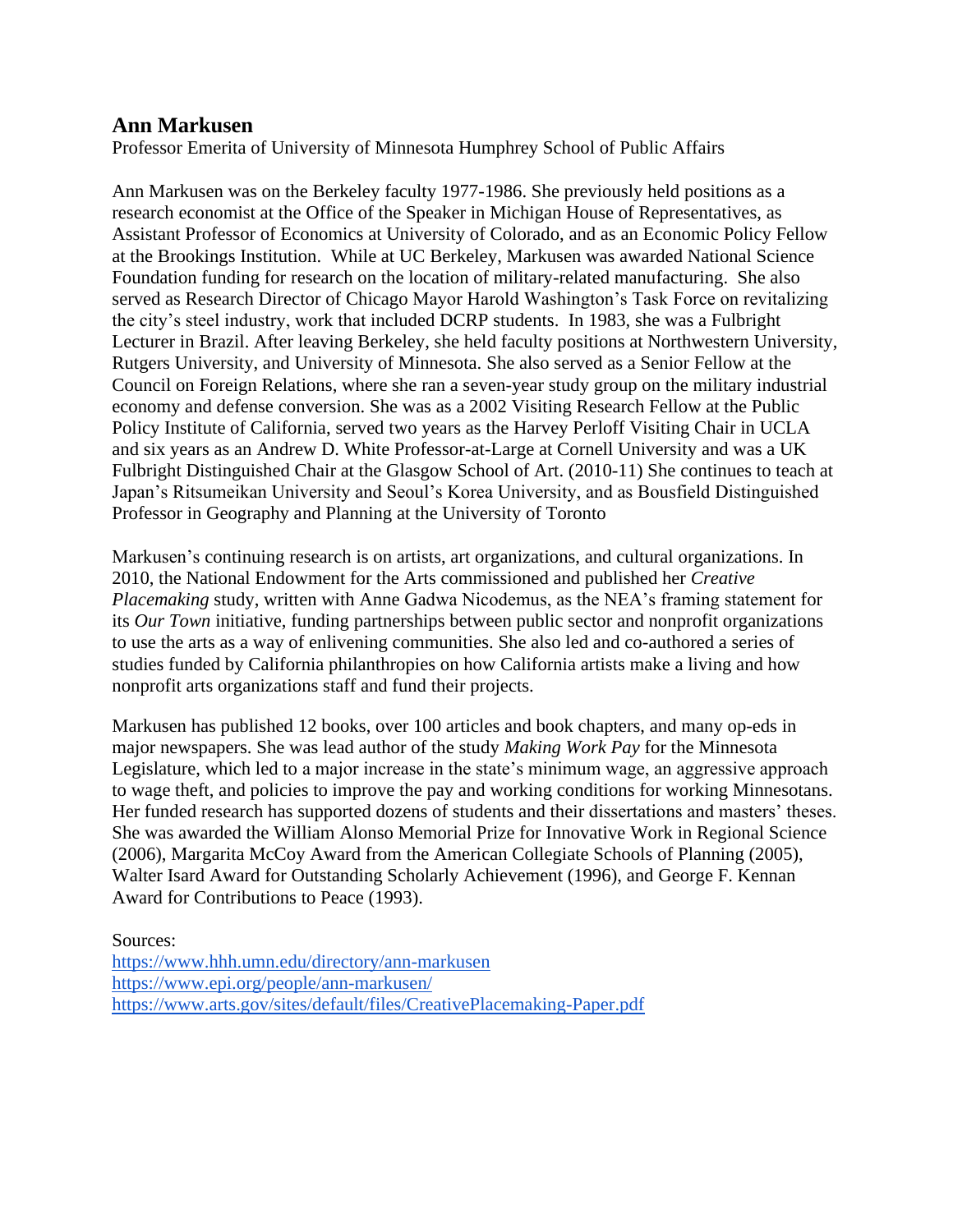## **Elizabeth Macdonald**

Chair of Landscape Architecture and Environmental Planning and Professor of City & Regional Planning and Urban Design

Elizabeth Macdonald combines her interdisciplinary academic background in urban planning, landscape architecture, and architecture in her professional and teaching career. Along with her teaching career at UC Berkeley, she also practices as an urban designer of Jacobs Macdonald: Cityworks with her partner Allan Jacobs where she has undertaken local and international projects, in San Francisco, Vancouver, and Ahmebadad, India. Macdonald teaches both undergraduate and graduate planning courses in urban design and city planning. Before teaching at UC Berkeley, Macdonald also held faculty positions at University of Toronto and University of British Columbia. After graduating, Macdonald spent 10 years as an architect in San Francisco. Currently, she serves as an editorial board of the Journal of Urban design, the Board of the Society for American City and Regional Planning History (SACRPH), and the Congress for the New Urbanism's Highways-to-Boulevards Advisory Committee.

Macdonald's has published academic journals, research papers, and books intended for a professional audience. Her research area focuses on issues arising from urban development, public space design, and design for environmental sustainability and livability. Macdonald's designs have been awarded from the American Planning Association, the Federal Highway Administration, the California Transportation Foundation, the San Francisco Metropolitan Transportation Commission, San Francisco Beautiful, the Congress for the New Urbanism, and the American Society of Landscape Architects.

Macdonald holds doctorate degree in city & regional planning, master's degrees in city & regional planning and landscape architecture, and bachelor's degree in architecture from UC Berkeley.

#### Sources:

<https://www.livablecity.org/reshaping-the-urban-landscape/> <https://ced.berkeley.edu/ced/faculty-staff/elizabeth-macdonald>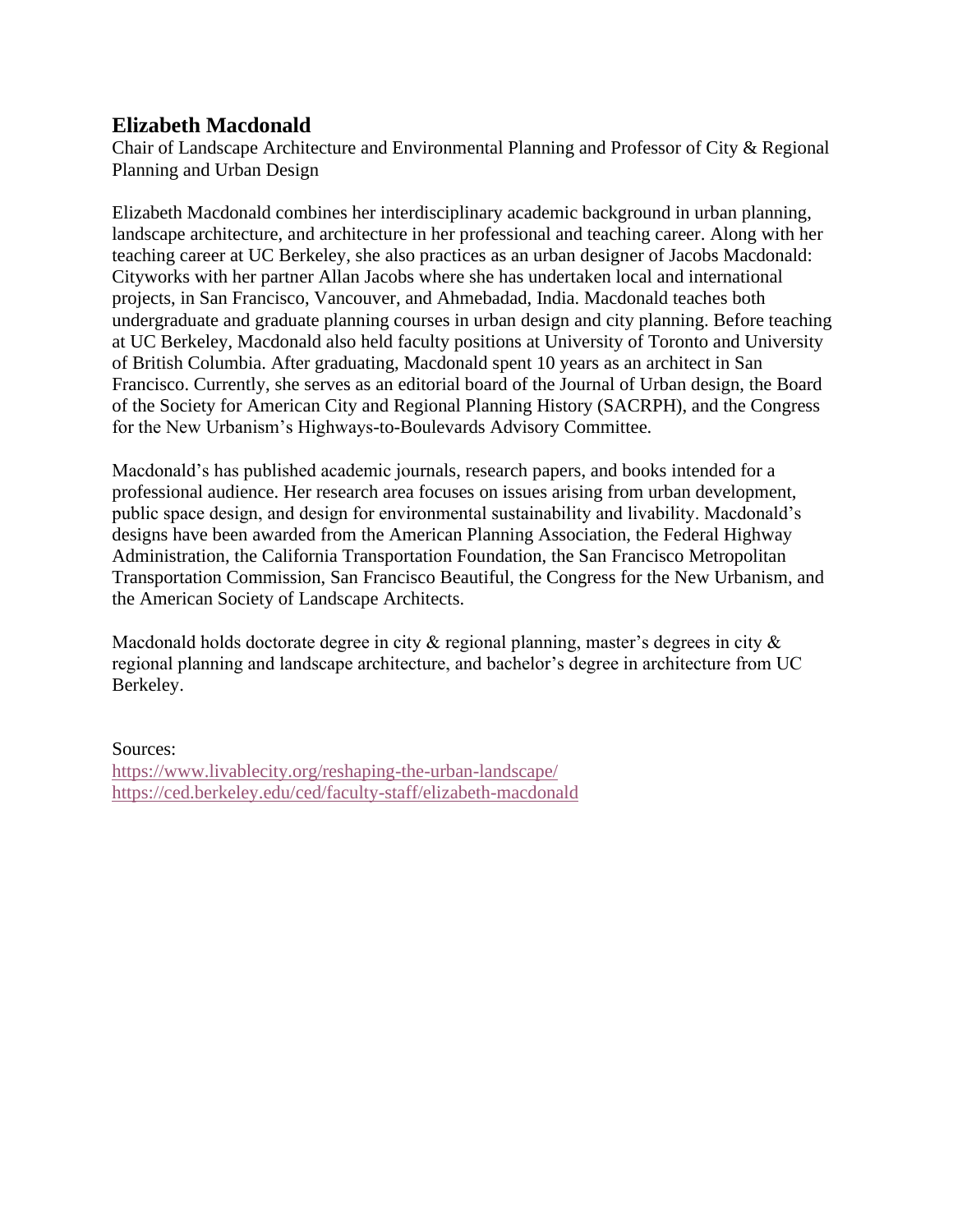## **Janice Perlman**

Senior Research Scholar at Columbia University; President and CEO of the Mega-Cities Project

Janice Perlman was the first female tenured professor at UC Berkeley's Department of City and Regional Planning where she taught from 1973-1987. After leaving UC Berkeley, she taught at UCSC, University of Paris, Trinity College, NYU, Federal University of Rio de Janeiro, and the Federal University of Minas Gerais. Perlman also held public policy and non-profit positions. She served as the coordinator of the Inter-Agency Neighborhoods Task Force at the Office of Management and Budget and the Department of Housing and Urban Development during Carter Administration, Strategic Planning Executive Director for the New York City Partnership, Creator and Director of Program on Science at the NY Academy of Sciences, and Consultant and Scholar-in Residence for World Bank Institute. Currently, she is an Adjunct Senior Research Scholar at the Institute of Latin American Studies in Columbia University. Perlman is the president and CEO of the Mega-Cities Project, a non-profit organization devoted to providing innovative solutions to problems that cities face.

Perlman's research combines her interests in public policy and practice. Her award-winning books *Favela: Four Decades of Living on the Edge in Rio de Janeiro, The Myth of Marginality*, and her forthcoming book *The Importance of Personhood* explore her 50+ years of research of Rio's Favelas. Some of the awards she received from her published works include Guggenheim, the C. Wright Mills Award, the Chester Rapkin Award, two PROSE Awards, and a Global Citizens Award. She also received two Fulbright Research and Teaching Awards, the Mayer Global Citizenship Award, and the UN Scroll of Award.

Perlman holds a doctorate degree in Political Science and Urban Studies from MIT and bachelor's degree in Anthropology with a minor in Latin American Studies from Cornell University

Sources: <http://ilas.columbia.edu/team/janice-perlman/> <https://www.linkedin.com/in/janiceperlman/>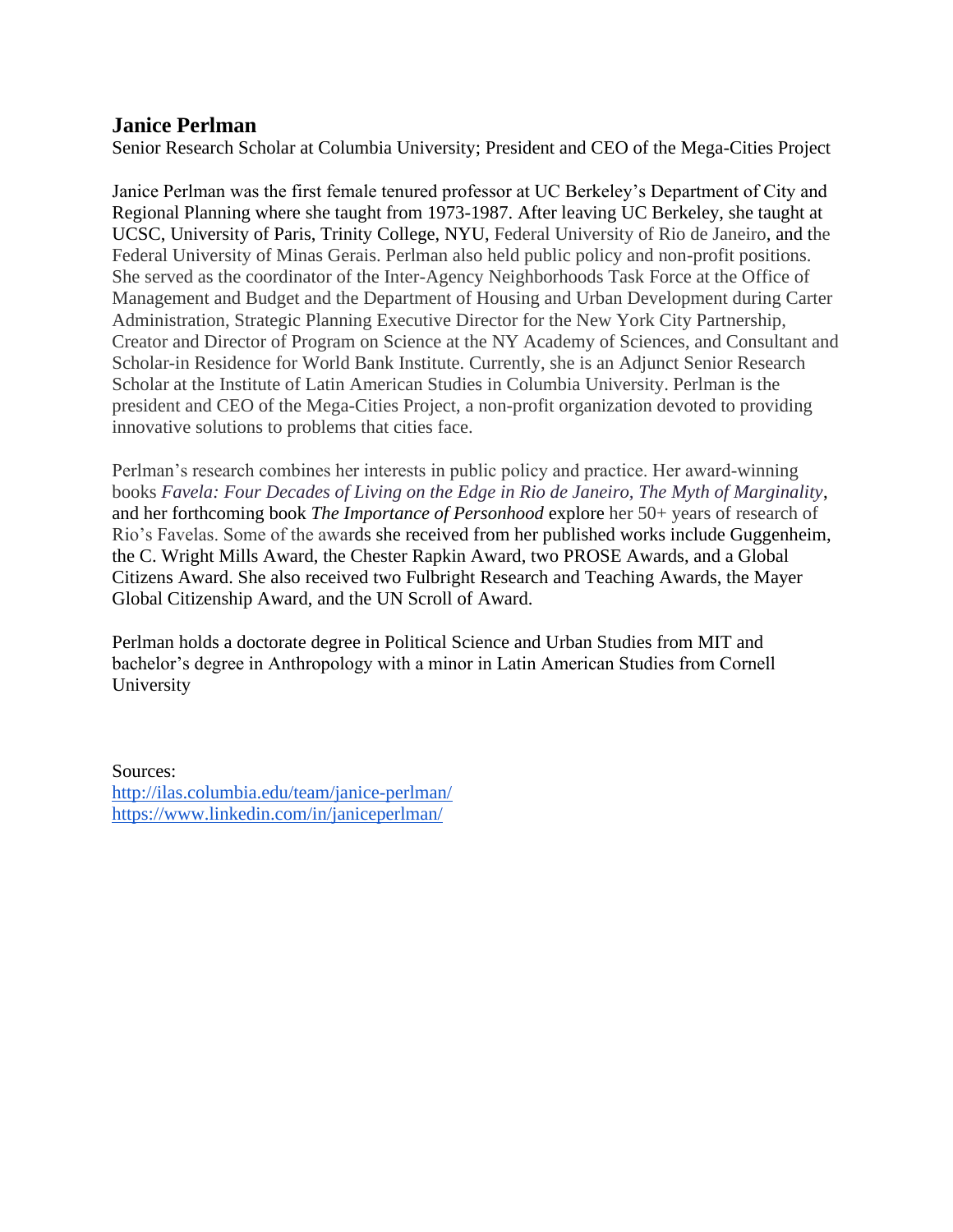# **Carolina Reid**

Associate Professor of City & Regional Planning

Carolina Reid joined the faculty in 2012, teaching courses on US housing policies and history, theory, and practice of community development. As the Presidential Chairs Fellow, she received grants to conduct research and implement new approaches to teaching about the built environment for CED's undergraduate programs (2013). Currently, Reid serves as the Faculty Research Advisor for the Terner Center for Housing Innovation and Faculty Associate at the Fisher Center for Real Estate and Urban Economics. Carolina's work seeks to inform state and federal policy, particularly in the areas of housing and community development finance (including the Community Reinvestment Act), the racial homeownership gap, and subsidized rental housing. She teaches courses on planning research methods, US housing policy, and the theory and practice of community development. She is constantly inspired by the students who take classes in CED and their commitment to social and racial justice.

Before joining the faculty, Reid worked at the Center for Responsible Lending as the Senior Researcher where she conducted research on finance for low-income and minority communities. At the Federal Reserve Bank of San Francisco, she was a Research Manager for the Community Development Department where she conducted research in the low-income and minority communities to aid financial institutions, local governments, and nonprofits in efforts to revitalize the neighborhoods. She also served as a Research Analyst and Associate Editor at the World Resources Institute in Washington D.C. where she conducted research on urban environmental management. Her more recent research focuses on the impact of foreclosure crisis on low-income and minority communities, the role of the Community Reinvestment Act during the subprime crisis, and the importance of anti-predatory lending laws for consumer protection.

Reid holds doctorate and master's degrees in human geography from University of Washington-Seattle and bachelor's degree in Slavic language and literature from Stanford University.

Sources: <https://ced.berkeley.edu/ced/faculty-staff/carolina-reid> <http://www.carolinakatzreid.com/about>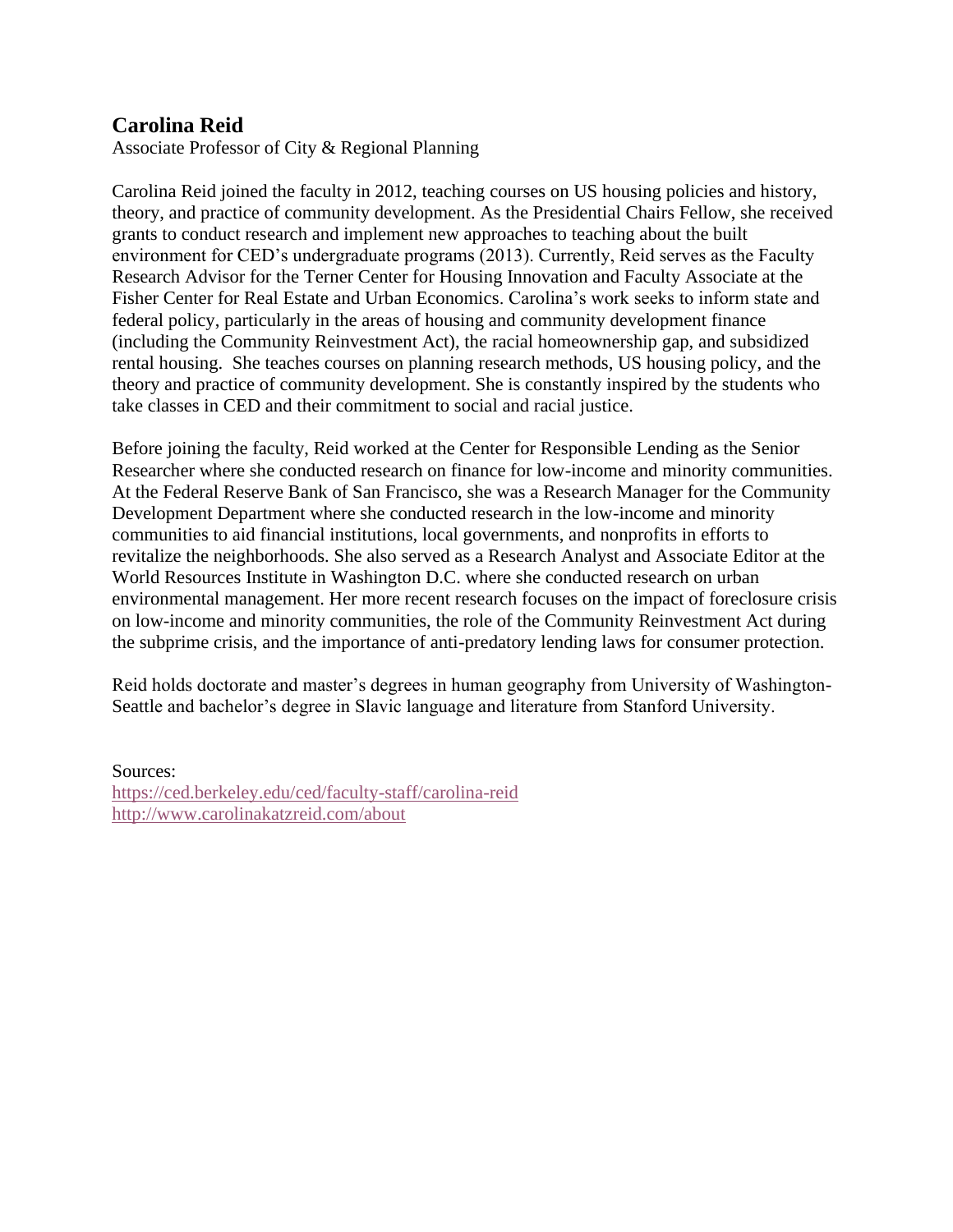## **Ananya Roy**

Professor and Meyer & Renee Luskin Chair in Inequality and Democracy at the UCLA Luskin School of Public Affairs

At UC Berkeley, Ananya Roy was a professor of the Department of City and Regional Planning, Founding Education Director of the Blum Center for Developing Economies, and the President of the Association of Academic Women at the University of California. Roy made significant contributions while teaching at UC Berkeley, leading her to be awarded with Distinguished Teacher Award, Distinguished Mentorship Award, the Golden Apple Award, and the Prytanean Faculty Award. While serving as the Education Director of the Blum Center, Roy established the undergraduate minor program in Global Poverty and Practice, led the #GlobalPOV Project, video series combining art and digital media to give importance to poverty and inequality and was awarded with the title as Distinguished Chair in Global Poverty and Practice. In 2002, Roy established the undergraduate major Urban Studies with other faculty members. She also codirected the graduate program in Global Metropolitan Studies. From 2005 to 2009, Roy served as the Associate Dean of Academic Affairs for the Division of International & Area Studies to guide undergraduate and graduate programs. Roy displayed her interests in public education by participating in protests for funding and presenting a TED Talk to discuss power and gender inequality present in universities.

After leaving UC Berkeley, she joined UCLA as a Professor of Urban Planning, Social Welfare, and Geography, and The Meyer and Renee Luskin Chair in Inequality and Democracy and serves as the Director of the Institute on Inequality and Democracy. the board of the ACLU Southern California Foundation. Currently serves the board of the ACLU Southern California Foundation

Roy's research focuses on her interests in poverty, gender inequality, global urbanisms, international development, and post-colonial theory. She was awarded with Paul Davidoff book award, California Professor of the Year Award, the Excellence in Achievement Award of the Cal Alumni Association, a lifetime achievement award

Roy holds a doctorate degree and master's degree in urban planning from UC Berkeley and bachelor's degree in Urban Studies at Mills College.

Sources: <http://ananyaroy.org/> <https://luskin.ucla.edu/person/ananya-roy> <http://unequalcities.org/ananya-roy/>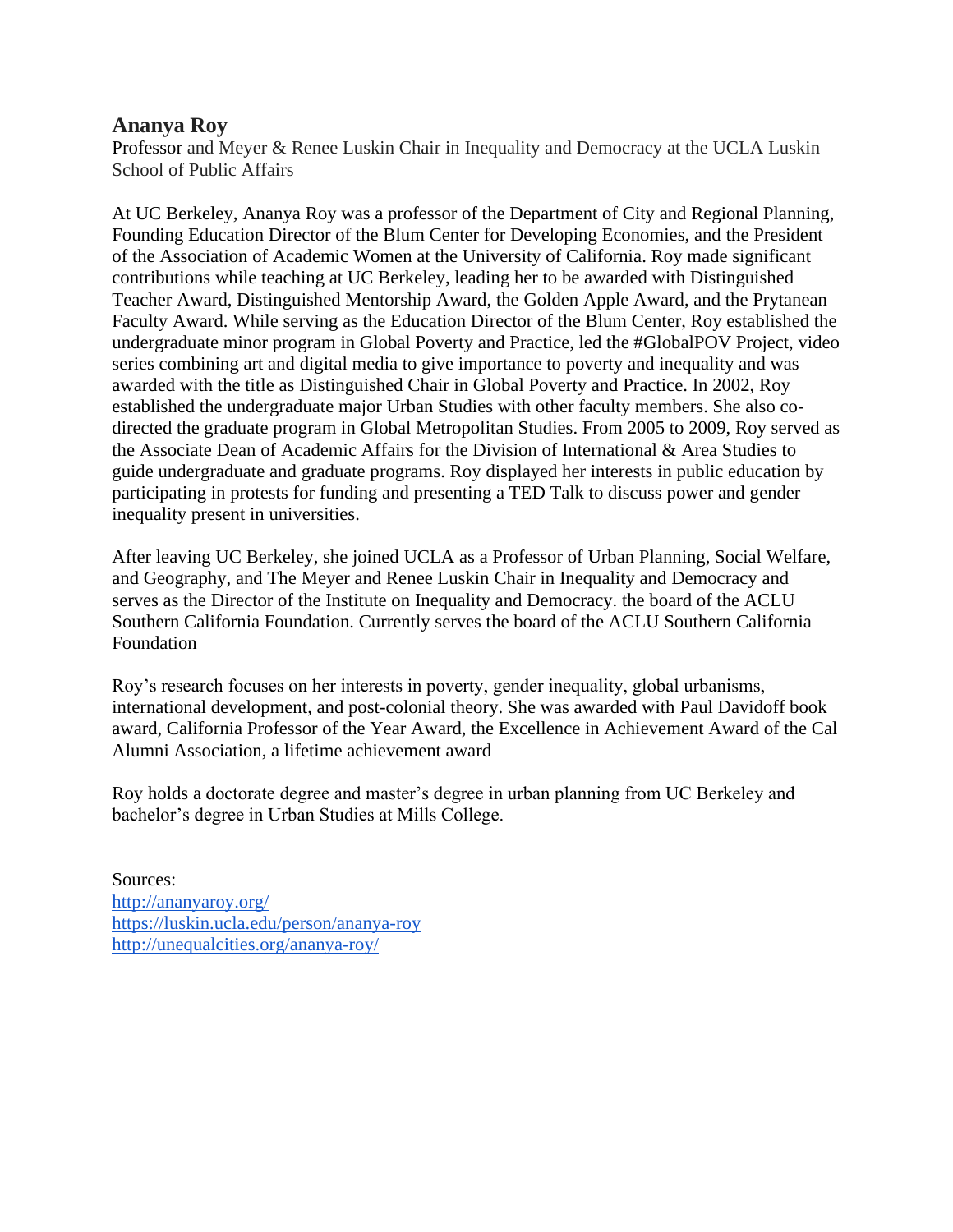## **AnnaLee Saxenian**

Dean and Professor of the [School of Information;](http://ischool.berkeley.edu/) Professor of [City and Regional Planning](http://dcrp.ced.berkeley.edu/)

Analee Saxenian joined the Department of City and Regional Planning in 1989. In 2000, Saxenian was appointed as the professor in the School of Information Management and Systems, where she served as the Dean from 2004-2020. She has served on the board of advisors of the National Science Foundation Division of Social, Behavioral, and Economic Sciences and as a member of the Apple Academic Advisory Board.

Before coming to UC Berkeley, Saxenian was a visiting professor and senior fellow at Stanford University, a Research Associate and Graduate Teaching Fellow at Harvard, an Instructor in the Department of Urban Studies in MIT, and a lecturer at Chinese University of Hong Kong. Saxenian also served as a consultant in the United Nations Center on Transnational Corporations.

Saxenian has published articles, books, and papers that focus on entrepreneurship, information policy, and technology for developing regions. She is renowned for her book *Regional Advantage: Culture and Competition in Silicon Valley and Route 128*, which examines the development of Silicon Valley and its global networks.

Saxenian holds a doctorate degree in political science from MIT, a master's degree in city and regional planning from UC Berkeley, and a bachelor's degree in economics from Williams College.

Sources:

<http://people.ischool.berkeley.edu/~anno/> <https://www.ischool.berkeley.edu/people/annalee-saxenian>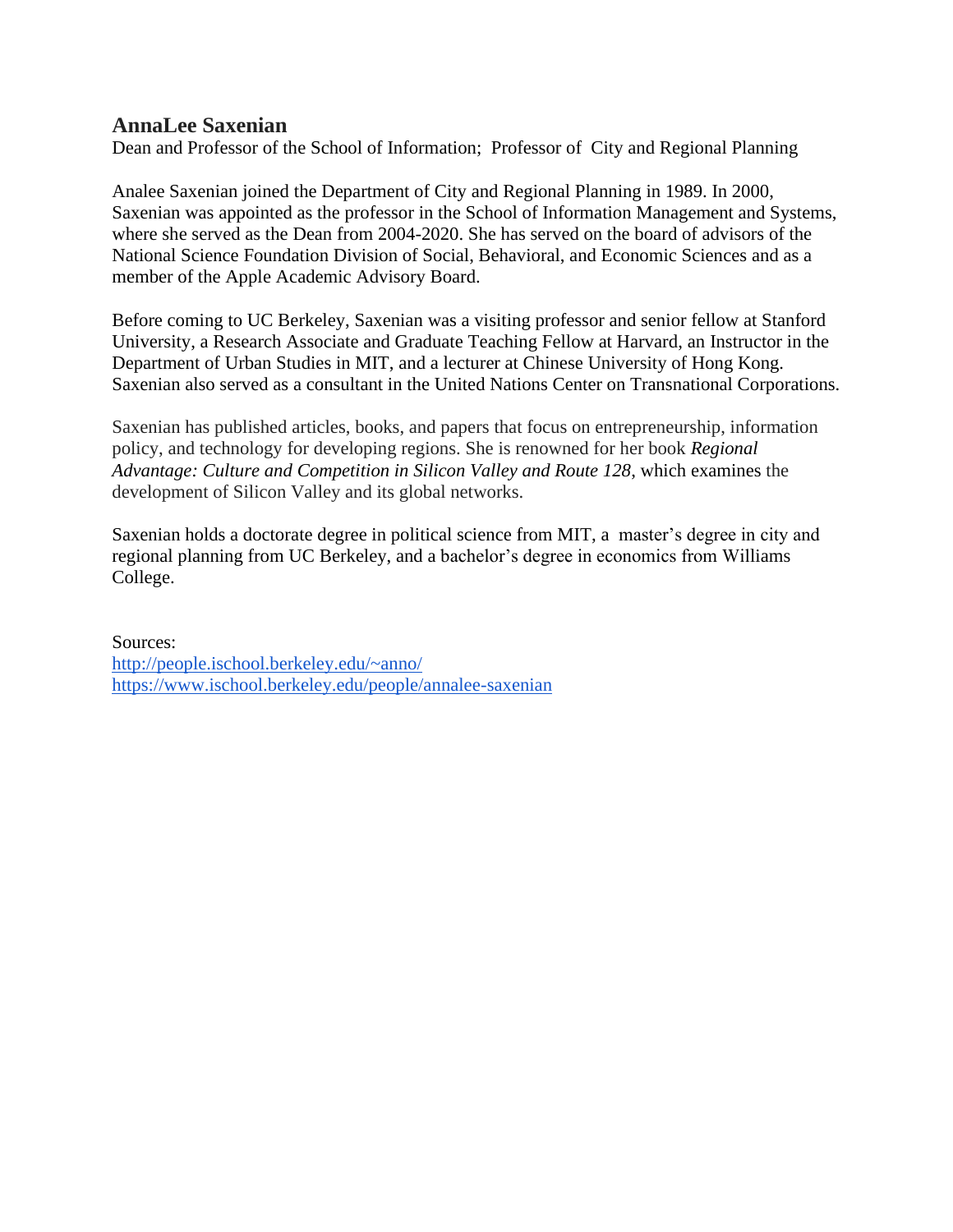# **Irene Tinker**

Professor Emerita of City and Regional Planning and Women's Studies

Irene Tinker served as the faculty of UC Berkeley from 1989-1998. Before joining UC Berkeley, she held academic positions at Howard University, Federal City College of the District of Columbia, University of Maryland, and American University.

Tinker conducted research in over 50 countries to explore her interests in international development and women and electoral quotas in legislatures for women. In 1973, she served as a United States Delegate to the United Nations Commission on the Status of Women. She is a founding board President of the International Center for Research on Women, Founder and Director of the Equity Policy Center, Co-founder of the Wellesley Center for Research on Women. In 1977, she was appointed as the Assistant Director for President Jimmy Carter. As a Fulbright Scholar in Nepal and Sri Lanka from 1987 to 1989 and a fellow at the Rockefeller Foundation's Bellagio Center in Italy in 1994. As the Director of the international office of the American Association for the Advancement of Science, she successfully organized the first international conference on women in development prior to the first UN World Conference on Women in 1995.

Tinker holds a doctorate degree in political science in comparative government and development from London School of Economics and bachelor's degree in political philosophy and comparative government from Radcliffe College.

Sources: <https://irenetinker.com/> <https://womensstudies.berkeley.edu/about/department-faculty/irene-tinker/> <https://ced.berkeley.edu/ced/faculty-staff/irene-tinker> [https://www.american.edu/library/archives/finding\\_aids/tinker\\_fa.cfm](https://www.american.edu/library/archives/finding_aids/tinker_fa.cfm)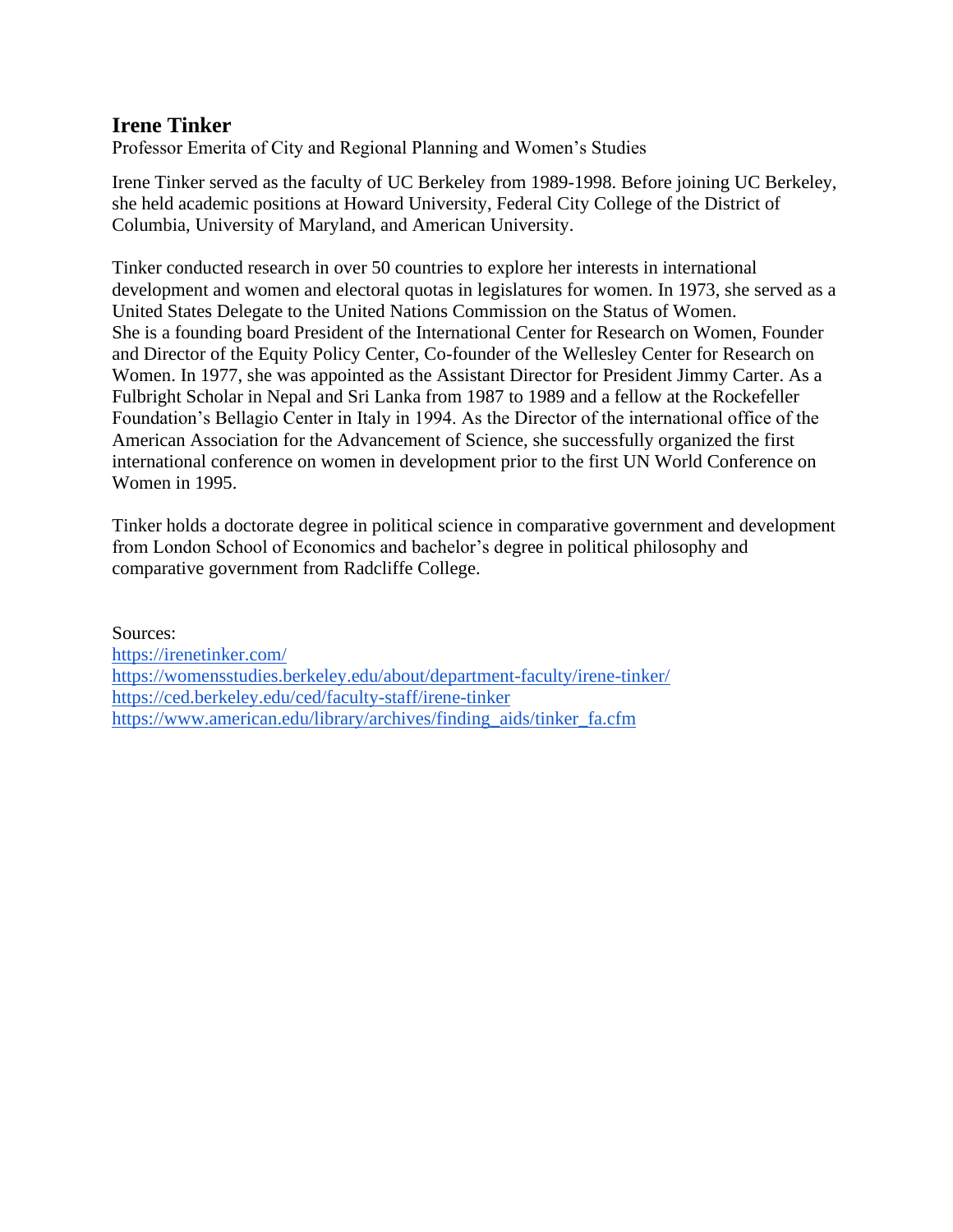# **Jennifer Wolch**

Former Dean of the College of Environmental Design; Professor of City & Regional Planning

Jennifer Wolch served as the first female dean of the College of Environmental Design at UC Berkeley from 2009-2019. During her tenure as dean, she made significant contributions in the CED's curriculum, research, diversity, and the physical learning environment. Her work tightened the links between the multiple disciplines represented by CED's departments and programs, fostered a sense of community within the school, and launched key annual events to strengthen connections between CED students and alumni, such as the Berkeley Circus and Soirée. She was successful in bringing over 20 diverse exceptional faculty to the college, and led the expansion of both undergraduate and graduate programs with the addition of Sustainable Environmental Design Major, Master of Real Estate Development & Design and Master of Design (with the College of Engineering). She also worked to colleges across campus to create certificates in geographic information science and technology and global urban humanities, and undergraduate academic minors/certificates in geographic information systems, global urban humanities, and design and innovation. Furthermore, she improved the physical learning experience by renovating auditoria, classroom and studio spaces, and adding a new gallery, student study hub, digital fabrication lab, and café and front plaza to Wurster Hall. After stepping down from her position as the dean, she continues to teach as a professor in the Department of City and Regional Planning.

Before coming to UC Berkeley in 2009, Wolch served as the Dean of Graduate Programs in the College of Letters, Arts, and Sciences at the University of Southern California where she served also as Chair of the Department of Geography and directed the USC Center for Sustainable Cities. Wolch led the Los Angeles Homelessness Project, funded by the National Science Foundation, from 1987 to 1994.

Wolch has written over 140 academic publications and published several books. Her research focuses on sustainable urbanism, urban design, public health and environmental justice, homelessness, and animal-society relations. She received awards from American Planning Association, USC's Raubenheimer Award for Faculty Excellence in Research, Teaching and Service, and received fellowships from the John Simon Guggenheim Foundation, the Center for Advanced Study in the Behavioral Sciences at Stanford University, and the Rockefeller Foundation's Bellagio Study Center.

She holds a doctorate in urban planning from Princeton University and bachelor's degree in anthropology and master's degree in geography from California State University, Hayward.

Sources:

<https://ced.berkeley.edu/ced/faculty-staff/jennifer-wolch> <https://vcresearch.berkeley.edu/faculty/jennifer-wolch> [https://www.dailycal.org/2018/09/16/college-of-environmental-design-dean-jennifer-wolch](https://www.dailycal.org/2018/09/16/college-of-environmental-design-dean-jennifer-wolch-announces-plan-to-step-down-in-2019/)[announces-plan-to-step-down-in-2019/](https://www.dailycal.org/2018/09/16/college-of-environmental-design-dean-jennifer-wolch-announces-plan-to-step-down-in-2019/)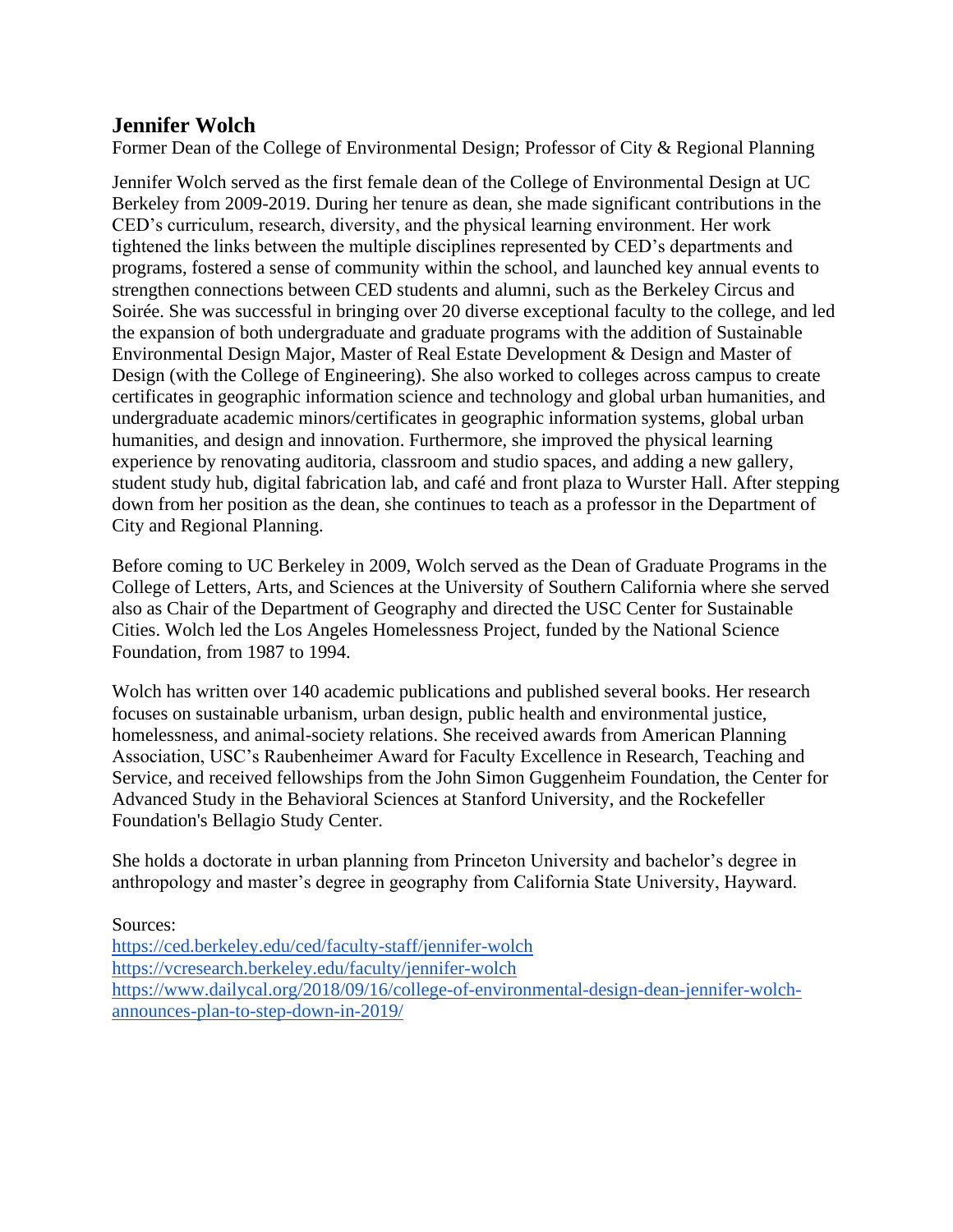# **Women Lecturers (Current and Former)**

# **Elisa Barbour**

Lecturer in City and Regional Planning

Elisa Barbour graduated in 2015 with a PhD in City and Regional Planning from UC Berkeley, where she also received her Masters in City and Regional Planning in 1998. She received her BA from Oberlin College in Political Science.

Before and after receiving her PhD, Elisa has conducted research professionally focusing on sustainability planning and policymaking for transportation, land use, and environmental protection at the state, regional, and local levels, with a special focus on California. Elisa's dissertation evaluated the emergence and evolution of sustainability-focused planning by Metropolitan Planning Organizations (MPOs), federally-mandated regional transportation planning agencies in US urban areas. As MPOs have increasingly sought to coordinate their regional planning with local land use plans and policies, MPO decision processes have become a rich focus for research on collective action strategies and challenges. For her dissertation, Elisa employed mixed methods, including historical institutional analysis, theory development and application of operational measures of sustainability planning practices, in-depth case studies of California MPOs, and quantitative empirical evaluation of characteristics of MPOs associated with different patterns in MPO planning approaches nationwide. Elisa has published peerreviewed journal articles and book chapters on these topics. Her dissertation committee included Drs. Elizabeth Deakin, Daniel Chatman, and Robert Cervero from the Department of City and Regional Planning, and Dr. Margaret Weir from the Department of Political Science.

Currently, Elisa is a researcher at the Institute of Transportation Studies at the University of California, Davis, working with Professor Susan Handy on research projects related to efficient and equitable transportation and land use. With Dr. Handy, Elisa conducted research for the California Air Resources Board on quantification methods for estimating vehicle miles traveled for projects proposed for support through the state's grant programs funded by greenhouse gas cap-and-trade revenue. On her own, Elisa has also led research projects for the California Department of Transportation on local policymaking to support transit-oriented development and local policy responses to a new state law requiring a shift in environmental review and mitigation of transportation impacts of development projects, from a focus on addressing traffic delay to instead reducing vehicle miles traveled.

Before returning to school to receive her PhD, Elisa worked for ten years as a Policy Analyst at the Public Policy Institute of California, where she conducted research on state, regional, and local policy topics related to land use, transportation and environmental protection. Before then, she had an early-stage career as a community, tenants, and union organizer in Chicago and Oakland. She currently lives in Sebastopol, California.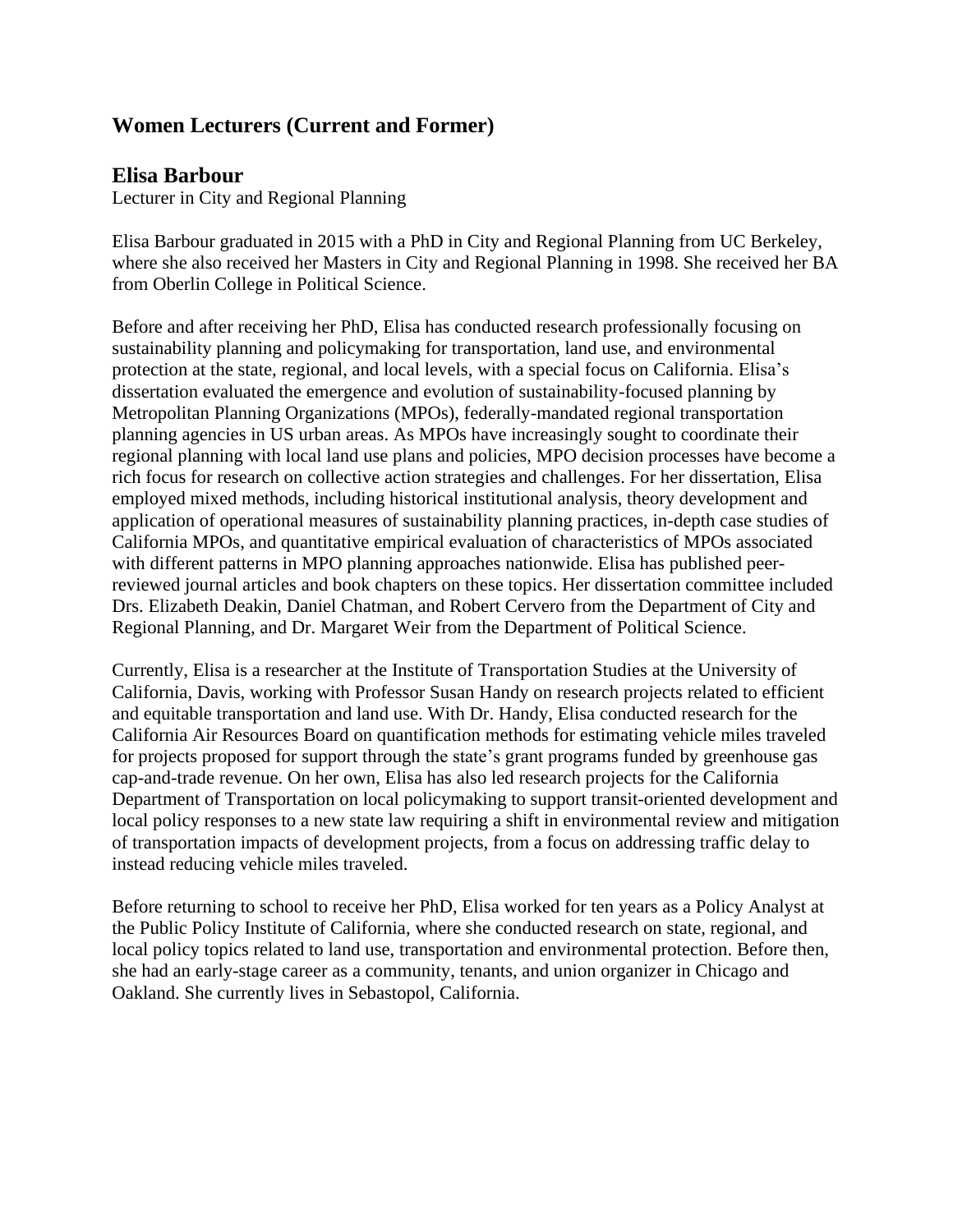## **Dena Belzer**

Lecturer in the Department of City and Regional Planning

Dena Belzer joined the DCRP faculty in 2020 as a Lecturer. She is currently a Founder/President of Strategic Economics, an urban economics firm that addresses economic challenges in various development projects. Her work specifically focuses on retail and neighborhood revitalization, transit-oriented development, and economic development.

Prior to establishing Strategic Economics, Dena Belzer was the Principal at Bay Area Economics for eleven years in managing over 60 projects for strategic development plans for neighborhood revitalization and economic development strategies. She also was an Associate Planner at Sedway Cooke Assocaties for four years. Belzer also has an experience as a Research Assistant at Berkeley Planning Associates to research for major state and federal program evaluation.

Belzer is a Board Chair of Community Economics., speaker at various conferences, and key expert for the US Department of Housing and Urban Development, US EPA, the Urban Land Institute, and Mayors Institutes for City Design.

Belzer holds a master's degree in city and regional planning from University of California, Berkeley and a bachelor's degree in psychology from Pitzer College.

Sources: <https://strategiceconomics.com/our-team/belzer/> <https://communityeconomics.org/dena-belzer-board-chair/> <https://www.linkedin.com/in/dena-belzer-3466a49>

# **Andrea Broaddus**

Lecturer in the Department of City and Regional Planning

Andrea Broaddus is a transportation expert who researches policy and technology strategies to improve the equity and sustainability of the transportation system. She served as DCRP lecturer from 2009 to 2016 and taught a range of transportation courses on introductory and specialized topics. She served as Editor of the *Berkeley Planning Journal* for its 25th edition and led its transition into an online publication. She currently works as Research Scientist for Ford developing on-demand shared mobility services for e-scooters, microtransit, and autonomous vehicles. She was recognized by Ford with a *Changemaker: Women of Impact* award for her work raising the visibility of women's needs and impacts of data bias.

Broaddus holds a doctorate degree in city and regional planning from University of California, Berkeley a, master's degree in public policy and urban planning from Harvard University, and a bachelor's degree in geology from University of North Carolina, Chapel Hill.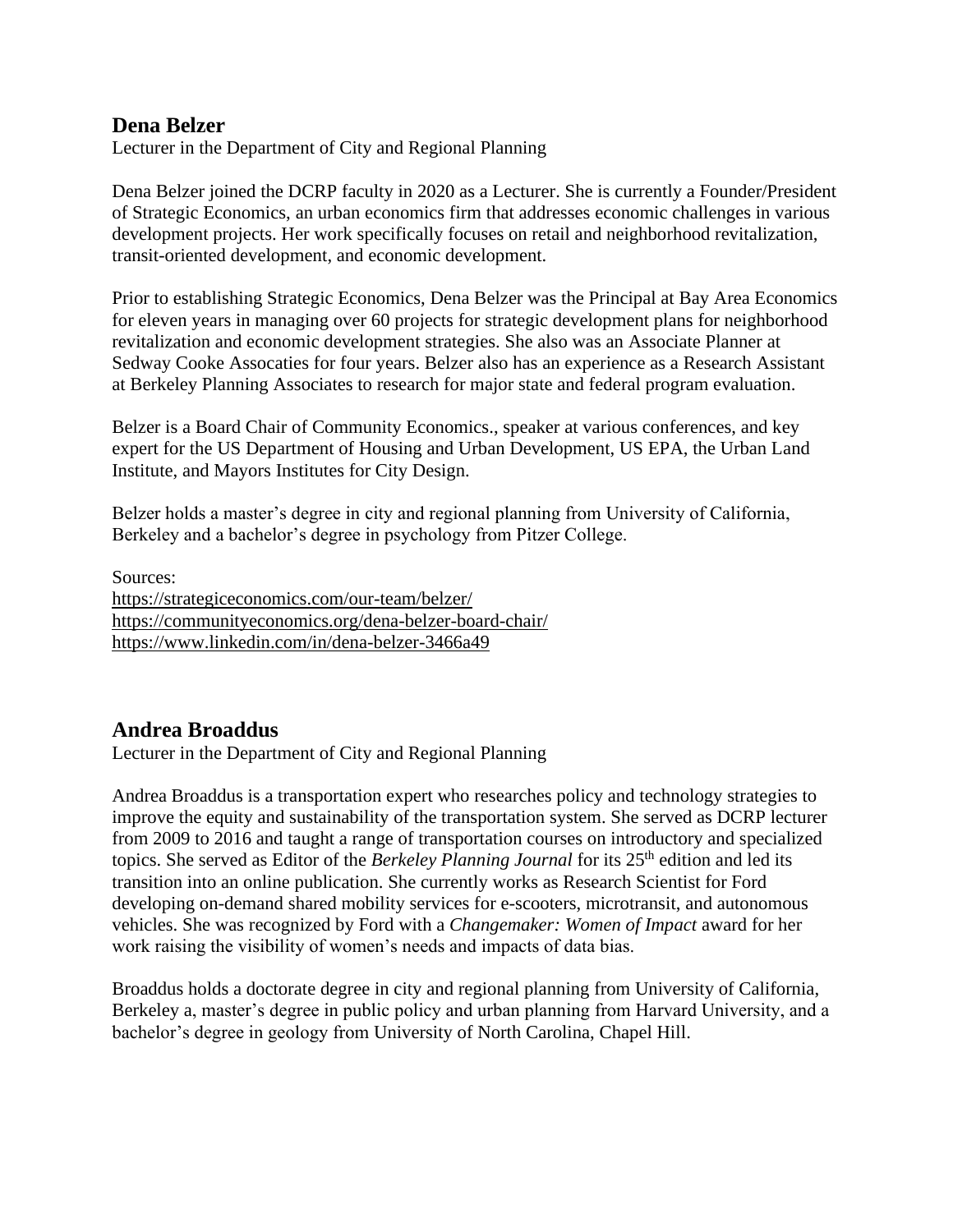# **Miriam Chion**

Lecturer in City and Regional Planning

Miriam Chion joined the faculty in 2017. Her teaching and research focus on community development, neighborhood design, urban and regional economy and planning strategies in the global context. She has also taught as an Assistant Professor at the Clark University, where she also helped build the Community Development and Planning master's program. Her specializations include urban transformations in the U.S. and Latin America, sustainable and resilient development, spatial capital of marginal neighborhoods, cultural producers shaping urban vitality, social equity and community participation, and land use and economic analysis.

Chion is currently a Community Equity Director at the City and County of San Francisco, where she also served as a Housing and Equity Manager. Moreover, during her appointment as a Director of Planning and Reserach at the Association of Bay Area Governments, she was responsible for addressing equity, resilience and sustainability in regional strategies and policies.

Chion holds a doctorate and master's degree in city and regional planning from University of California, and bachelor's degree in architecture from Universidad Ricardo Palma, Lima, Peru.

Sources: <https://www.linkedin.com/in/miriam-chion-9b6143121/> <https://ced.berkeley.edu/ced/faculty-staff/miriamchionberkeleyedu-miriamchion>

## **Asavari Devadiga**

Lecturer in the Department of City and Regional Planning

Asavari Devadiga has expertise in urban infrastructure service and its delivery, and environmental planning. Dr. Devadiga has an interdisciplinary background consisting of technical and applied sciences, social sciences, urban planning, and policy. Dr. Devadiga also has over 20-year professional work history of leading teams and projects and conducting technical analyses for a wide variety of infrastructure and environmental programs. At UC Berkeley, Dr. Devadiga's dissertation research focused on water infrastructure service and delivery, institutional framework and challenges, and urban planning and governance. Her ongoing research interests and experience span sustainability planning, resilience, and infrastructure management. Dr. Devadiga has published and presented her research widely in the U.S., Europe, and Asia.

As instructor for both undergraduate and graduate courses in the College of Environmental Design (CED) at UC Berkeley, Dr. Devadiga also guided, mentored, and advised students on coursework, career path, independent projects on stormwater, environmental, and community and disaster management. Courses from Spring 2018 through Fall 2019 included Critical Debates on Sustainable Urbanism, Future Ecologies, and Sustainable Communities. In addition, Dr. Devadiga also served as advisor for custom programs at CED on executive education and technical lead and guide on instructional design and topics on sustainability, resilience, planning,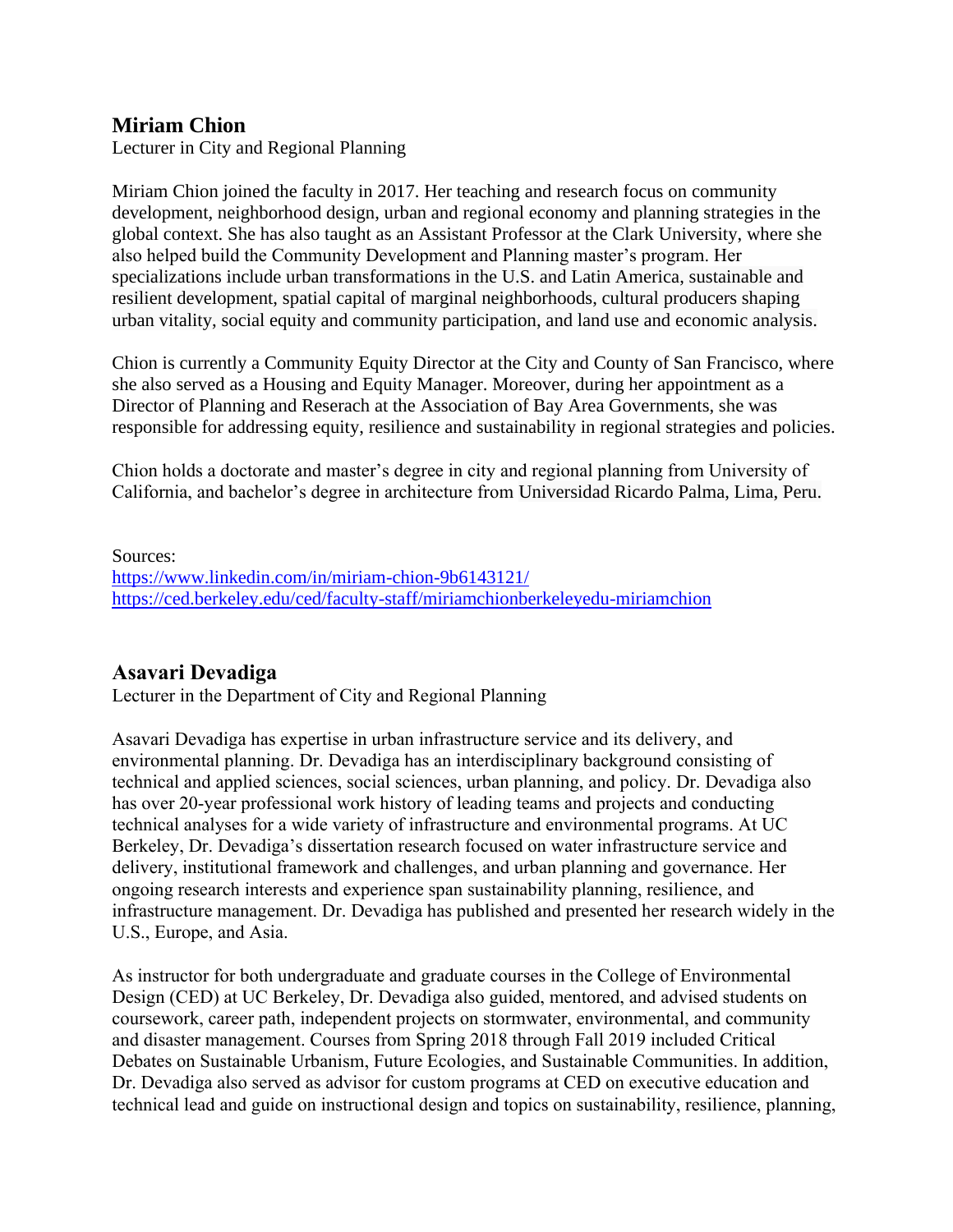and infrastructure. Dr. Devadiga partnered with government agencies internationally on the programs on affordable housing and sustainable development.

Devadiga holds a PhD in City and Regional Planning from the University of California, Berkeley, a master's degree in Environmental, Coastal and Ocean Sciences from the University of Massachusetts Boston, and a bachelor's degree in Microbiology from University of Bombay, India.

# **Louise Dunlap**

Lecturer in the [Department of City and Regional Planning](http://dcrp.ced.berkeley.edu/)

Louise Dunlap was appointed as a visiting lecturer in the Department of City and Regional Planning from 1982-1987. At UC Berkeley, Dunlap taught courses on professional writing and held writing workshops for faculty, graduate students, and practitioners. She also held faculty positions at the University of Massachusetts, Bentley College, MIT, Brandeis University, UCLA, and Tufts University.

Dunlap has been largely involved in non-profit and public sectors to promote community empowerment. She has also extended her writing workshops abroad to Ethiopia, South Africa, and Sudan. As a writer, professor, and a Buddhist activist, her works focus on helping people who are discouraged by hardships to express truths in a written form that could be an impetus for change. While teaching at MIT, Dunlap and her students encountered challenges when writing about social and environment injustice, which ultimately led her to publish the book – *Undoing the Silence: Six Tools for Social Change Writing.* After retiring in 2016, she continues to teach small writing workshops and writes articles and book chapters. Dunlap was awarded with UC Berkeley Graduate Fellowship, faculty writing prize from Bentley College, faculty development grants from Bentley College and MIT, Community Fellows Award from MIT, Peace and Justice Award from Cambridge Peace Commission.

Dunlap holds doctorate, master's, and bachelor's degrees in English Literature from UC Berkeley.

Sources: <https://louisedunlap.net/> <https://www.linkedin.com/in/louise-dunlap-87a92b26/>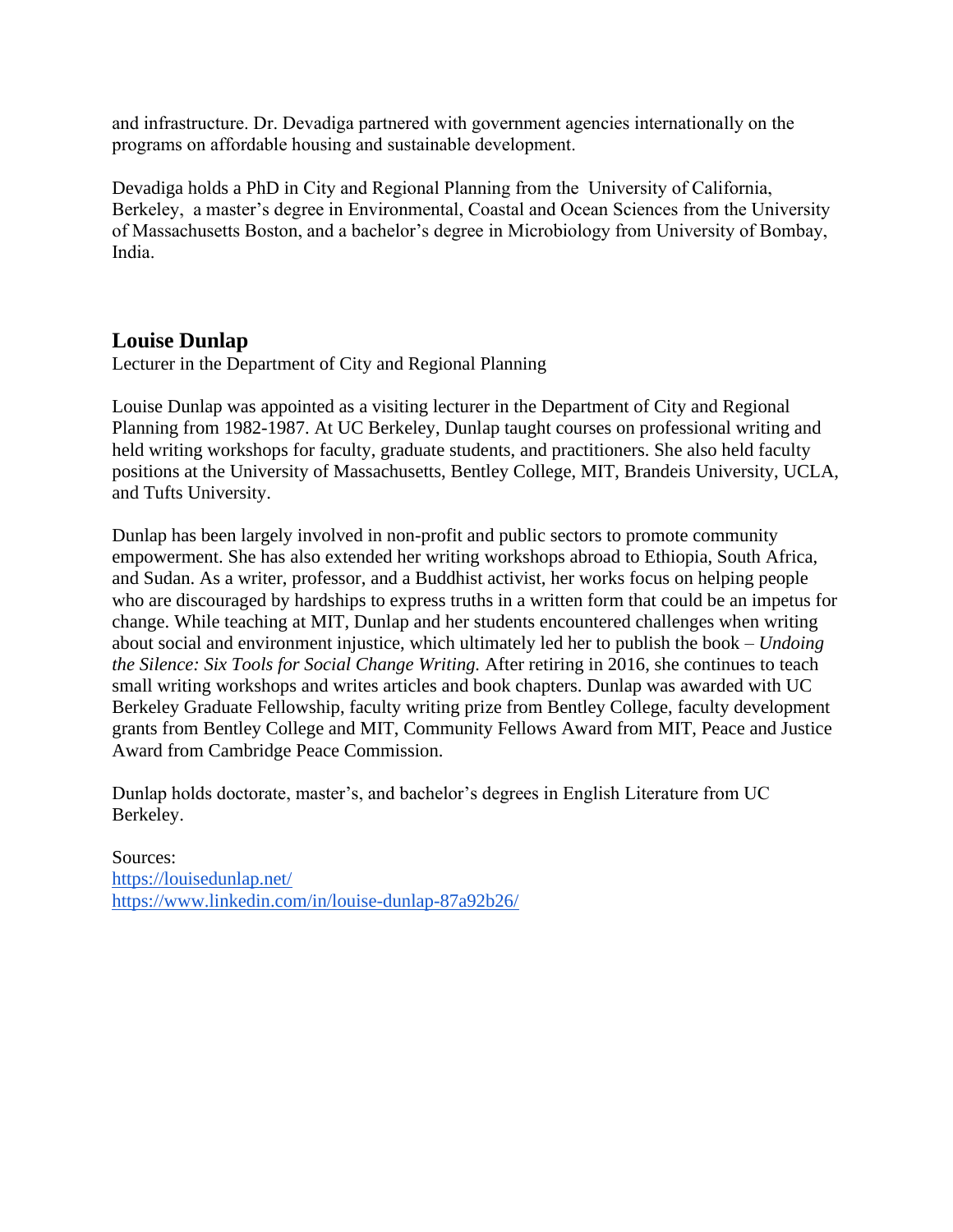# **Renee Roy Elias**

Lecturer in the Department of City and Regional Planning

Renee Roy Elias is Executive Director of the Center for Community Innovation (CCI), a community-based research center addressing urban displacement, planning for jobs, and planning sustainable regions.

Prior to coming to Berkeley, she served as the Director of Research and Advisory Services at the Build Healthy Places Network and worked with community organizations to increase access to healthier food for low-income minorities. One of her most significant work as an urban designer and planner is the development of urban agricultural design strategies for a reclaimed brownfield site. Another work features an award-winning grocery store project in Pittsburgh's Hill District at the STUIO for Creative Inquiry. She previously also held a faculty position at Carnegie Mellon University to teach both undergraduate and graduate level courses. Her work primarily focuses on healthy communities, community development, urban food systems, health equity, community-driven design and planning.

Elias holds a PhD in city and regional planning from UC Berkeley, a master's degree in nature, society, and environmental policy from the University of Oxford, England, and a master's degree urban design and bachelor's degree of architecture from Carnegie Mellon University.

Sources:

<https://communityinnovation.berkeley.edu/about/team/renee-roy-elias> [https://ced.berkeley.edu/ced/faculty-staff/renee-roy](https://ced.berkeley.edu/ced/faculty-staff/renee-roy-elias#:~:text=Renee%20Roy%20Elias%20is%20a,in%20the%20U.S.%20She%20currently)[elias#:~:text=Renee%20Roy%20Elias%20is%20a,in%20the%20U.S.%20She%20currently](https://ced.berkeley.edu/ced/faculty-staff/renee-roy-elias#:~:text=Renee%20Roy%20Elias%20is%20a,in%20the%20U.S.%20She%20currently)

# **Vicki Elmer**

Lecturer in the [Department of City and Regional Planning](http://dcrp.ced.berkeley.edu/)

Vicki Elmer wanted to be a nuclear physicist, but her high school counselor said she wouldn't be happy at MIT, so she ended up at the University of Michigan, where she majored in English. After graduation, she spent a year in Paris studying French and working as an au pair. She then joined the Peace Corps and taught science in a small hill village north of Kathmandu, Nepal. Returning to the US, she earned a MS in Urban Planning from Columbia University, then joined a consulting firm where she taught Model Cities staff how to evaluate their social programs. One training session was for HUD staff, who asked Elmer to come and work for them in San Francisco. She also started the PhD program at DCRP during this period but dropped out to support her family.

At HUD, Elmer became the director of program planning and evaluation. She left HUD during the Reagan era and joined the City of Berkeley as the Assistant City Manager for Planning and Community Development, where she led projects that included replanning the Waterfront and building low income housing. Then, with both the city and her personal circumstances changing, she asked to be transferred to be the Assistant to the City Manager on a part time basis and applied for reinstatement to the PhD program at DCRP.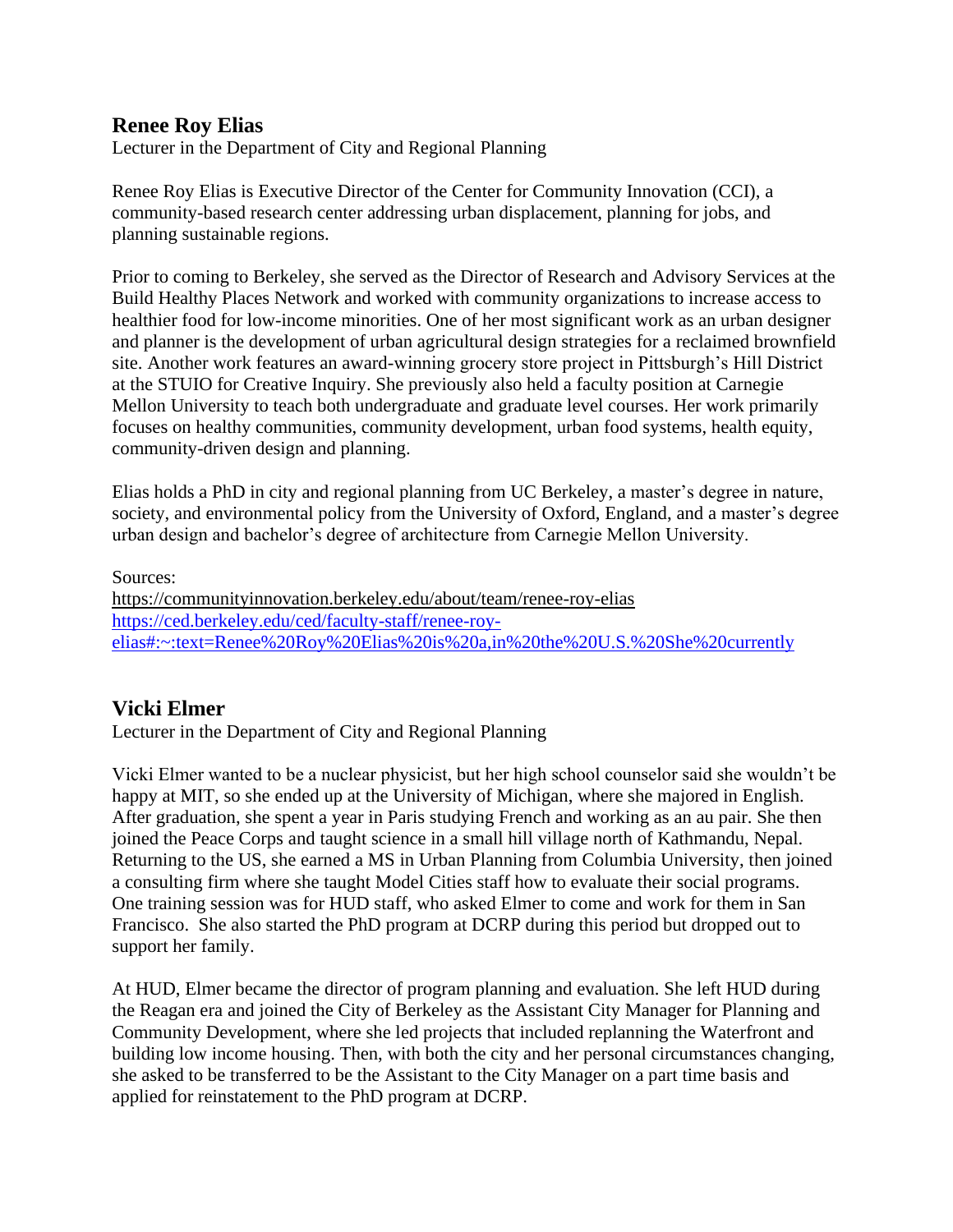Elmer finished her dissertation on the regional implications of the housing income tax deductions using the American Housing Survey data (punch cards in the basement of Evans Hall well into the early morning hours). At the City of Berkeley, she became the Public Works Director and for the next five years built roads, sewers and public buildings. Elmer was the first woman Public Works Director in California, and second one in the US.

When her husband retired and her son graduated from high school, Elmer took a job as City Manager in Eugene, Oregon. As she puts it, "A turbulent year later I was fired with a lovely settlement (I didn't support the police pepper spraying the genitals of tree sitter-protestors, and I talked to the environmentalists). But I still wanted to work….so my husband and I commuted to UC/Berkeley for the next ten years where he watched football games and I taught two classes at DCRP during the fall semester. I wrote a textbook on Infrastructure and Planning with a former DCRP student, Adam Leigland, and faithfully attended the ACSP conferences where I gave papers and tried to interest people in water and infrastructure."

Elmer's next job was to start up and serve as Director of an interdisciplinary graduate program in sustainability at the University of Oregon. After five years she retired and did APA committee work and co-authored a PAS report on Water and Planning. Today, she plays the piano 2 to 3 hours a day; bikes and walks; knits; gardens and Zooms.

# **Sara Hinkley**

Lecturer in City & Regional Planning

Sara Hinkley joined the faculty in 2015 as a lecturer in the Department of City and Regional Planning, teaching courses on community and economic development, economic analysis, and studio courses. As an Associate Director for the Institute for Research on Labor and Employment, she oversees the Institute's research and educational projects. She also holds a position as a Policy Research Specialist at the Center for Labor Research and Education.

Hinkley's research focuses on the connection between public finance and increasing inequality, local economic development, and the complexity of municipal finance. She has published about the impact of the Great Recession on US city budgets and services. Prior to teaching at UC Berkeley, Hinkley researched and campaigned to bring about change in the field of labor, workforce, and economic development policy. She has worked with Good Jobs First (1999- 2001), California Labor Federation (2002-04), and Justice for Janitors in efforts to reduce the economic inequality among low-income communities.

Hinkley holds a doctorate degree in city and regional planning from UC Berkeley, master's degree in city and regional planning from University of North Carolina, Chapel Hill, and bachelor's degree in political science & women's and gender studies from Amherst College.

Sources: <https://www.sarahinkley.net/cv/> <https://ced.berkeley.edu/ced/faculty-staff/sara-hinkley>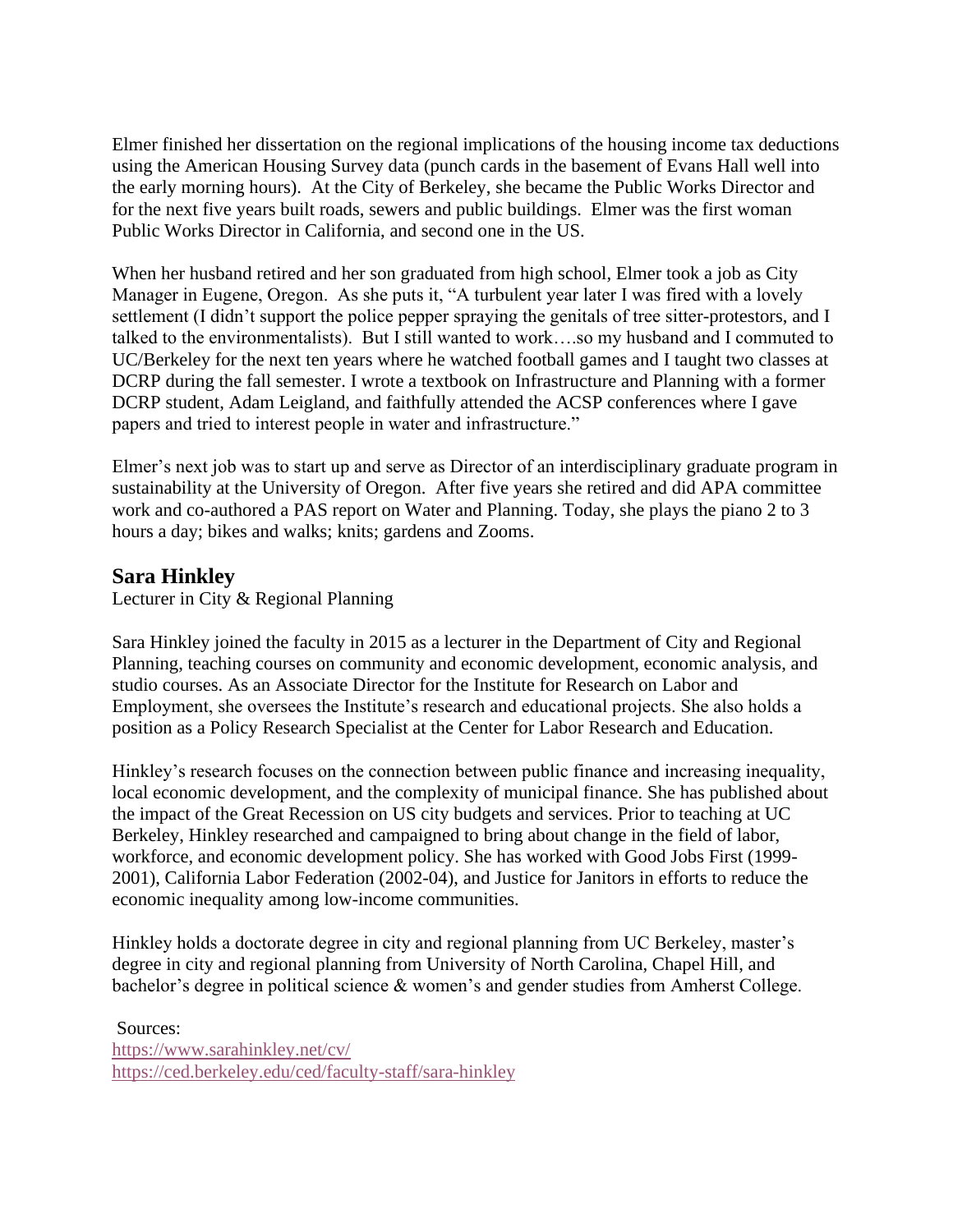# **Heather Hood**

Lecturer in the Department of City and Regional Planning

Heather Hood is Vice President and Market Leader, Northern California Enterprise Community Partners Inc, a nonprofit dedicated to the promotion of affordable housing and community development. Her work has included co-authorship of a major report proposing a housing agenda for the Bay Area and serving as a member of a working group to develop a potential regionwide inclusionary zoning framework. She also has been engaged in California's Affordable Housing and Sustainable Communities program and has worked on strategies to increase community resilience and disaster preparedness. Prior to joining Enterprise, she worked at The San Francisco Foundation as the Initiative Officer managing the Great Communities Collaborative, where she helped develop the Bay Area Transit-Oriented Affordable Housing Fund. Hood served for several years as a lecturer at UC Berkeley's Department of City and Regional Planning and was a co-founder and director of its Center for Community Innovation. For the California Department of Housing and Community Development, she co-authored "The Future of Infill Housing in California: Opportunities, Potential, Feasibility and Demand', which laid the groundwork for the Sustainable Communities and Climate Protection Act. Hood earned her bachelor's degree in architecture from Carnegie Mellon University and dual master's degrees in architecture and city planning from University of California, Berkeley.

Source: https://www.enterprisecommunity.org/about/our-people/heather-hood

# **Heather Imboden**

Lecturer in the Department of City and Regional Planning

Heather Imboden joined the faculty in 2019. Imboden's teaching focuses on community engagement, program evaluation, and local capacity development. She is a Founding Principal at Communities in Collaboration, a consultancy focused on increasing equity and building access by working in partnership with government, nonprofits, and communities. She is also a Vice President of Board at IAP2 USA. Prior to committing to community engagement, she has had over 15 years of experience in marketing and communications for non-profits. Her work primarily focuses on advancing equity at the intersection of public education, workforce development, and neighborhood revitalization.

Imboden holds a master's degree in city and regional planning from University of California Berkeley, and a bachelor's degree in architecture from Wellesley College.

Sources: <https://www.linkedin.com/in/heather-imboden/> <https://ced.berkeley.edu/ced/faculty-staff/heather-impoden>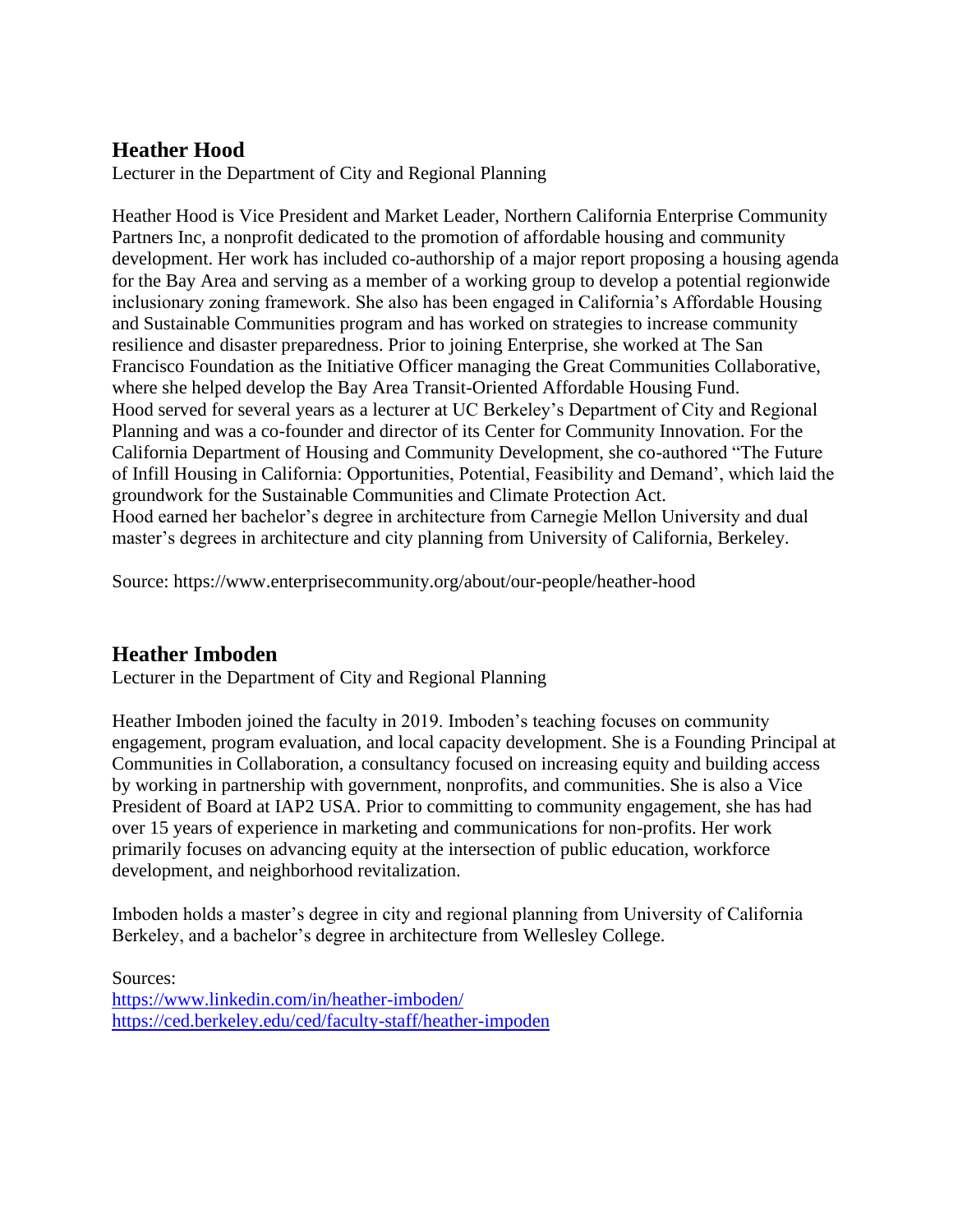# **Cynthia Kroll**

Lecturer in the Department of City and Regional Planning

Cynthia Kroll consults on regional economic, environmental, real estate and resilience topics. Her work builds on four plus decades of experience in the fields of regional economics and city and regional planning. She is an expert in regional analysis and forecasting, visioning and engagement for regional economic development, impact analysis related to hazards, the natural environment, and energy use, state and regional housing policy, and real estate market analysis.

Until recently Kroll was Chief Economist and Assistant Director for Economic Development and Forecasting at the Association of Bay Area Governments (ABAG) and the Metropolitan Transportation Commission (MTC), she developed the current forecasting approach for Plan Bay Area 2040 and Plan Bay Area 2050. The model is also used to estimate the impacts of different scenarios such as the impacts of automation on jobs, the effects of a major earthquake on the region, or the effects that water shortages would have on future growth.

Prior to joining ABAG and MTC, Kroll was a longtime member of the research staff at UC Berkeley's Fisher Center for Real Estate, where she led major studies on defense downsizing globalization of the economy, and developments in tech space and office markets, and contributed to research on energy efficiency in commercial and residential real estate and on innovation in the green economy. At the California Office of Economic Policy, Planning and Research, she led a multi-office team providing technical assistance to communities recovering from plant closings. Earlier, she worked at SRI International on social and economic aspects of technology assessments.

Dr. Kroll has taught classes at the University of California Berkeley, as an adjunct with the Urban Land Institute, and as a visiting lecturer at the Southwest College for Economics and Finance in Chengdu, China. She has coauthored, coedited or contributed to more than half a dozen books and many more reports and academic papers. She has testified to the California legislature on economic topics.

# **Margaretta Lin**

Lecturer in City and Regional Planning

Margaretta Lin lectures in both DCRP and Future Histories Lab. She has designed and taught new courses on the art and practice of restorative and transformative justice in planning, policy, law, and the humanities. For undergraduate urban studies students, she has taught economic justice and a legal clinic, mindfulness in law, and a public policy clinic. Her specializations include planning and policy justice utilizing principles of restorative and transformative justice

Lin's family and personal experiences with racism, hate crimes, war, and occupation has led her to become a leader in racial and social justice movements. She serves as a Founding Principal at Just Cities, a racial justice planning and policy organization. She is also a Founding Director of the Dellums Institute for Social Justice, where she was in charge of organizing a grassroots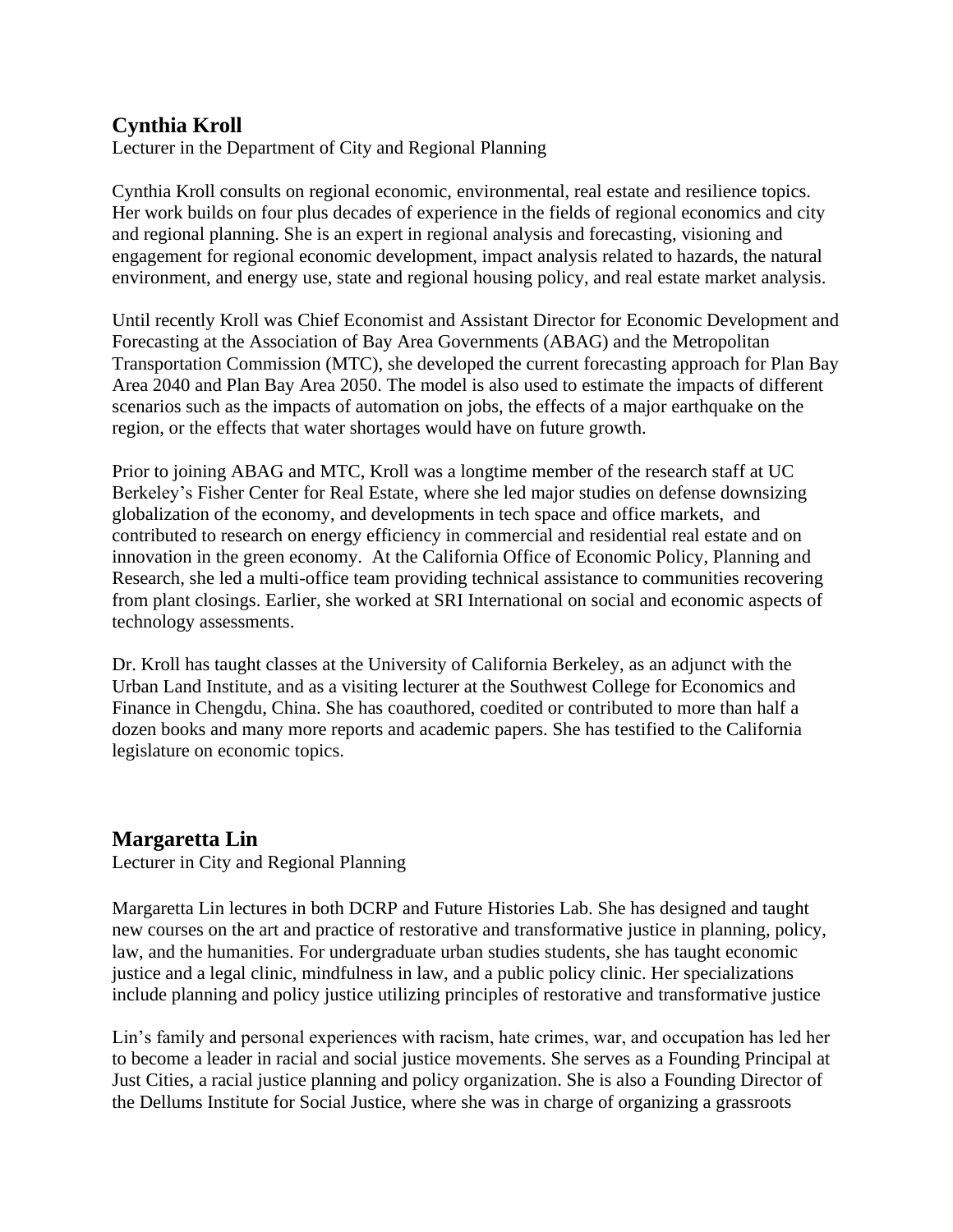movement in response to the growing racial displacement and creating new policies and funds for anti-displacement safety nets. Furthermore, during her appointment in the City of Oakland, Lin secured new planning initiatives that prioritizes historically marginalized neighborhoods, new federal and state resources for community priorities, local innovations in land, and housing and community development policies

Lin holds a J.D. from Berkeley Law, master's degree in Asian Studies from University of California, Berkeley, and bachelor's degree in Religious and Asian studies from the University of Virginia.

#### Source:

<https://unequalcities.org/margaretta-lin/> <https://ced.berkeley.edu/ced/faculty-staff/margaretta-lin>

# **Deborah McKoy**

Lecturer in City & Regional Planning

Deborah McKoy teaches in the Department of City and Regional Planning and the Graduate School of Education. Her research focuses on community development, education policy, public policy, educational reform, and urban and metropolitan planning. Her works are centralized on how the youth impacts the urban form.

Prior to teaching at UC Berkeley, she worked as the Consultant at the US Department of Housing and Urban Development (HUD), Chief of Economic Development at the NYC Housing Authority, Director of Refugee Services for CAMBA, a NYC non-profit organization, and Consultant at the United Nation's Education For All initiative

McKoy was awarded with American Planning Association California Public Outreach Award of Excellence–MTC & ABAG (2019), Bay Area Metro Award (2018), Chancellor's Award for Public Service (2018, 2012, 2005, 2001), WCCUSD (West Contra Costa Unified School District) Partner of the Year Award (2016), Chancellor's Faculty Service-Learning Leadership Award (2009), and Seminar Teacher of the Year, UC Berkeley Department of City and Regional Planning Department Award (2005). The Y-PLAN Initiative, which was created by Mckoy, received the UC Berkeley Chancellor for Excellence in Public Service four times (2018, 2012, 2005, 2001).

McKoy holds a doctorate degree in education policy from UC Berkeley, master's degree in public policy and administration from Columbia University, and bachelor's degree from State University of New York, Albany.

Sources: <https://citiesandschools.berkeley.edu/deborah-mckoy>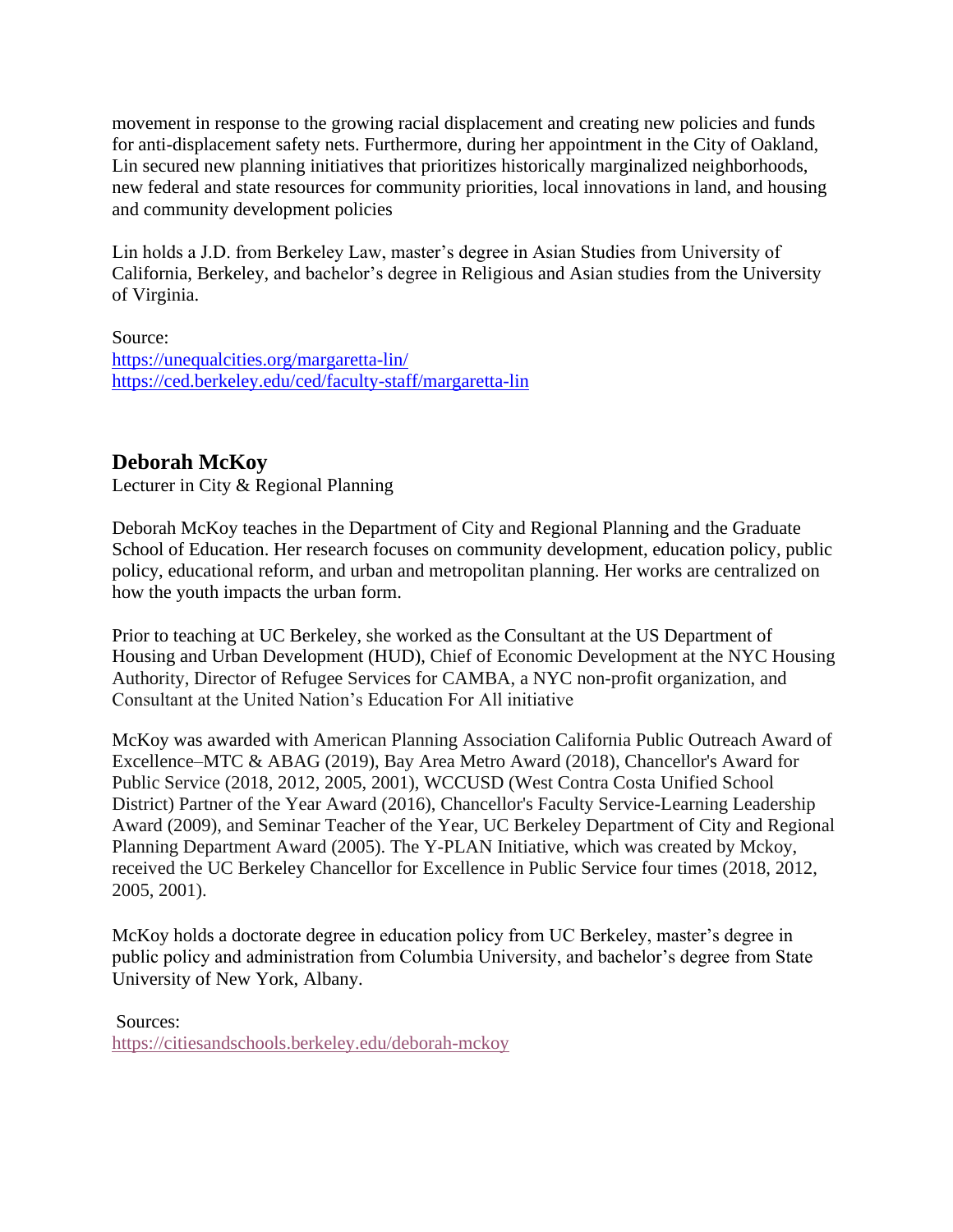## **Susan Moffat**

Lecturer in City and Regional Planning & Director of Global Urban Humanities

As the project director of Global Urban Humanities Initiative, Susan Moffat is in charge of the academic program, its grant management, budgeting, fundraising, student advising, curriculum, and communications. She also teaches courses in the Global Urban Humanities Initiative, which includes Cities and Bodies, mapping and storytelling, and Siteworks: Understanding Place through Design and Performance. Prior to coming to UC Berkeley, she also taught at San Jose State University and UC Berkeley's Center for Cities and Schools.

As the founder of Love the Bulb, which is dedicated to protecting the creative and artistic nature of the construction debris landfill "Albany Bulb", Moffat has initiated several artistic projects. She served as a curator for exhibitions on cartography, initiated oral history and mapping project, Atlas of the Albany Bulb, and served as a consultant for its audio tour.

Her research focuses on affordable housing, environmental planning, and land conservation. As.a journalist, she has written about Asian cities, ethnicity and place, and environmental issues. Her writings have been published by The Wall Street Journal, the Los Angeles Times, Fortune, Planning, and the edited collection The Misread City: New Literary Los Angeles.

Moffat holds a master's degree in city planning with a concentration in urban design from UC Berkeley, a master's degree at Columbia University Graduate School of Journalism, and bachelor's degree in history and literature from Harvard College.

#### Sources:

<http://reinvent.net/innovator/susan-moffat/> <https://globalurbanhumanities.berkeley.edu/susan-moffat-project-director>

## **Moira O'Neill**

Lecturer in the Department of City and Regional Planning

Moira O'Neill taught Introduction to Environmental Law and Planning and Land Use Controls in the Department of City and Regional Planning and Local Government Law in the School of Law between January 2015 and May 2017. Moira graduated magna cum laude from Golden Gate University in San Francisco, completing her BA in Political Science while working full-time for the university. She then completed her law degree at UC Hastings in 2006 with numerous academic honors, including graduating Order of the Coif. Before she joined the CED teaching faculty in 2015, Moira worked for two prominent law firms representing public entities throughout the State of California. Her former clients included California cities, counties, public housing authorities—and even included the Regents of the University of California and her former law school, UC Hastings. Moira continues interdisciplinary research through the Institute of Urban and Regional Development and Berkeley Law's Center for Law, Energy & the Environment. Her sponsored research on land use and local governance is funded by private and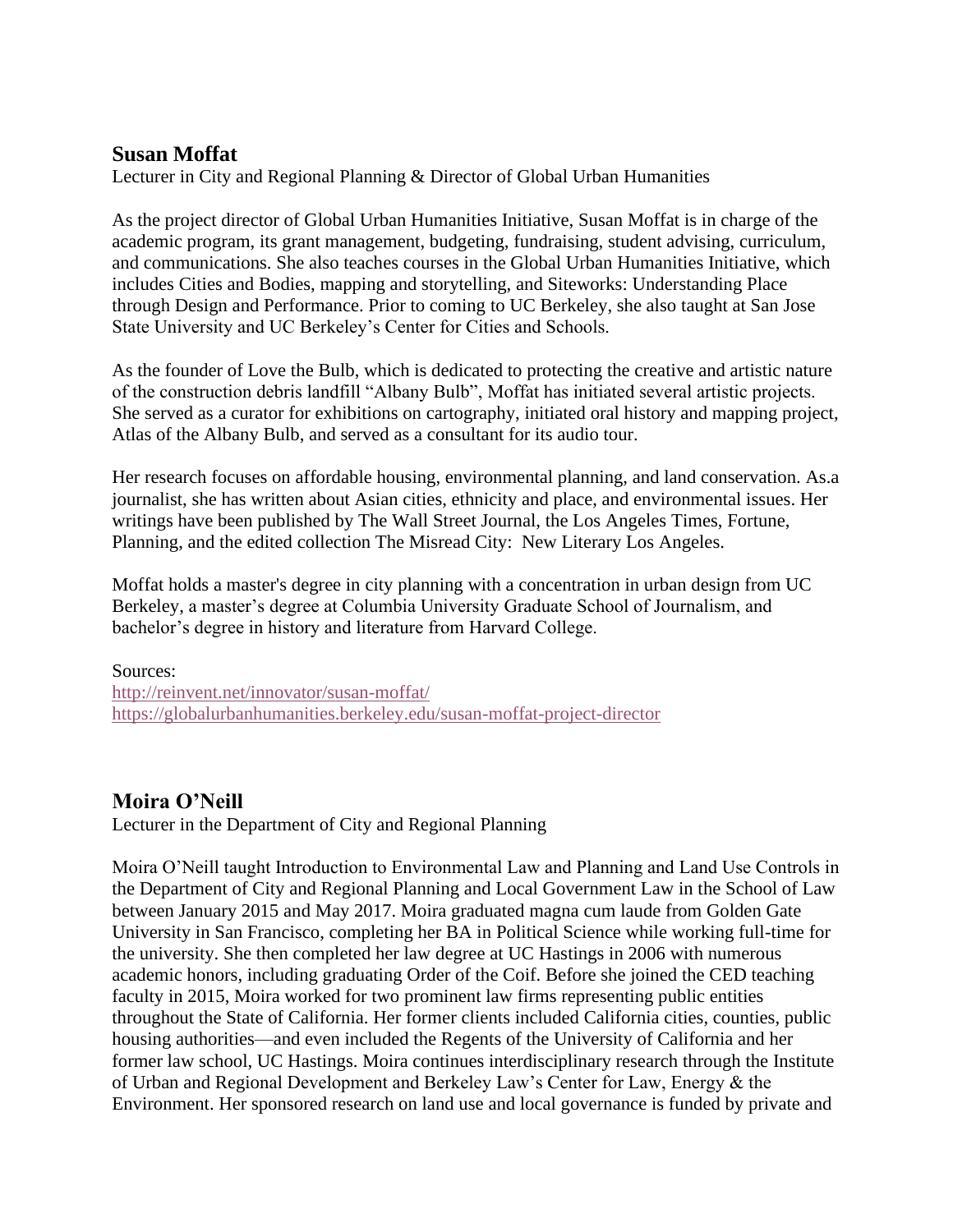community foundations and the State of California. Moira's work explores how state and local governments—like cities and school districts—implement policy to address inequality and mitigate the impacts of climate change. Consistent with her prior life as a public law attorney, Moira prioritizes applied research projects that inform local and state level public policy to address these same topics. Moira is the mother of two amazing children and married to CED alum and former CED professor, Malo Hutson. Although she no longer teaches at Berkeley, Moira still works with former students she met while teaching at Berkeley.

## **Renee Robin**

Lecturer in the Department of City and Regional Planning

Renee Robin joined DCRP as a lecturer in the early 2000s and taught land use and environmental law. She also served as an Executive Director of the Program on Public Space Partnerships at Harvard University, Kennedy School of Government. Her specializations include land use, and environmental law with an emphasis in sustainable development, natural resource management, and government relations.

Robin currently serves as a Director of Permitting at the AES Corporation and a Founding Principal at Renewable Energy and Sustainable Development (RESD). Previously, she served as the Director of Permitting at the SunPower Corporation, overseeing renewable energy projects and sitting, permitting, and environmental policy across the Americas. Before joining SunPower Corp., she served as a counsel for multiple solar and wind energy companies. Robin has also served as a senior counsel at Fitzgerald Abbot and Beardsley, Stoel Rives and Sheppard Mullin, Richter and Hampton where she advised clients on environmental impact assessment, with expertise in CEQA, NEPA, endangered species, agricultural and coastal resource protection.

She is a member of the Environmental Law Section and the Agribusiness Committee of the State Bar of California, Sitting and Permitting Committee of the Solar Energy Industry Association, and has served on the Board of Directors of Sustainable Agriculture Education (SAGE) and the Children's Environmental Health Network.

Robin holds a J.D. in environmental and land use law from University of California, Hastings College of the Law and bachelor's degree in political science and economics from Brandeis University.

Sources: <https://law.ucdavis.edu/centers/environmental/files/Robio-bio.pdf> <https://www.linkedin.com/in/renee-louise-robin-j-d-ba93aa5/>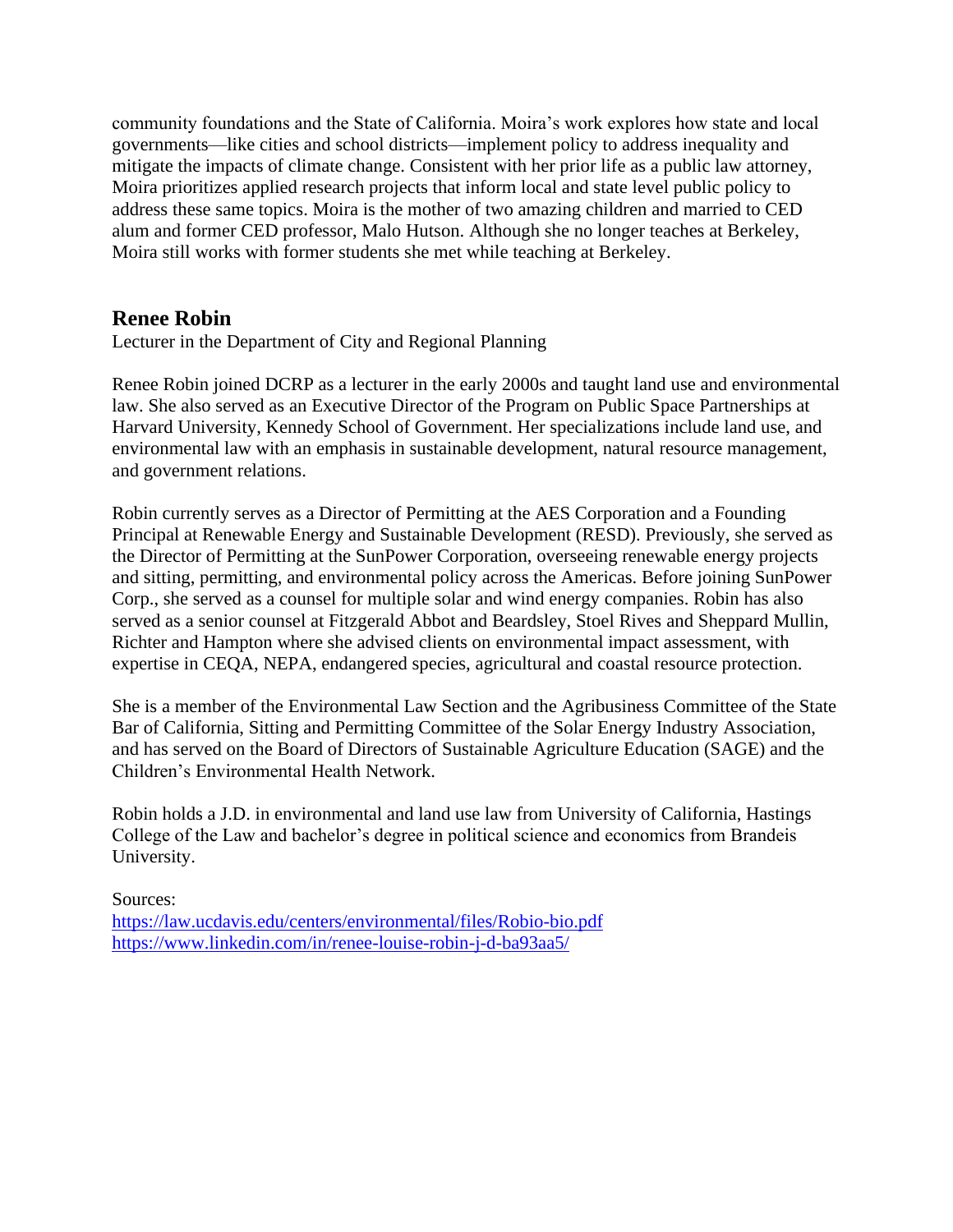# **Ann Silverberg**

Lecturer in the Department of City and Regional Planning

Ann Silverberg is a CEO of Related California's Northern California Affordable Division, as well as a Lecturer at UC Berkeley where she applies her 25+ years of experience in affordable housing development and finance. As a CEO of Related California, Silverberg is in charge of development of over 3,240 units of affordable housing in California and Oregon.

Before joining Related California, Silverberg was appointed as a Project Manager and Director of Development at BRIDGE Housing in 1991. She was promoted to Executive Vice President and Chief Investment Officer in Real Estate Development and Capital Markets towards the end of her tenure at BRIDGE Housing. She was successful in guiding the development of various affordable housing reforms, which included 8,000+ affordable housing units in the Bay Area.

Silverberg was awarded with Northern California Real Estate Women of Influence Award in 2019. She is currently a board member of the California Housing Consortium, San Francisco Housing Action Coalition (SFHAC), and Housing Policy Committee of the SF Bay Area Planning and Urban Research Association (SPUR). She previously serviced as the president of the Non-Profit Housing Association of Northern California and a board member of the National Affordable Housing Trust.

Silverberg holds a master's degree in city and regional planning from University of California, Berkeley and a bachelor's degree in political science and business administration from University of California, Los Angeles.

Sources: [http://www.relatedcalifornia.com/ourcompany/executives/91/ann-silverberg/.](http://www.relatedcalifornia.com/ourcompany/executives/91/ann-silverberg/) [https://www.bizjournals.com/sanfrancisco/news/paid-content/women-of-influence-](https://www.bizjournals.com/sanfrancisco/news/paid-content/women-of-influence-2019/2019/ann-silverberg.html)[2019/2019/ann-silverberg.html](https://www.bizjournals.com/sanfrancisco/news/paid-content/women-of-influence-2019/2019/ann-silverberg.html) <https://calhsng.org/about-chc/board-of-directors/>

# **Kimberly Suczynski Smith**

Lecturer in the Department of City and Regional Planning

Kimberly Suczynski Smith joined Pyatok Architects in 2010. She works on large-scale development projects with a special focus on the participatory design and the master planning process. Among her recent projects is Waterman Garden, a new 250 unit revitalization project for the County of San Bernardino Housing Authority. She also has been involved in a number of projects designed to serve low and moderate income communities, including Paradise Creek Affordable Family Housing, Avalon Hayes Valley Market Rate Housing, and Harrison Street Senior Affordable Housing. She is a founding member and designer with Recess, an interdisciplinary design collaborative, and is involved with the Policy Committee at East Bay Housing Organization (EBHO).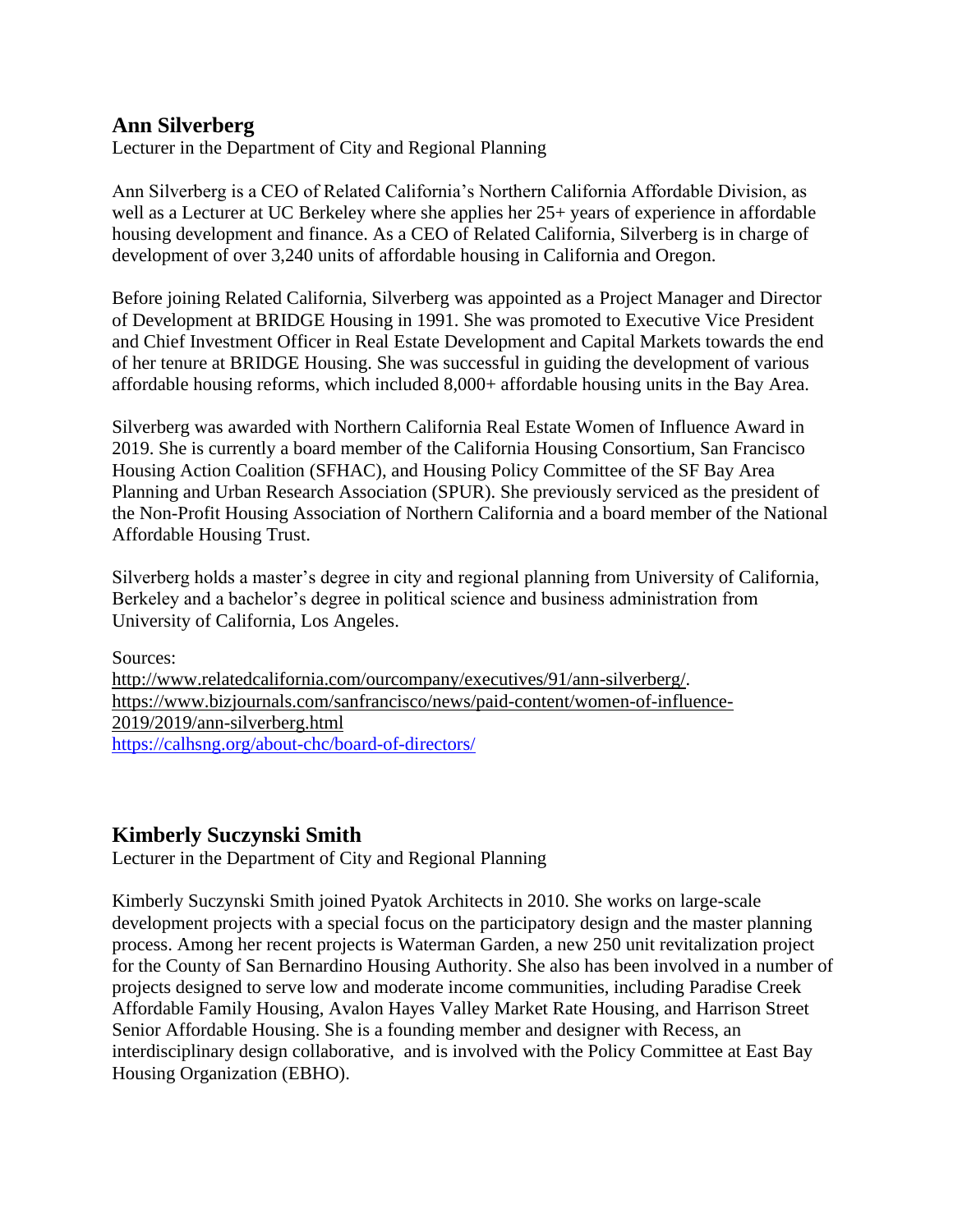Suczynski Smith has taught planning studios since 2010, and leads the embARC Summer Design Academy at the Collèges of Environmental Design (CED). She holds a Master of City Planning and Master of Architecture from UC Berkeley and a B.S. in Architecture from the State University of New York at Buffalo.

Source: https://ced.berkeley.edu/academics/city-regional-planning/people/faculty/

# **Rana Tomaira**

Lecturer in the Department of City and Regional Planning

Rana Tomaira obtained her PhD from DCRP in 2008 and during the period from 2009 to 2011, she taught at Berkeley as a part-time lecturer. In 2015, Tomaira accepted a full-time job as a lecturer and research scientist at NYU Abu Dhabi (NYUAD) in the program of Social Research and Public Policy in the division of Social Science.

Tomaira's teaching and research fall in the area of development and public policy. She is particularly interested in comparative development policies and practices in the Arab world. Her research at NYUAD has focused on three areas so far. The first is centered on emerging global cities. Her work examines policies that have led to the rise of Dubai in the network of global cities. This work will appear in an edited volume in 2021. Her second area of research is focused on philanthropy. This work stems from over twelve years of being personally involved in volunteer humanitarian and medical work in Iraq. Her third area of research focuses on the demise of Arabic as the primary language of instruction in K-12 schools in Jordan, Lebanon, and the UAE.

# **Julia Trilling**

Lecturer in the Department of City and Regional Planning

Julia Trilling did her BA in English Literature, Masters of Landscape Architecture, and PhD in Environmental Planning at the University of California at Berkeley. She did her Postdoc at MIT. Her publications and research focus on land use planning and urban design.

At Berkeley, Trilling served as the Vice-Chair of the UCB Center for Western European Studies and taught courses in historic preservation and urban design for the Department of City and Regional Planning. She served on numerous juries for urban planning and architecture studios. She also worked as a Senior Researcher at the UC Transportation Research Center, where she organized and chaired two major conferences on the design of transportation infrastructure.

Early in her career, Trilling served as an Assistant Professor at the Harvard University Graduate School of Design. In the ensuing years she has taught at l'Ecole Normale Superieure and Ecole des Hautes Etudes en Science Sociale in Paris and has lectured in other European universities. Recently she has been a Visiting Associate Professor at the NYU Wagner School of Public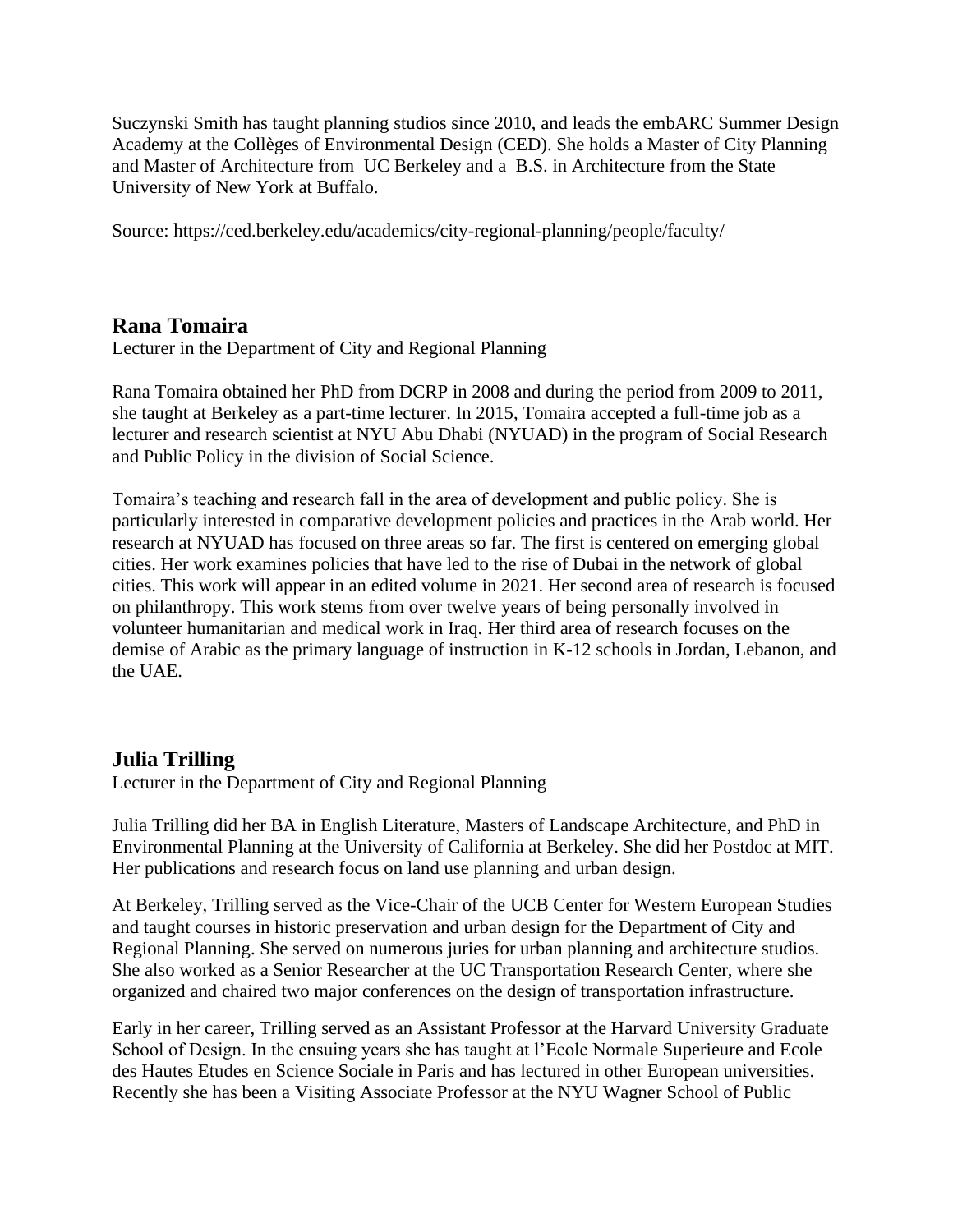Policy. She has been a frequent consultant to numerous architectural firms and international organizations.

.She has published widely in both academic and journalistic outlets. Her publications include "Global Climate Change" co-edited with Steiner Strom, Environmental Politics in France," and articles for the Atlantic Monthly. At present, she is writing a book on Post WWII Urban Planning in the Paris Region under contract with the Alfred A. Knopf Publishing House. Her awards include fellowships from the German Marshall Fund, the Graham Architecture Foundation, and the National Endowment for the Arts

Trilling has served on numerous committees, task forces, and boards that include a UC Press board, Boston,400, the California Woman's Environmental Health Organization, the New York City Municipal Arts Society Penn Station Committee, and Humanities West.

# **Dorothy Walker**

Retired Planner & Assistant Vice Chancellor of Property Development at UC Berkeley

Dorothy Walker is a retired planner who radically improved the livability of City of Berkeley and the UC Berkeley campus through her activism. In 1989, Walker was appointed as the Assistant Vice Chancellor of Property Development, where she was the first woman in the UC System to acquire an administrative position. She transformed parking on campus with Professor Emerita Betty Deakin to work on transportation plans and establish a transportation/commute store that sold transit tickets and information on getting around the city in efforts to encourage biking over driving. They received a \$20,000 grant to establish their vision, and the store operated for about 20 years before closing down. Another significant contributions Walker made on campus was acquiring the Clark Kerr campus and creating various student, co-op, and faculty housing on campus.

Dorothy Walker initially began working as a planner in the City of Berkeley in 1962 to desegregate public schools. She played an important role in various parts of city planning, including protecting residential neighborhoods from high-speed traffic, transforming Downtown Berkeley, leading campaigns for creation of new parks and school buildings, preserving the waterfront, and advocating for affordable housing.

Walker was a founding member of multiple organizations, including American Planning Association, American Planning Association, Berkeley Community Fund, Berkeley Dispute Resolution Service, Telegraph Area Association, Downtown Berkeley Association, and Livable Berkeley.

Sources: [https://ohc-search.lib.berkeley.edu/catalog/MASTER\\_1993](https://ohc-search.lib.berkeley.edu/catalog/MASTER_1993) [https://www.cityofberkeley.info/uploadedFiles/Clerk/Level\\_3\\_-](https://www.cityofberkeley.info/uploadedFiles/Clerk/Level_3_-_City_Council/2011/03Mar/2011-03-29_Item_17_Proclamation_in_Honor_of_Dorothy_Walker.pdf) [\\_City\\_Council/2011/03Mar/2011-03-](https://www.cityofberkeley.info/uploadedFiles/Clerk/Level_3_-_City_Council/2011/03Mar/2011-03-29_Item_17_Proclamation_in_Honor_of_Dorothy_Walker.pdf) 29 Item 17 Proclamation in Honor of Dorothy Walker.pdf